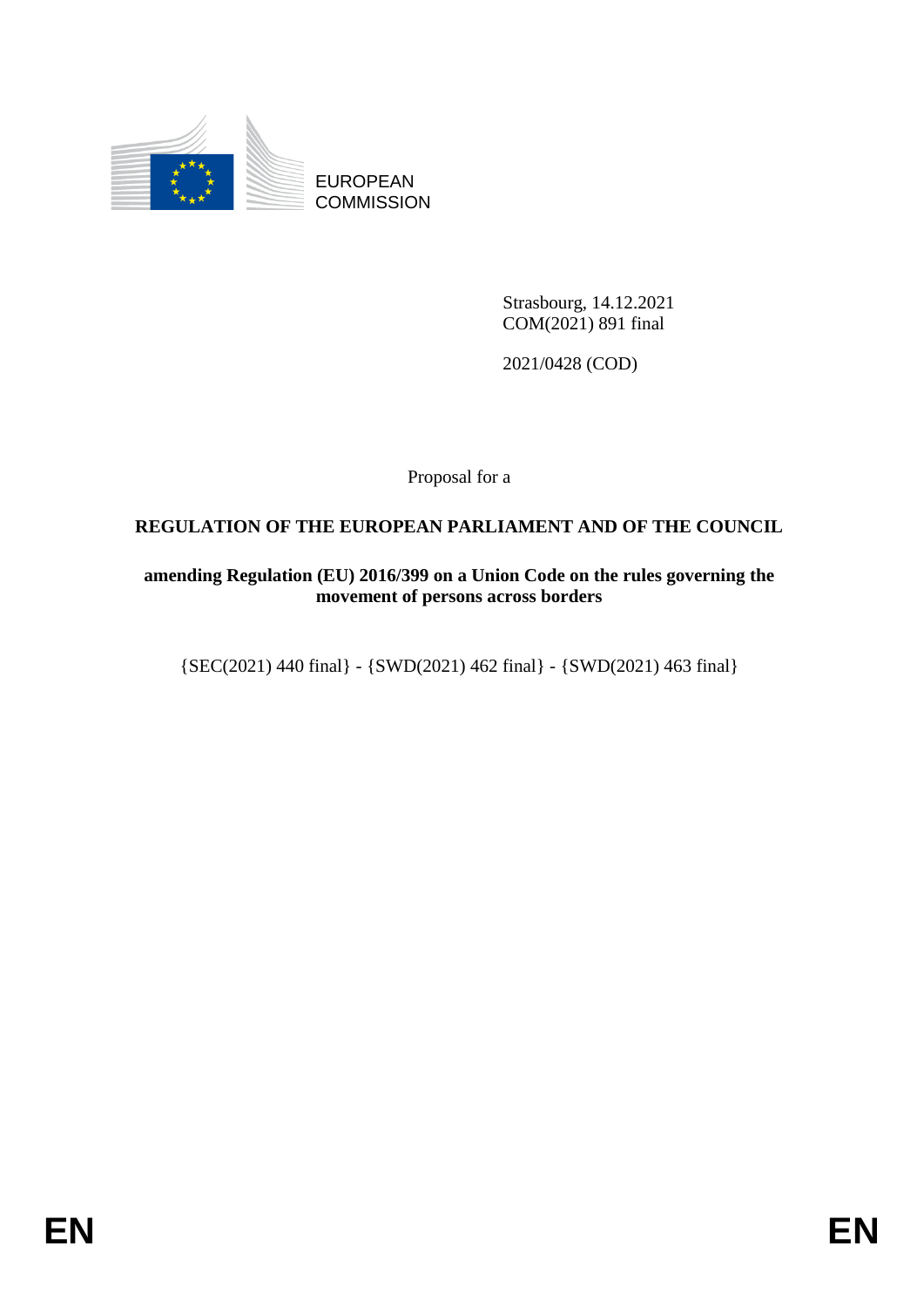## **EXPLANATORY MEMORANDUM**

## **1. CONTEXT OF THE PROPOSAL**

#### **• Reasons for and objectives of the proposal**

The area without controls at internal borders (the "Schengen Area") is one of the biggest achievements of European integration. In the Communication '*A Strategy towards a fully functioning and resilient Schengen area*<sup>1</sup> ("Schengen Strategy"), the Commission stressed that the foundations of Schengen are part of Europe's DNA. The Schengen area comprises an area where European Union citizens and non-EU citizens legally staying in the territory, as well as goods and services, can travel without being subject to internal border controls. Schengen is an essential element of the area of freedom, security and justice and a key element for the functioning of the Single Market. Its creation has brought significant social and economic benefits to European society.

However, in recent years, it has been repeatedly put to the test by a series of crises and challenges. The unprecedented 2015 refugee crisis exposed shortcomings in the Union's management of the external borders and showed that the migration system was not welldesigned to meet those challenges, with the consequence that a number of Member States reintroduced internal border controls. Internal border controls were also reintroduced in response to the persistent terrorist threat following a spate of attacks on European soil. The COVID-19 pandemic has also presented an unprecedented challenge and has placed a major strain on the Schengen area, leading many more Member States to reintroduce internal border controls, at times jeopardising the proper functioning of the Single Market. All this has undermined the climate of trust needed to sustain an area free from internal border controls.

For these reasons, the Commission announced that it would aim to complete the range of tools necessary to ensure the proper functioning of the Schengen area in order to put the ecosystem of rules back into balance and restore and reinforce mutual trust between Member States. One such measure to make the Schengen area stronger and more resilient is a new proposal for an amendment to Regulation (EU) No  $2016/399<sup>2</sup>$  ("Schengen Borders Code"). This proposal is a key deliverable from the Roadmap for a New Pact on Migration and Asylum. All the solutions proposed in the New Pact on Migration and Asylum will contribute to effective migration management, closer cooperation, responsibility-sharing among Member States and a binding solidarity framework, thereby reinforcing the Schengen area.

A well-functioning Schengen area requires rules to be applied in a uniform way, both at the external and internal borders. It relies on trust among the Member States, efficient controls of the external borders and alternative measures on the territory of the Member States in order to assure a high level of security within the Schengen area, in the absence of internal border controls.

While the framework set out by the Schengen Borders Code provides tools to tackle challenges such as the ones experienced over the last years, there is a room for improvement of specific aspects concerning in particular the capacity to respond in a uniform manner to

 $\bar{1}$ <sup>1</sup> Communication from the Commission to the European Parliament and the Council, "A strategy towards a fully functioning and resilient Schengen area", COM(2021)277 final, 2.6.2021.

<sup>&</sup>lt;sup>2</sup> Regulation (EU) 2016/399 of the European Parliament and of the Council of 9 March 2016 on a Union Code on the rules governing the movement of persons across borders (Schengen Borders Code), OJ L 77, 23.3.2016, p. 1.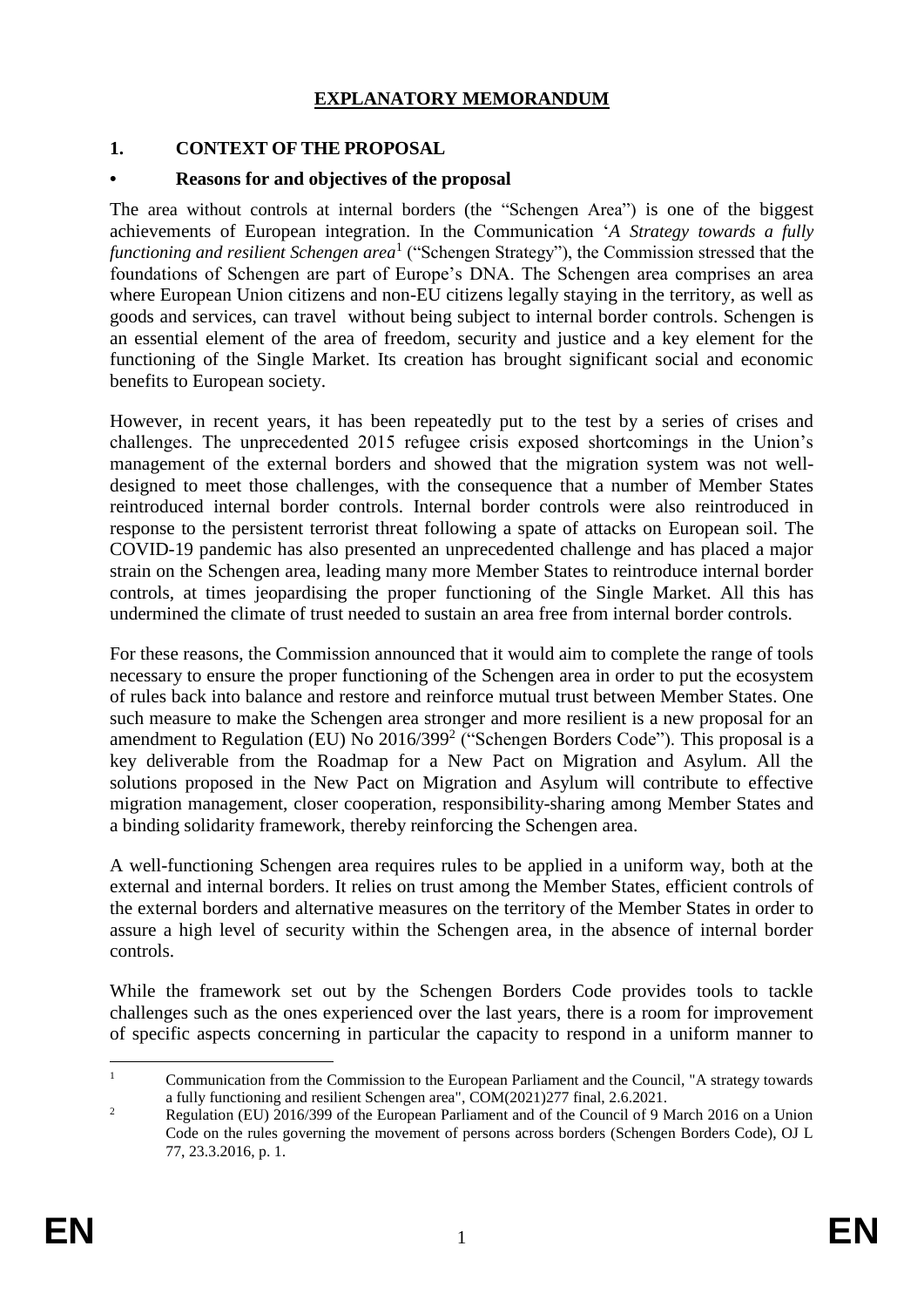major public health threats, the capacity to respond to threats resulting from instrumentalisation of migrants as well as the means to respond, within the territory, to terrorism or unauthorised movements.

In view of the emerging challenges to the Schengen area, a number of targeted changes to the current rules set out in the Schengen Borders Code are required in relation to both external and internal borders as well as in relation to the powers exercised within the Member States' territories, without putting into question the division of responsibilities between the Union and the Member States.

This proposal must be seen in the context of ongoing intiatives to improve Schengen's overall governance. Drawing on the work of the Schengen Forum<sup>3</sup> established in 2020, the Commission will adopt in early 2022 a 'State of Schengen Report' summarising the situation as regards the absence of internal border controls, the results of Schengen evaluations, and the state of implementation of recommendations. The Commission will integrate into these reports a 'State of Schengen Scoreboard' to assess in an interconnected manner the implementation of the Schengen acquis in the different policy fields and better support Member States in addressing any challenges. The Commission has also proposed to revise the Schengen Evaluation and Monitoring Mechanism to make it more efficient, strategic and better equipped to tackle new realities and challenges. The revision will increase the Mechanism's capacity to facilitate political dialogue on the state of Schengen, focusing on those areas that have the potential to jeopardise the functioning of the Schengen area as a whole.

## External Borders

Schengen's existence presupposes a high degree of trust in a robust management of the external borders. Based on the experiences covering the period until late 2021, the management of external borders should be reinforced as regards the following two aspects:

Health related challenges

The COVID-19 crisis has shown that the current rules are not sufficient to respond to crisis situations linked to diseases with epidemiological potential. The global character of COVID-19 required *ad hoc* measures at the external borders to slow down transmission across borders. In March 2020, the Commission proposed a coordinated decision on applying travel restrictions on non-essential travel from third countries into the Schengen area. This led to the adoption of a Council Recommendation in June  $2020<sup>4</sup>$ , with the objective of facilitating a unified approach when it comes to restricting access to the European Union of travellers coming from countries with a highly problematic epidemiological situation. However, although Member States agreed among themselves on a list of third countries for which the restriction on non-essential travel could be lifted, they have applied the Recommendation referred to above in very different ways<sup>5</sup>. Only some have been applying the list of countries

 $\overline{a}$ Under the New Pact on Migration and Asylum, the Commission announced the establishment of a dedicated Schengen Forum, involving the relevant national authorities such as Ministries of Interior and (border) police at national and regional level in order to stimulate more concrete cooperation and more trust among Member States to support the well-functioning of Schengen. The 1st Schengen Forum took place on 30 November 2020, the second Forum on 17 May 2021.

<sup>&</sup>lt;sup>4</sup> Council Recommendation (EU) 2020/912 on the temporary restriction on non-essential travel into the EU and the possible lifting of such restriction, 30.6.2020.

<sup>5</sup> See Impact Assessment Section 2.1.2.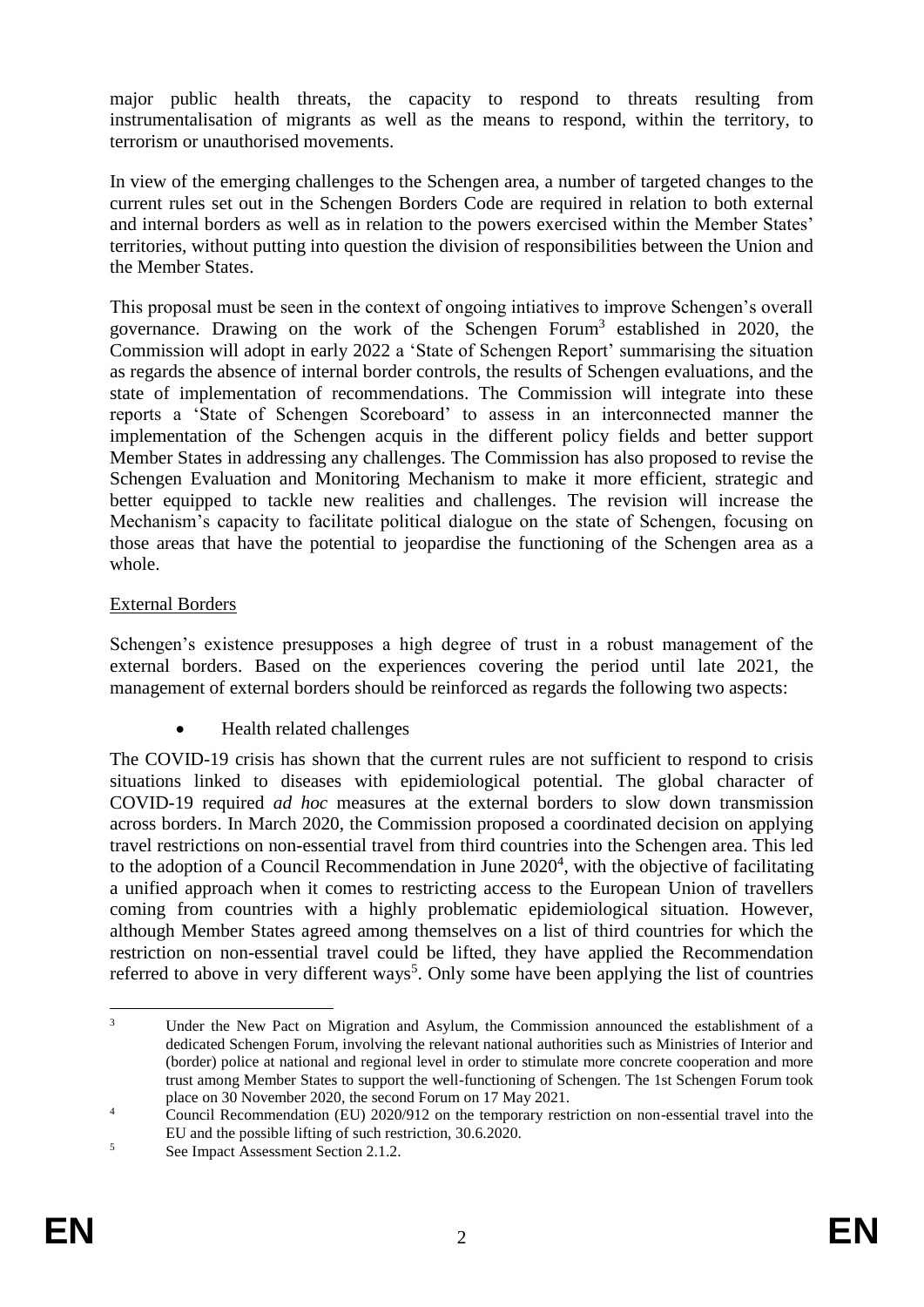in full, while others decided to lift the restrictions only to some or even none of the countries on the list. Other Member States lifted the restrictions to third countries that were not on the list at all, thus undermining the desired unified approach. A new procedure is needed to codify a consistent practice and avoid the currently experienced discrepancies.

Challenges related to the instrumentalisation of migrants

As stated in the Commission Communication on responding to state-sponsored instrumentalisation of migrants at the EU external border<sup>6</sup>, in the renewed EU action plan against migrant smuggling (2021-2025) adopted by the Commission on 29 September 2021<sup>7</sup>, as well as in the Commission proposal for a Regulation on measures against transport operators that facilitate or engage in trafficking in persons or smuggling of migrants in relation to illegal entry into the territory of the European Union<sup>8</sup>, a highly worrying phenomenon observed is the increasing role of State actors in artificially creating and facilitating irregular migration, using migratory flows as a tool for political purposes to destabilise the European Union or its Member States.

As expressed in the October 2021 European Council conclusions<sup>9</sup>, the EU and the Member States are committed to giving a response to this increasing role of State actors in facilitating irregular migration and using human beings to create pressure at the EU's external borders. The European Council invited the Commission to propose any necessary changes to the EU's legal framework to address the issue of instrumentalisation. To this end, it is first necessary to define what is to be understood by 'instrumentalisation'. Moreover, there is a need to clarify what measures Member States can take under the Schengen Borders Code in order to protect the EU's common external borders effectively against the instrumentalisation of migrants for political purposes. In parallel, the Commission is proposing additional measures under the asylum and return acquis to further clarify how Member States can and should respond in situations of instrumentalisation while ensuring full protection of the rights of migrants that are instrumentalised, including the right to asylum and protection against non-refoulement.

In line with the Schengen Borders Code, '*Border control is in the interest not only of the Member State at whose external borders it is carried out but of all Member States which have abolished internal border control. Border control should help to combat illegal immigration and trafficking in human beings and to prevent any threat to the Member States' internal security, public policy, public health and international relations*' <sup>10</sup>. It is therefore clear that the Member States with external Schengen borders carry a double responsibility: vis-à-vis all persons benefiting from the possibility to travel without being subject to internal border controls and vis-à-vis their own citizens and business. The Schengen Borders Code contains general rules applicable at the border crossing points (Article 5) and on border surveillance (Article 13) to enable Member States to deliver on border management objectives as mentioned above. However, it is necessary to reinforce those rules to recognise the responsibility of Member States with external Schengen borders and reply to the new challenges created by the phenomenon of instrumentalisation.

<sup>1</sup> 6 JOIN(2021) 32 final.

 $\frac{7}{8}$  COM(2021) 591 final.

 $\frac{8}{9}$  COM(2021) 753 final.

Special meeting of the European Council of 24 and 25 May 2021 – Conclusions, Council document EUCO 5/21 of 25 May 2021.

<sup>&</sup>lt;sup>10</sup> See Recital 6 of Regulation (EU) 2016/399 (Schengen Borders Code).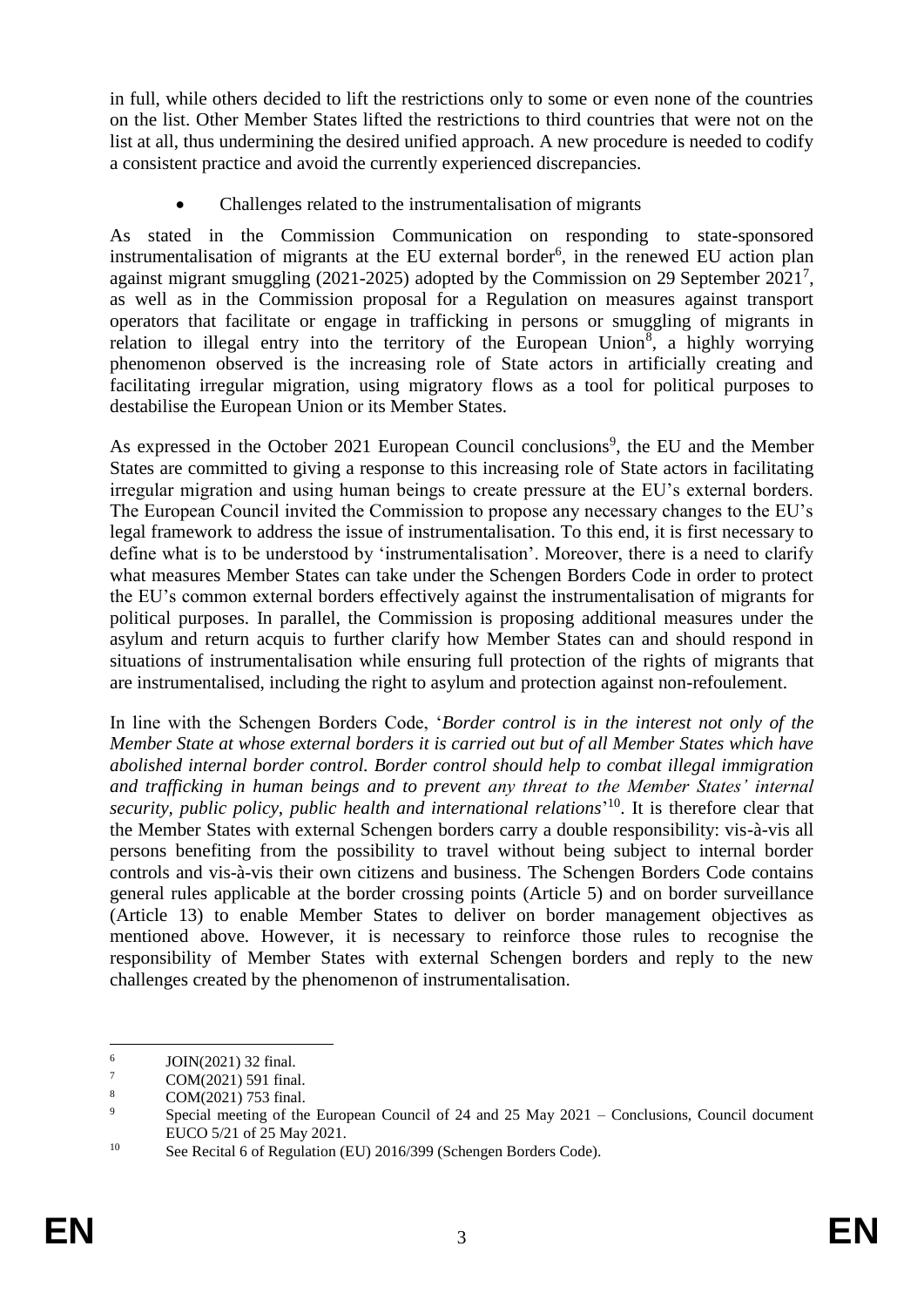## Measures at internal borders and within the territory

The very essence of the Schengen project is the absence of controls at internal borders allowing all persons legally staying in the Union to fully benefit from the possibility to travel without being subject to internal border controls. Based on the experiences covering the period until autumn 2021, the following aspects must be reviewed and reinforced in order to preserve the Schengen area:

Response to challenges that affect a majority of Member States

Although reintroducing border checks can be a legitimate measure to address serious threats to internal security and public policy, in particular when an urgent response is needed (e.g. terrorist attacks), the geographical scope and duration of these border checks may render the movement of persons and the free circulation of goods more difficult. Even if, *per se*, internal border checks are without prejudice to the right of free movement, in practice the absence of such checks facilitates the movement of persons. The impact of reintroduced border checks has been particularly visible at the internal land borders, affecting the multiple economic and social ties in cross-border regions with the 150 million persons living in these regions<sup>11</sup> and some 3.5 million people crossing internal Schengen-area borders every day<sup>12</sup>. In 2020, the numerous reintroductions of border checks at internal borders intended to help contain the spread of COVID-19 often affected the local capacities to ensure essential services on both sides of the border. A lack of coordination of national measures in response to the COVID-19 pandemic further impacted the transport sector by limiting cross-border transport operations, often amplifying the effects of the initial shock and adding to the disruption of the supply chains. A new procedure is needed to ensure a more coordinated approach in case of crisis situations affecting a majority of Member States, whilst fully respecting the sovereign right of Member States to reintroduce border controls.

Building on the wide range of guidelines and recommendations adopted for the COVID-19 pandemic, such as the 'Green Lanes' system<sup>13</sup>, the Commission will also improve the contingency planning for Schengen. For this reason, it will codify the pertinent mitigating measures in the Practical Handbook for Border Guards to become a natural point of reference for border guards in a crisis situation.

Better use of alternative measures

The COVID-19 pandemic, the migratory crisis of 2015 as well as increased terrorist threats have put the Schengen area to the test in recent years<sup>14</sup>. In response to these challenges, some

 $11$ <sup>11</sup> Around 150 million Europeans live in border regions, amounting to 30% of the EU population. The cross-border regions cover 40% of the EU territory and produce 30% of the EU's GDP. Therefore, any changes as regards the possibility to cross the borders without controls are socially and economically significant.

<sup>&</sup>lt;sup>12</sup> See Schengen Strategy of 2 June 2021 and https://www.europarl.europa.eu/RegData/etudes/BRIE/2018/621815/EPRS\_BRI(2018)621815\_EN.pdf

<sup>&</sup>lt;sup>13</sup> 2020/C 96 I/01 and COM(2020) 685 final.

The fast spread of the COVID-19 pandemic caused between March and October 2020 an excess of deaths amounting to almost  $300,000$  in the EU, compared with the same period in  $2016 - 2019$ . (See: Eurostat "Excess mortality in 2020: especially high in spring and autumn", 20 January 2021).

The terrorist threat, while always present, has become very prominent in Europe since the attack on Charlie Hebdo in January 2015, and the growth of the so-called Islamic State in Syria.

In 2015, 1,255,600 first time asylum seekers applied for international protection in the EU, a number more than double that of the previous year (see Eurostat Newsrelease "Asylum in the EU Member States Record number of over 1.2 million first time asylum seekers registered in 2015"). To compare, in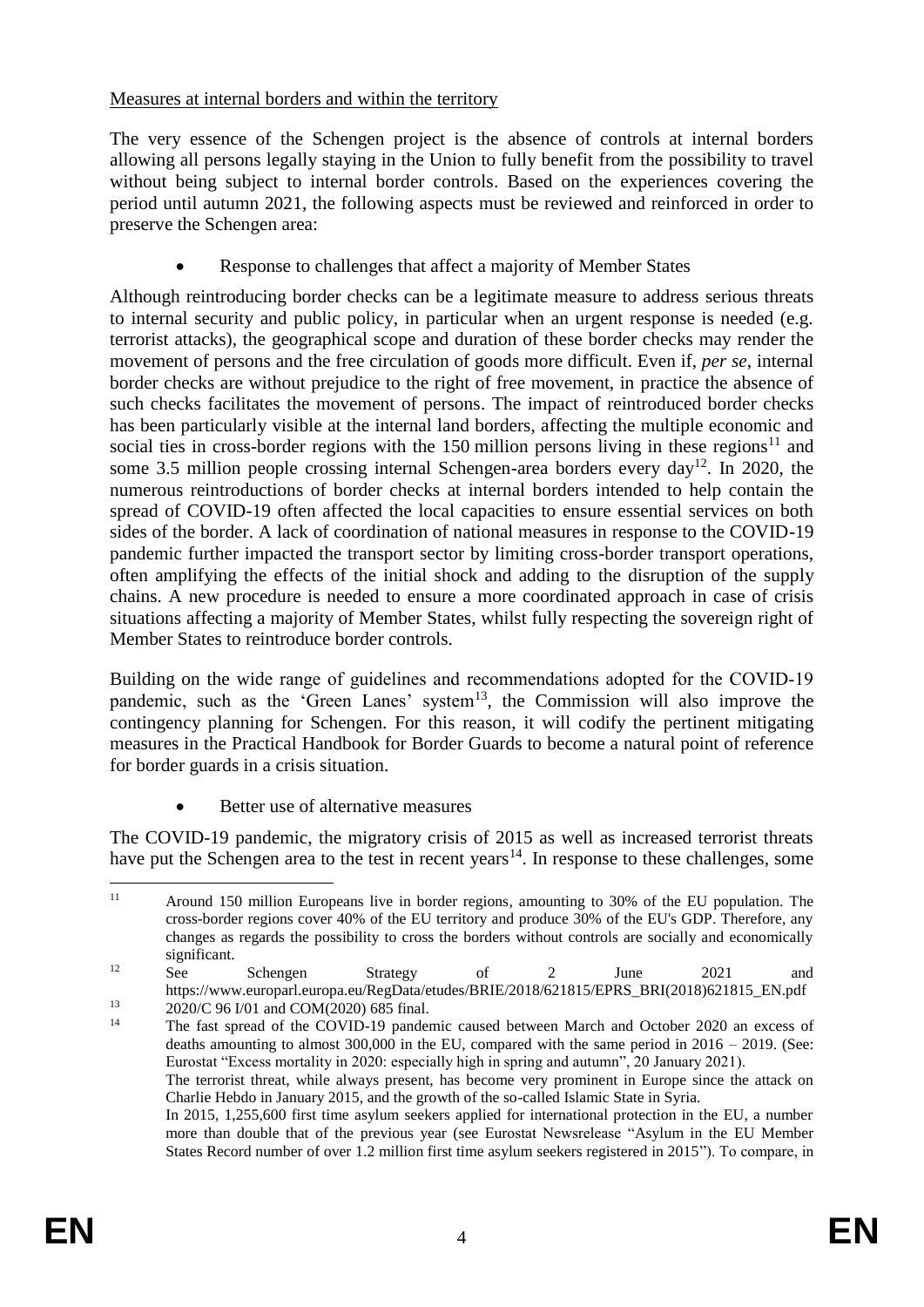Member States decided to reintroduce border checks at some or all of their internal borders<sup>15</sup>. While, at first, such decisions responded to clearly identifiable events, and for a certain period of time were underpinned by Council Recommendations<sup>16</sup>, they now appear to have become a permanent precautionary measure.

Long-lasting internal border controls have revealed the limits of the current tools that the Union has to assess the necessity and proportionality of prolonged controls. Therefore, the rules defining internal border controls as a measure of last resort should be reinforced.

In the same vein, the long-lasting internal border controls drew attention to the limited use Member States make of alternative measures which, in many instances can be sufficient to ensure a high level of security without the need of restoring border controls at internal borders.

This concerns in particular the exercise of police powers. The Commission's 2017 Recommendation on police checks and cross-border police cooperation<sup>17</sup> encouraged Member States to make better use of their police powers and to give precedence to police checks before deciding on the temporary reintroduction of internal border controls. Over the past four years, a number of Member States have intensified police checks in the border areas in the context of the increased threats to public policy or internal security. Some of those cases set examples of good practice in addressing persistent, increased threats to public policy or internal security. Indeed, such checks can often prove equally or more efficient than internal border controls, notably as they are more flexible than static border controls at specific border crossing points and can be adapted more easily to evolving risks. In order to ensure that the potential of these measures is fully used, a Member State that considers prolonging the reintroduction of border control should first assess whether the border control can be replaced by such alternative measures. In addition, the experience related to the COVID-19 pandemic made it clear that also other, not typically police-related public powers (e.g. checks related to public health) may make the reintroduction of internal border controls unnecessary. For this reason, the list of alternative measures that should not be considered as equating to internal border controls should be reviewed.

Improved police cooperation can expand the set of alternatives to internal border controls available to Member States. To this end, the Commission adopted on 8 December 2021 legislative proposals for an EU Police Cooperation Code. The Code will provide a coherent EU legal framework to ensure that law enforcement authorities have adequate access to information held by other Member States when they need it to fight crime and terrorism.

Finally, the persistence of internal border controls in relation to unauthorised movements justifies modifications to enable Member States to better address such challenges without needing to resort to internal border controls.

<u>.</u>

<sup>2018</sup> there were 699,000 applications lodged in the EU, including 631,000 first time applications (see: European Commission "Statistics on migration to Europe").

<sup>&</sup>lt;sup>15</sup> Since September 2015, border checks at the internal borders have been reintroduced more than  $250 \times me$ 

<sup>&</sup>lt;sup>16</sup> Serious deficiencies identified at the Greek external border in 2016 led to the adoption of four Council Recommendations that, based on Article 29, called on five Member States (Austria, Germany, Sweden, Denmark and Norway) to temporarily reintroduce border checks at their internal borders between May 2016 and November 2017.

<sup>&</sup>lt;sup>17</sup> Commission Recommendation (EU) 2017/820 of 12 May 2017 on proportionate police checks and police cooperation in the Schengen area.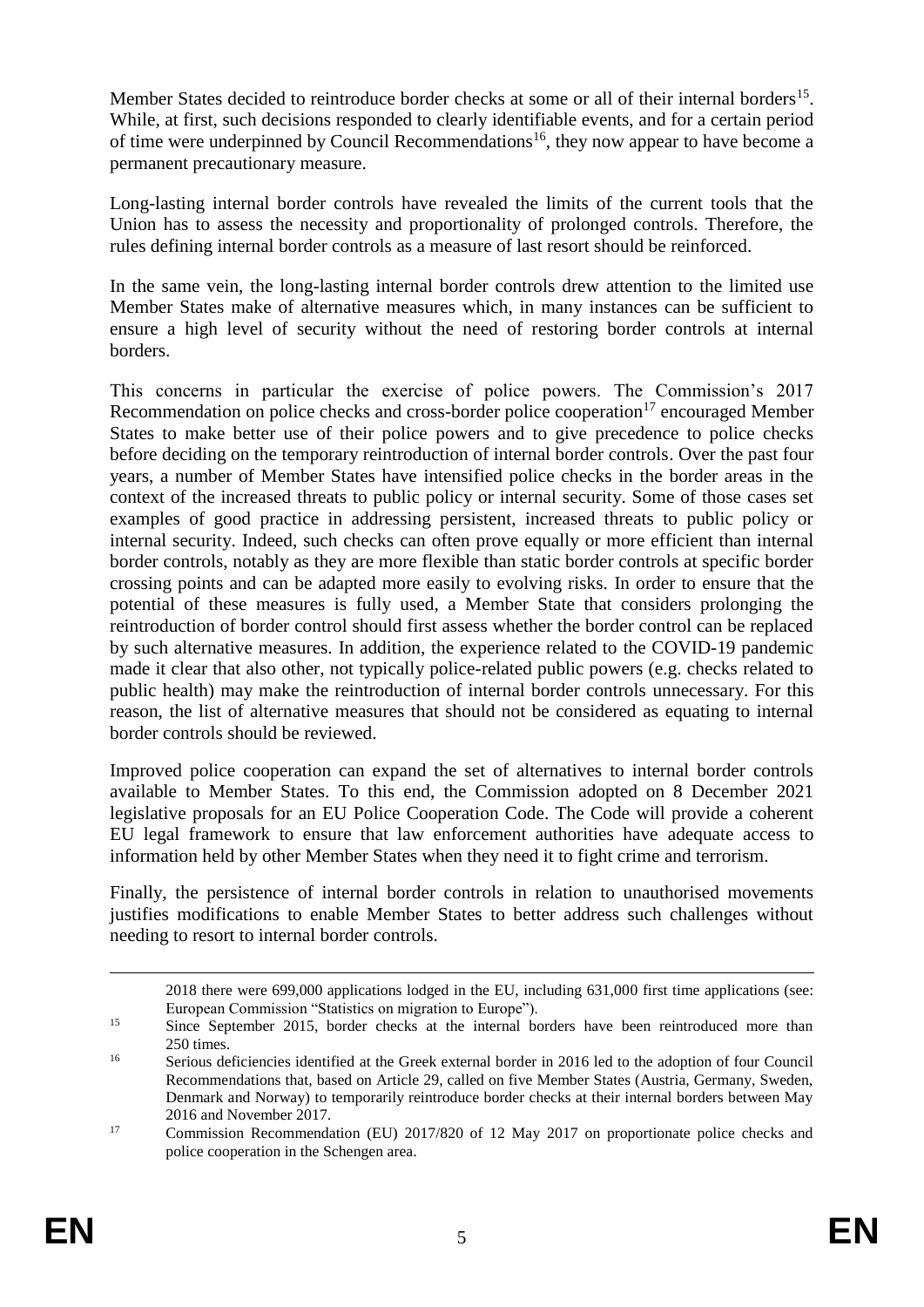In view of the above, there is an urgent need to address problems affecting the external and internal borders of the Schengen area related to the following:

- a) Measures at the external borders to address threats related to the major public health threats such as pandemics and instances of instrumentalisation of migrants;
- b) Conditions for the reintroduction of border checks at internal borders and use of other measures to their full potential to ensure a sufficiently high level of security without needing to resort to internal border controls.

#### *Specific objectives and main elements of the proposal*

The proposal has the following specific objectives:

a) Uniform application of measures at the external borders in case of a threat to public health.

The proposal aims to establish a new mechanism which should allow for a timely adoption, by the Council, of a binding instrument setting out temporary travel restrictions at the external borders in these circumstances. Thanks to this mechanism, travel restrictions will apply uniformly in all Member States for as long as the threat to public health persists in the Union. The proposal determines in a comprehensive manner all necessary elements of an instrument to be adopted by the Council in an implementing act. Accordingly, such an instrument should specify any categories of persons exempted from travel restrictions, even in situations where they travel for non-essential reasons, and/or, on the basis of objective indicators, any geographical areas or third countries from which travel may be subject to specific measures, e.g. travel restrictions. Furthermore, it should define any additional conditions to be imposed on travellers to make travel safe. In line with obligations under Union and international law, Union citizens and third-country nationals who, under agreements between the Union and its Member States, on the one hand, and those third countries, on the other hand, enjoy rights of free movement equivalent to those of Union citizens and their repective family members should always be permitted to enter the Union. Residents should always be permitted to return to the Union. Moreover, the instrument should define a minimum list of categories of travelers that are considered necessary in connection with essential functions or needs and should therefore not be covered by measures under this instrument. This list should reflect in particular international obligations of the Union and its Member States to allow travel, while it will be left to the individual Council decisions to define additional categories of essential travel, if needed, depending on the specific threat. The instrument could also set up an emergency brake mechanism, allowing to take relevant measures in case the epidemiological situation dramatically worsens in one or more geographical areas.

#### b) Response to instrumentalisation of migrants at external borders

The proposal aims to address the instrumentalisation of migrants, where a third country actor is using human beings to destabilise the Union or its Member States. The proposal defines in Article 2 what should be understood by 'instrumentalisation'. Moreover, the proposed modification of Article 5 and Article 13 should clarify what measures are available at the border crossing points and in the context of border surveillance to prevent and react to illegal border crossings when Member States of first entry are confronted with such pressure from a third country. In addition, a new proposal on exceptional asylum and return procedures aims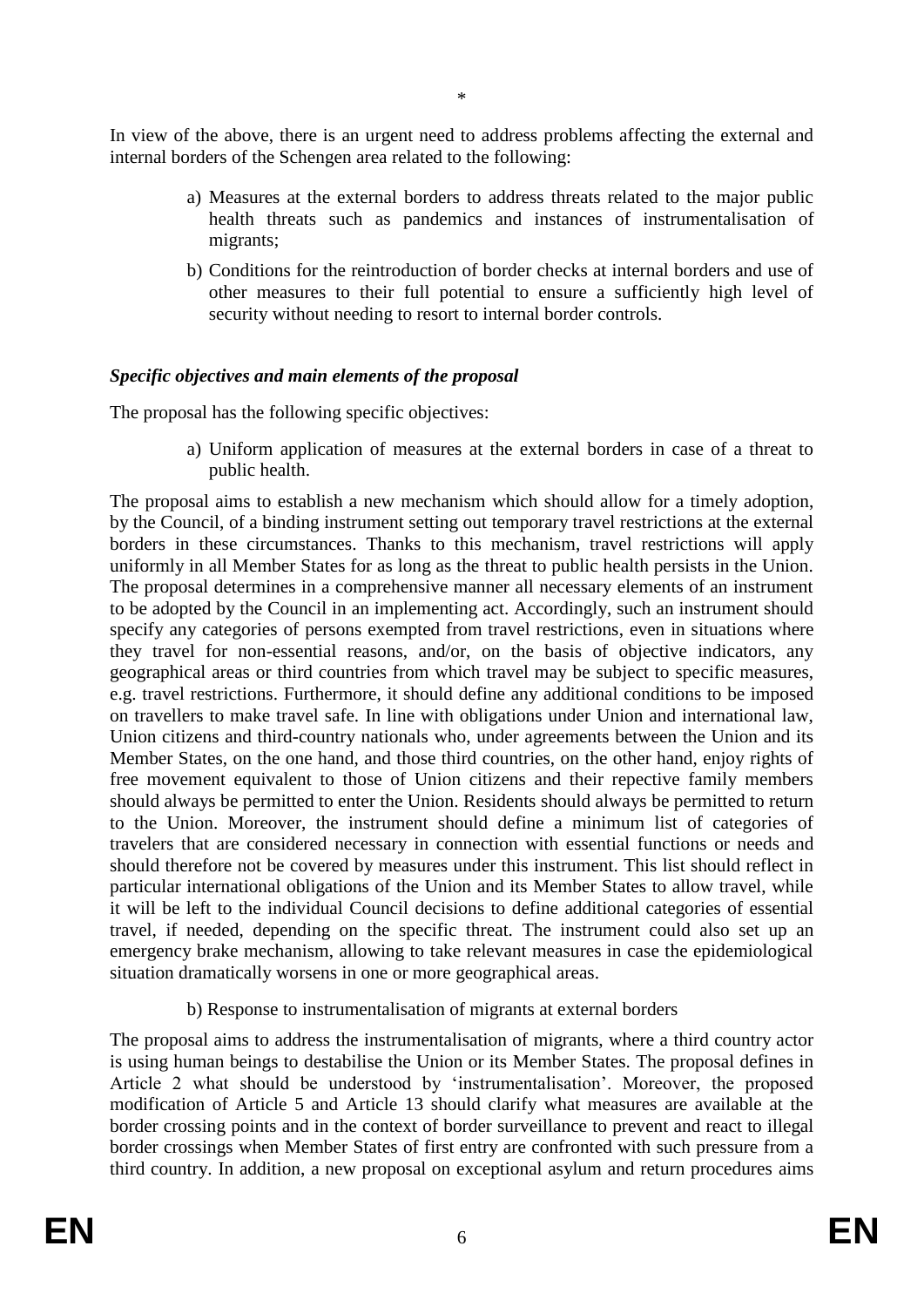to ensure coherence with this approach by introducing provisions that allow Member States to take the measures neeeded to manage in a humane, orderly and dignified manner, fully respectful of fundamental rights and humanitarian principles, the arrival of persons being instrumentalised by a third country.

> c) Creation of a contingency planning for Schengen in the situation of a threat affecting a majority of Member States at the same time

The proposal aims to create a new mechanism allowing for a European response to problems affecting a majority of Member States at the same time and thus putting the overall functioning of the Schengen area at risk. This new mechanism should complement the existing mechanism for serious persistent deficiencies at the external borders, as currently set out in Article 29 of the Schengen Borders Code. It should fully respect the right of the Member States to take the necessary actions when confronted with an immediate threat and offer the Council the possibility to authorise, based on a proposal from the Commission, the reintroduction of internal borders controls in some or all Member States affected by the identified threat, thus providing a coherent framework for the use of internal border controls by the Member States and defining appropriate mitigating measures. Upon proposals from the Commission, such an authorisation may be prolonged for further periods of up to six months each, as long as the threat is found to persist. Where the Commission considers that an authorisation to reintroduce internal border controls would not be appropriate, it should, instead, adopt a recommendation specifying the measures that seem more appropriate to deal with the threat than internal border controls or measures that may complement the internal border controls.

> d) Procedural safeguards in case of unilateral reintroductions of internal border controls

In order to ensure that internal border controls remain a measure of last resort, the proposal clarifies and expands the list of elements that must be assessed by a Member State when taking the decision on temporary reintroduction of border controls. These elements would include the appropriateness of the measure of reintroducing border controls at an internal border and the likely impact of such a measure on movement of persons within the area without internal border control and on the cross-border regions. Moreover, where a Member State decides to prolong internal border controls in response to foreseeable threats, such an assessment should also include the assessment of the appropriateness and the use of alternative measures such as proportionate checks carried out in the context of the lawful exercise of public powers by competent authorities in the border region, the use of the refusal procedure for third country nationals crossing the internal border and police cooperation as provided for under Union law. In addition, prolongations concerning foreseeable threats exceeding 6 months should also include a risk assessment. As today, the Commission or any other Member States may at any time adopt an opinion on the necessity and proportionality of reintroduced internal border controls. Wherever internal controls have been in place for a total of 18 months, the Commission will be required to issue an opinion on their proportionality and necessity and launch a consultation process with the Member States.

In order to take account of the experience that certain threats can persist for a considerable amount of time, the possibility to prolong border control in these cases is extended to a total maximum period of two years. However, the proposal recognises that Member States may see the need to maintain internal border controls beyond this timeframe. In such cases, the Member State concerned should inform the Commission, while substantiating in its new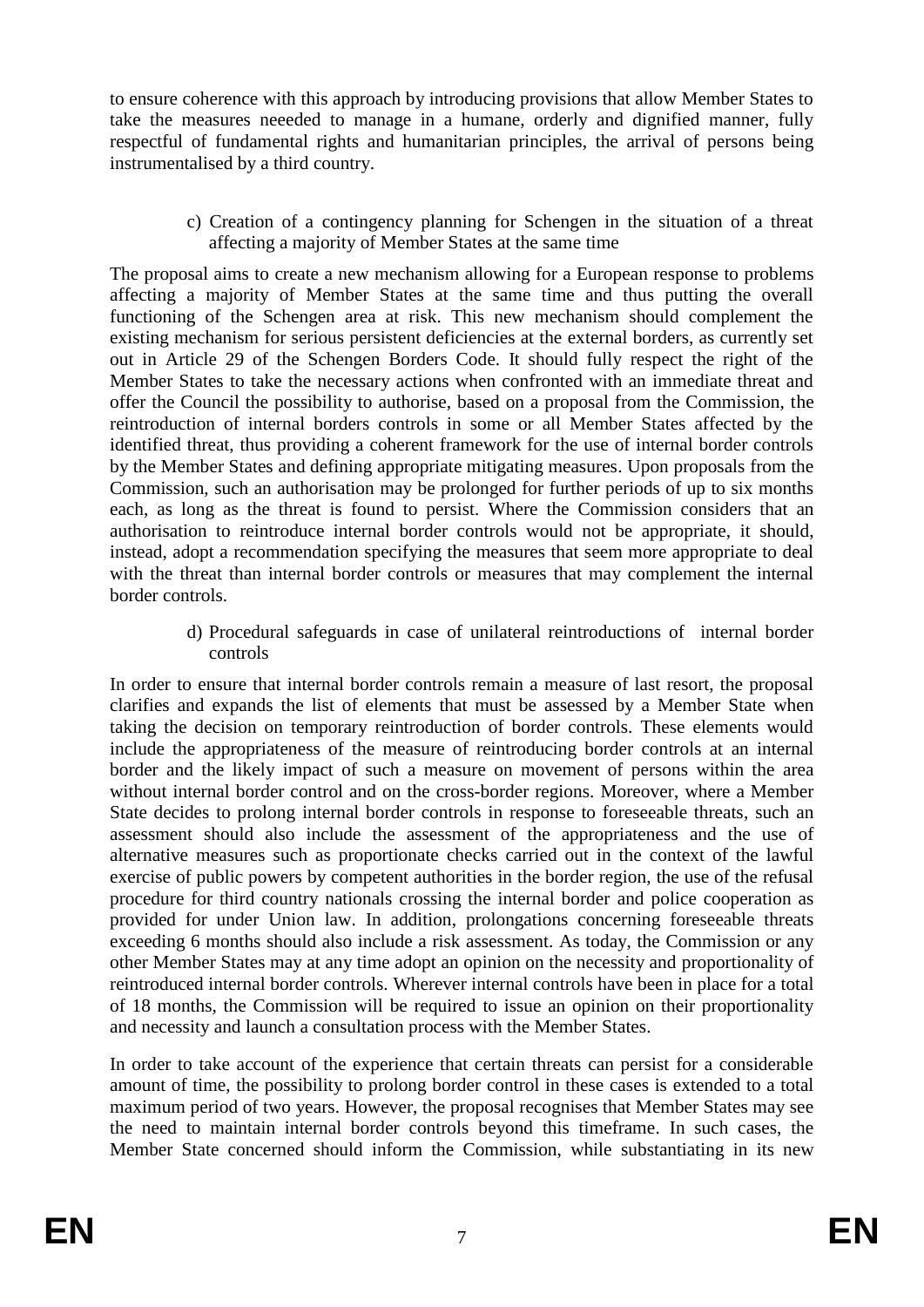notification the maintenance of the threat, including with a risk assessment and taking into account the opinion of the Commission issued in case of border controls lasting 18 months. In such a case, the Commission shall issue a follow-up opinion.

Moreover, in order to enable a *post factum* analysis, Member States should remain obliged to submit a report on the reintroduction of border control at internal borders to the European Parliament, the Council and the Commission, after having lifted the controls. Furthermore, where border controls are maintained beyond a period six months, such a report should be submitted after twelve months, and every year thereafter for as long as the controls are maintained.

> e) Application of mitigating measures and specific safeguards for cross-border regions in cases where internal border controls are reintroduced

The proposal also provides that safeguards should always be applied, to limit the negative impact of the temporary reintroduction of border checks at internal borders, should this reintroduction be inevitable, in particular to limit their impact on the functioning of crossborder regions, transport and, thus, on the Single Market. Examples for the mitigating measures which should be complied with during reintroduced border controls are in particular those set out in the guidelines and recommendations developed in 2020 in relation to the COVID-19 crisis.

> f) Increased use of alternative measures to address the identified threats instead of internal border controls

The proposal aims to ensure a high level of security within the Schengen area in a proportionate manner. To this end, the proposal clarifies the possibility for Member States to make more extensive use of checks other than border controls in border areas. These checks should not necessarily be carried out by police authorities, but could involve any other authorities competent under national  $law<sup>18</sup>$  to exercise public powers. In all cases, competent authorites must respect the existing safeguards developed by European Court of Justice caselaw<sup>19</sup> for the exercise of police powers, in particular, by providing the necessary framework for the power granted to those authorities to carry out identity checks, including to guide the discretion which those authorities enjoy in the practical application of that power, in order to ensure that these checks do not become equivalent to border controls. In the provision of such guidance, Member States should also ensure that discretion exericed by competent authorities is carried out in full respect of fundamental rights, in particular the prohibition of discrimination.

In order to provide further means to Member States to use alternative measures to address the problem of unauthorised movements of irregular migrants, the proposal introduces a possibility of transferring irregular migrants if there is a clear indication that the person apprehended at the internal borders as part of cross-border police operational cooperation has just arrived from that other Member State (for instance, registration in Eurodac by another Member State or recent bills issued in the other Member State). In view of the initiative concerning the cross-border police cooperation put forward on 8 December 2021, this new procedure should encourage the use of joint patrols as a tool allowing this simplified transfer of persons apprehended at the internal borders to be applied. The proposal also provides for

 $18\,$ <sup>18</sup> During the COVID-19 pandemic, Member States could have carried out health-related checks in border areas, instead of reintroducing internal border controls.

<sup>&</sup>lt;sup>19</sup> See Judgment of the Court of Justice of 22 June 2010, Melki and Abdeli, joined cases C-188/10 and C-189/10.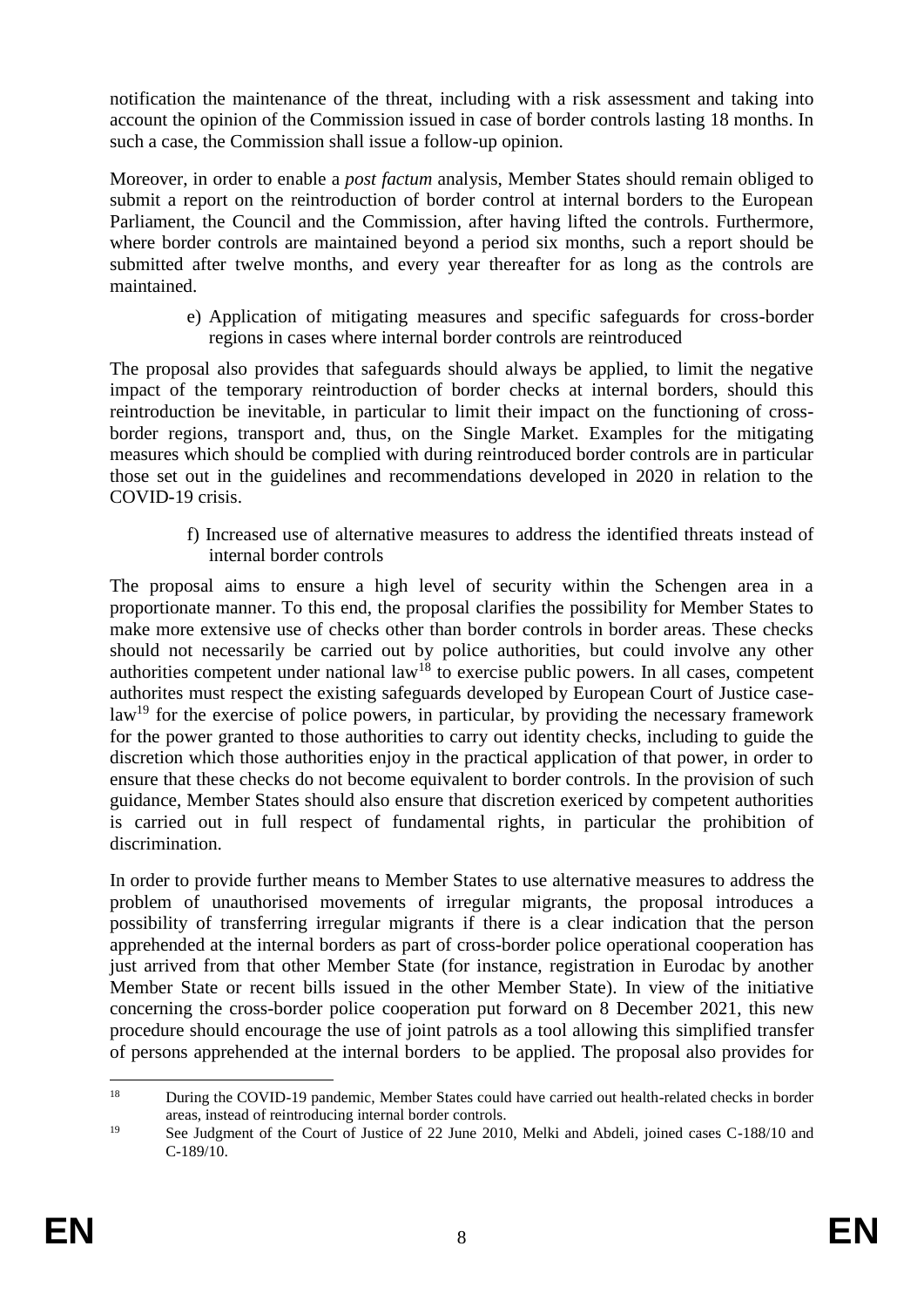lifting of the 'stand-still' clause currently applicable to the existing bilateral agreements and arrangements between Member States on this issue, as referred to in Article 6(3) of the Return Directive<sup>20</sup> and determining the conditions under which irregular migrants can currently be sent back once apprehended in a situation of illegal stay in a Member State. The proposal contains a targeted modification to Article 6(3) of the Return Directive that would allow Member States to put in place more effective bilateral readmission agreements and arrangements, able to address the challenges related to unauthorised movements. The modification would equally require Member States to notify such agreements and arrangements to the Commission. Moreover, the Commission is ready to prepare a model bilateral agreement for the main clauses of such agreements, based on a review of existing agreements, in order to support the Member States in this task of creating an efficient tool for managing unauthorised movements.

The proposal also removes obstacles for a more extensive use of monitoring and surveillance technologies, and clarifies that the Schengen Borders Code does not prevent the use of passenger data such as Passenger Name Records or Advanced Passenger Information on intra-Schengen connections<sup>21</sup>, in case this would be allowed by the applicable law.

## **• Consistency with existing policy provisions in the policy area**

As mentioned above, this initiative is in line with the actions set out in the *Schengen Strategy*.

The proposal, with revamped reporting obligations on the Commission as regards the functoning of the Schengen area, contributes to the principles of the Schengen governance, aiming to increase political dialogue, monitoring and enforcement. It therefore forms an integral component of the Schengen governance structure, as set out in the Schengen Strategy of 2 June 2021. This reporting obligation will in future be fulfilled through the yearly State of Schengen Report that will also contain the report to be provided under Article 20 of the Regulation on the Schengen Evaluation Mechanism<sup>22</sup>.

The Schengen Evaluation and Monitoring Mechanism provides for a peer-to-peer instrument supporting the building of mutual trust among Member States and ensuring correct and efficient implementation of the Schengen legal framework. Deficiencies and lack of implementation in one Member State can affect all Member States and subsequently put the Schengen area at risk. This makes it necessary to have a mechanism fit for purpose guaranteeing a stronger and resilient Schengen. To achieve this the Commission adopted a reform of the Schengen Evaluation and Monitoring mechanism on 2 June  $2021^{23}$ , which is currently subject to discussions in the Council.

<sup>20</sup> <sup>20</sup> Directive 2008/115/EC of the European Parliament and of the Council of 16 December 2008 on common standards and procedures in Member States for returning illegally staying third-country nationals, OJ L 348, 24.12.2008, p. 98.

<sup>&</sup>lt;sup>21</sup> As announced in the Schengen Strategy of 2 June (COM(2021)277), the Commission is preparing a legislative proposal to expand the use of advance passenger information (API) to cover also intra-Schengen flights. Currently, by contrast to the PNR, it is currently only collected systematically for flights entering the Union from third countries.

<sup>&</sup>lt;sup>22</sup> Council Regulation (EU) No 1053/2013 of 7 October 2013 establishing an evaluation and monitoring mechanism to verify the application of the Schengen acquis and repealing the Decision of the Executive Committee of 16 September 1998 setting up a Standing Committee on the evaluation and implementation of Schengen, OJ L 295, 6.11.2013, p. 27.

 $23$  Proposal for a Council Regulation on the establishment and operation of an evaluation and monitoring mechanism to verify the application of the Schengen acquis and repealing Regulation (EU) No 1053/2013, COM(2021)278 final, 02.06.2021.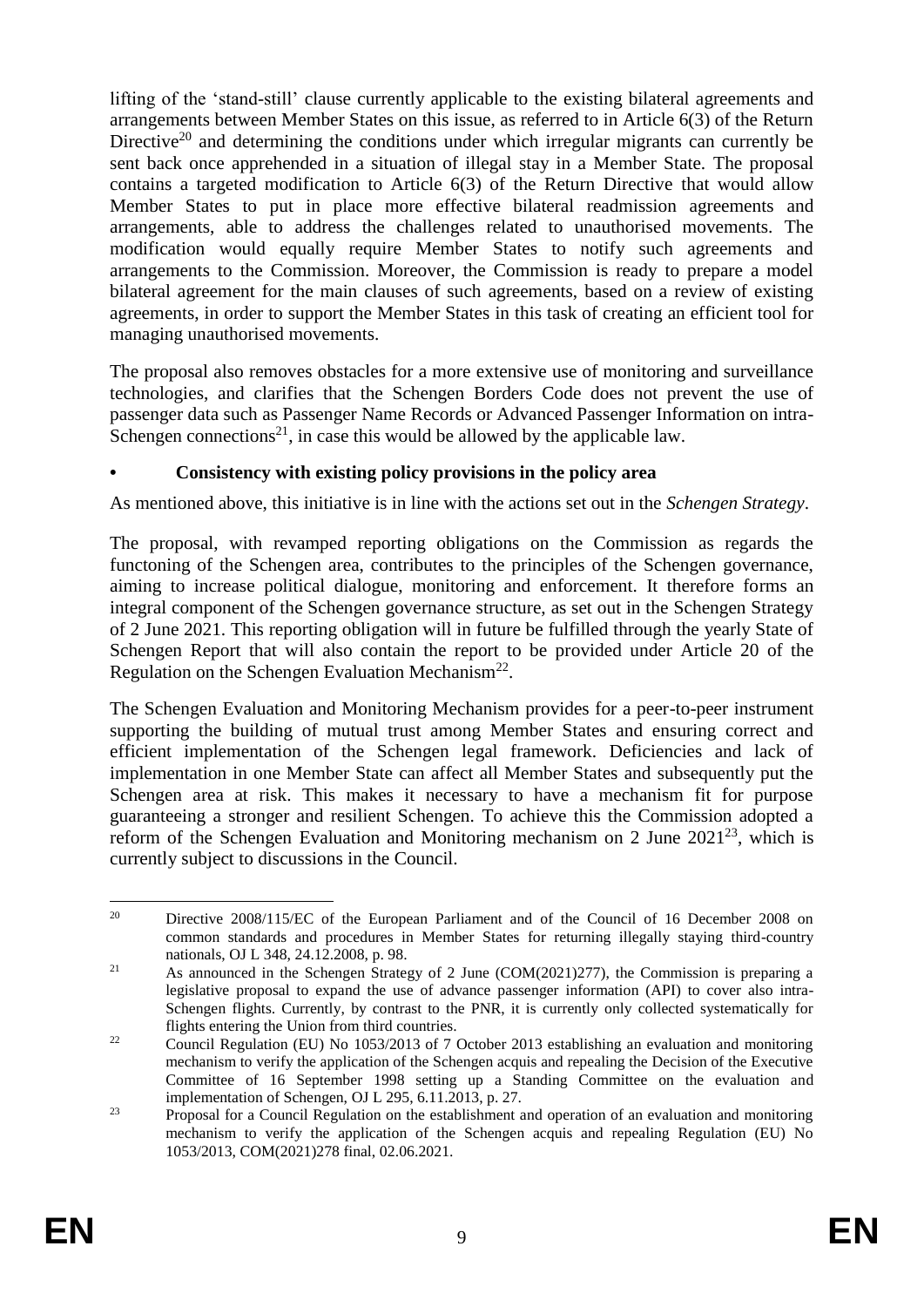The State of Schengen Report should be discussed annually in the Schengen Forum that the Commission established to promote a regular and structured political dialogue among the actors involved in ensuring the proper functioning of the Schengen area. These discussions should involve the relevant national authorities at national and regional level in order to stimulate more concrete cooperation and more trust among Member States to support the well-functioning of Schengen. The first Schengen Forum took place on 30 November 2020, the second Forum on 17 May 2021, with the participation of Members of the European Parliament and Ministers for Home Affairs.

In accordance with Article 33 of the Schengen Borders Code, the State of Schengen Report will be addressed to the European Parliament and to the Council. Building on the discussions in the Schengen Forum, these institutions should therefore consider the conclusions to be drawn from the report.

The proposal complements the rules concerning controls at external border as a prerequisite of the area without controls at internal borders. It contributes to the effective implementation of European integrated border management (EIBM) by the European Border and Coast Guard. The proposal will also be reflected in the upcoming Multiannual Strategic Policy Cycle aiming to set out the strategic framework to steer European integrated border management by eliminating loopholes between border protection, security, return, migration, while ensuring the protection of fundamental rights. As announced in the Schengen Strategy, a policy document to form the basis for a consultation of the European Parliament and the Council on EIBM will be adopted by the Commission at the beginning of 2022.

The new procedure at the external border to be applied in a situation of an infectious disease with epidemic potential as detected by the European Centre for Disease Prevention and Control or the Commission through the European Health Emergency preparedness and Response Authority (HERA), is expected to better prepare the Union for any future pandemic and as such will serve one of the purposes of border controls, i.e. to prevent threats to public health<sup>24</sup>. It will fill in the gap once the existing Council Recommendation (EU)  $2020/912$  on the temporary restriction on non-essential travel into the EU and the possible lifting of such restriction<sup>25</sup> ceases to apply. To recall, Council Recommendation  $2020/912$  was adopted as part of the coordinated response to the COVID-19 pandemic<sup>26</sup>, meaning that it should cease to apply by the time this Regulation is adopted. The new procedure should fully take into account the procedures established by the future Regulation of the European Parliament and of the Council on serious cross-border threats to health<sup>27</sup>, notably in case of recognition of a public health emergency, and the revised mandate of the European Centre for Disease Control.

As regards measures aiming to support the Member States in their efforts to face instrumentalisation of migrants by third countries, the proposal builds on the existing rules concerning border surveillance and border controls at external borders as set out in the Schengen Borders Code.

<sup>1</sup> <sup>24</sup> See Recital 6 of the Schengen Borders Code.<br><sup>25</sup> Council Bosommandation (EU) 2020/012 or

<sup>25</sup> Council Recommendation (EU) 2020/912 on the temporary restriction on non-essential travel into the EU and the possible lifting of such restriction, 30.6.2020.

<sup>&</sup>lt;sup>26</sup><br>Agreement among the Heads of State or Government of the European Union, 26 March 2020.<br>COM(2020)<sup>727</sup>

COM(2020)727.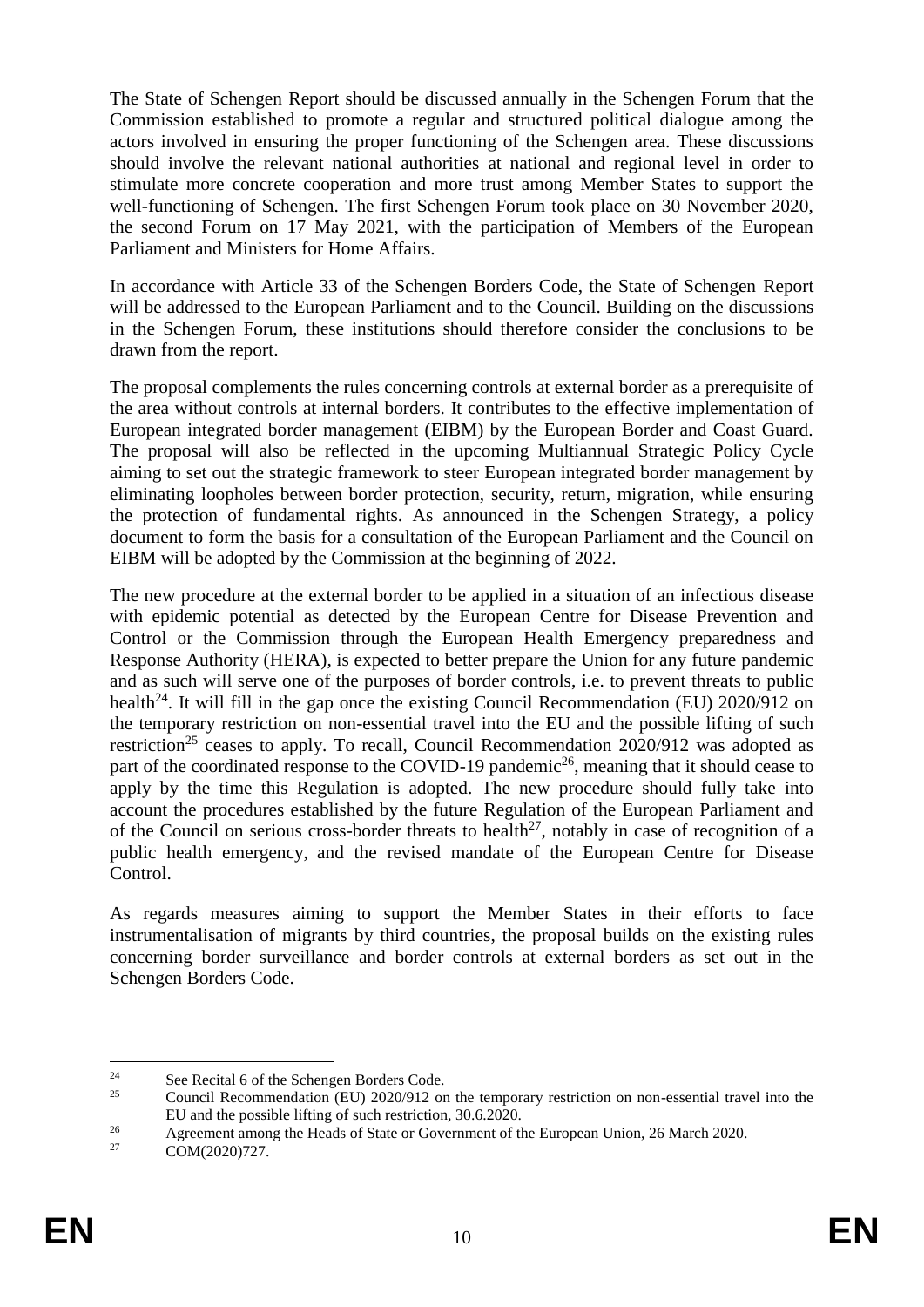The proposal responds to a number of Resolutions of the European Parliament<sup>28</sup> and builds on the Recommendations of the Commission adopted in 2017 with a view to paving the way to lifting the long-lasting internal border controls: the Recommendation of 12 May 2017 on proportionate use of police checks and police cooperation in the Schengen area and the Recommendation of 3 October 2017 on the implementation of the provisions of the Schengen Borders Code on a temporary reintroduction of border control at internal borders in the Schengen area.

The proposal replaces the Commission's proposal for an amendment of the Schengen Borders Code as adopted by the Commission in  $2017^{29}$  which is withdrawn. As explained in the Schengen Strategy<sup>30</sup>, despite agreement by stakeholders on the need to address the issue of internal border controls, the 2017 initiative did not receive sufficient support for negotiations to be successfully pursued by the colegislators and should therefore be withdrawn.

The current proposal takes up procedural safeguards that had found general backing in the 2017 negotiations such as the obligation to submit the risk assessment together with the notification of internal border controls in case of foreseeable threats. Alongside with strengthened safeguards, the proposal simplifies and streamlines the time limits under which controls at the internal borders may be reintroduced or prolonged. In particular, Member States will have the possibility to prolong such controls to a total of up to two years. Beyond that period, border controls may be exceptionally prolonged but require a new notification by the Member State, substantiating the maintenance of the threat, taking into account the Commission's opinion issued after 18 months. Furthermore, the current proposal provides for the intervention of the Council where a threat has become a genuinely European issue, affecting a majority of Member States at the same time. It therefore strikes the right balance between, on the one hand, the sovereign right of Member States to introduce internal border controls and the need to take account of the long-lasting nature of certain threats and, on the other hand, the need to ensure that such reintroductions are done in a coordinated manner with the right safeguards.

# **• Consistency with other Union policies**

The proposal for an amendment of the Schengen Borders Code is included in the Commission Work Programme 2021<sup>31</sup>.

The proposal is without prejudice to the right of **freedom of movement** of Union citizens within the meaning of Article 20(1) TFEU and third-country nationals who, under agreements between the Union and its Member States, on the one hand, and those third countries, on the

<sup>28</sup> <sup>28</sup> E.g. European Parliament resolution of 24 November 2020 on the Schengen system and measures taken during the COVID-19 crisis (2020/2801(RSP)), European Parliament resolution of 19 June 2020 on the situation in the Schengen area following the COVID-19 outbreak (2020/2640(RSP)), European Parliament resolution of 17 September 2020 on COVID-19: EU coordination of health assessments and risk classification, and the consequences for Schengen and the single market (2020/2780(RSP)), European Parliament resolution of 30 May 2018 on the annual report on the functioning of the Schengen area (2017/2256(INI)).

<sup>&</sup>lt;sup>29</sup> Proposal for a Regulation of the European Parliament and of the Council amending Regulation (EU) 2016/399 as regards the rules applicable to the temporary reintroduction of border control at internal borders, COM(2017)571, 27.9.2017.

 $\frac{30}{31}$  COM(2021)277.

<sup>31</sup> COM(2020) 690 final, Commission Work Programme 2021, A Union of vitality in a world of fragility, p.6, [https://eur-lex.europa.eu/resource.html?uri=cellar%3A91ce5c0f-12b6-11eb-9a54-](https://eur-lex.europa.eu/resource.html?uri=cellar%3A91ce5c0f-12b6-11eb-9a54-01aa75ed71a1.0001.02/DOC_1&format=PDF) [01aa75ed71a1.0001.02/DOC\\_1&format=PDF.](https://eur-lex.europa.eu/resource.html?uri=cellar%3A91ce5c0f-12b6-11eb-9a54-01aa75ed71a1.0001.02/DOC_1&format=PDF)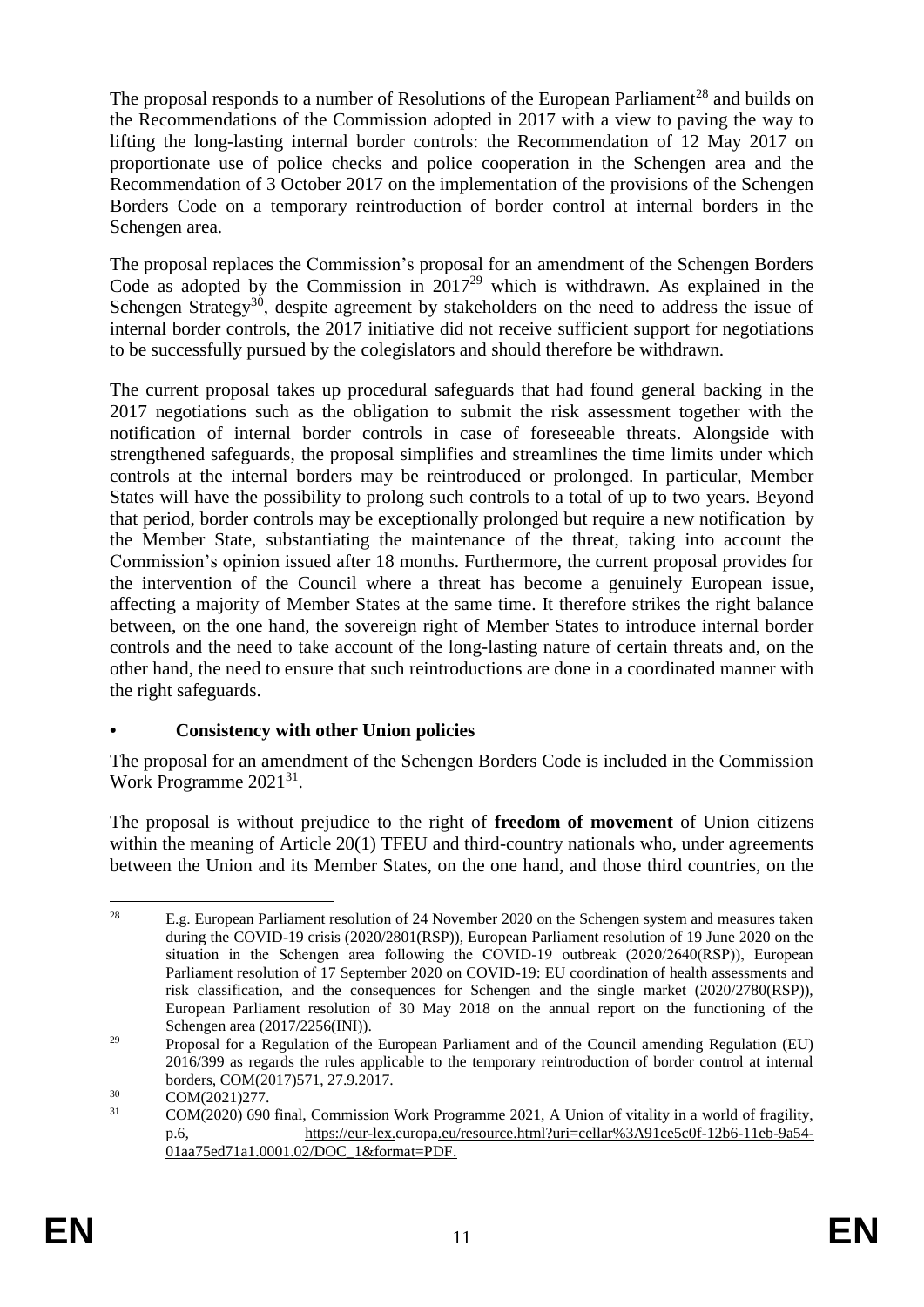other hand, enjoy rights of free movement equivalent to those of Union citizens, as well as of their respective family members. This concerns both the proposed measures at external borders, where the right to return home for this category of persons is guaranteed even during a restriction for non-essential travel to the Union, and at internal borders, where the need to assess the impact of measures adopted at internal borders on the movement of persons within the area without internal border control is reinforced. This proposal does not in any respect affect the rights of EU citizens under Directive 2004/38/EC<sup>32</sup>.

The proposal contributes to enhancing **security** within the Schengen area by clarifying the measures which are at the disposal of the Member States to ensure a high level of security, despite the abolition of internal border controls. The proposal follows the adoption on 8 December 2021 of a police cooperation package, comprised of a proposal for a Council Recommendation on operational police cooperation, a proposal for a Directive on information exchange between law enforcement authorities of Member States and for a Regulation on automated data exchange for police cooperation ('Prüm II'). The objective of these proposals is to reinforce the two most important aspects of police cooperation: information exchange and operational police cooperation. This will enhance the alternative measures that Member States have at their disposal and therefore limit the need for reintroducing internal border controls.

The new procedure put forward for the transfer of irregular migrants apprehended at the internal borders as part of cross-border police cooperation and the proposed targeted modification to Article 6(3) of the **Return Directive** serve the purpose of preserving the area without internal border controls. As such, the proposal remains without prejudice to the Return Directive and does not affect its dual nature, i.e. an instrument to fight against illegal immigration while supporting the proper functioning of an area without internal border checks. While fully respecting the fundamental rights of such persons, the objective of an effective removal of an irregular migrant from the Schengen area to a third country prevails, and the Member States should always endevour to return such irregular migrants to a third country, instead of transfering the person concerned to another Member State. Moreover, the new derogation will only allow migrants to be sent back to the Member State from where their irregular border crossing has been detected. Any further returning to other Member States will continue to be governed by existing and future bilateral agreements and arrangements between Member States.

The proposal fully respects the **asylum acquis,** both where it proposes measures at the external borders related to the instrumentalisation of migrants and where it proposes a new procedure for addressing unauthorised movements of irregular migrants. In pursuing the objectives on this new procedure, Member States will be able to rely on the proposal amending the **Eurodac** Regulation as well as the Screening proposal, in full respect of fundamental rights and specific safeguards provided for in those instruments.

The proposal takes into account EU transport policy, and in particular the transport Green Lanes introduced to preserve the supply chains and to ease movement of transport workers

 $32$ <sup>32</sup> Directive 2004/38/EC of the European Parliament and of the Council of 29 April 2004 on the right of citizens of the Union and their family members to move and reside freely within the territory of the Member States amending Regulation (EEC) No 1612/68 and repealing Directives 64/221/EEC, 68/360/EEC, 72/194/EEC, 73/148/EEC, 75/34/EEC, 75/35/EEC, 90/364/EEC, 90/365/EEC and 93/96/EEC (OJ L 158, 30.4.2004, p. 77).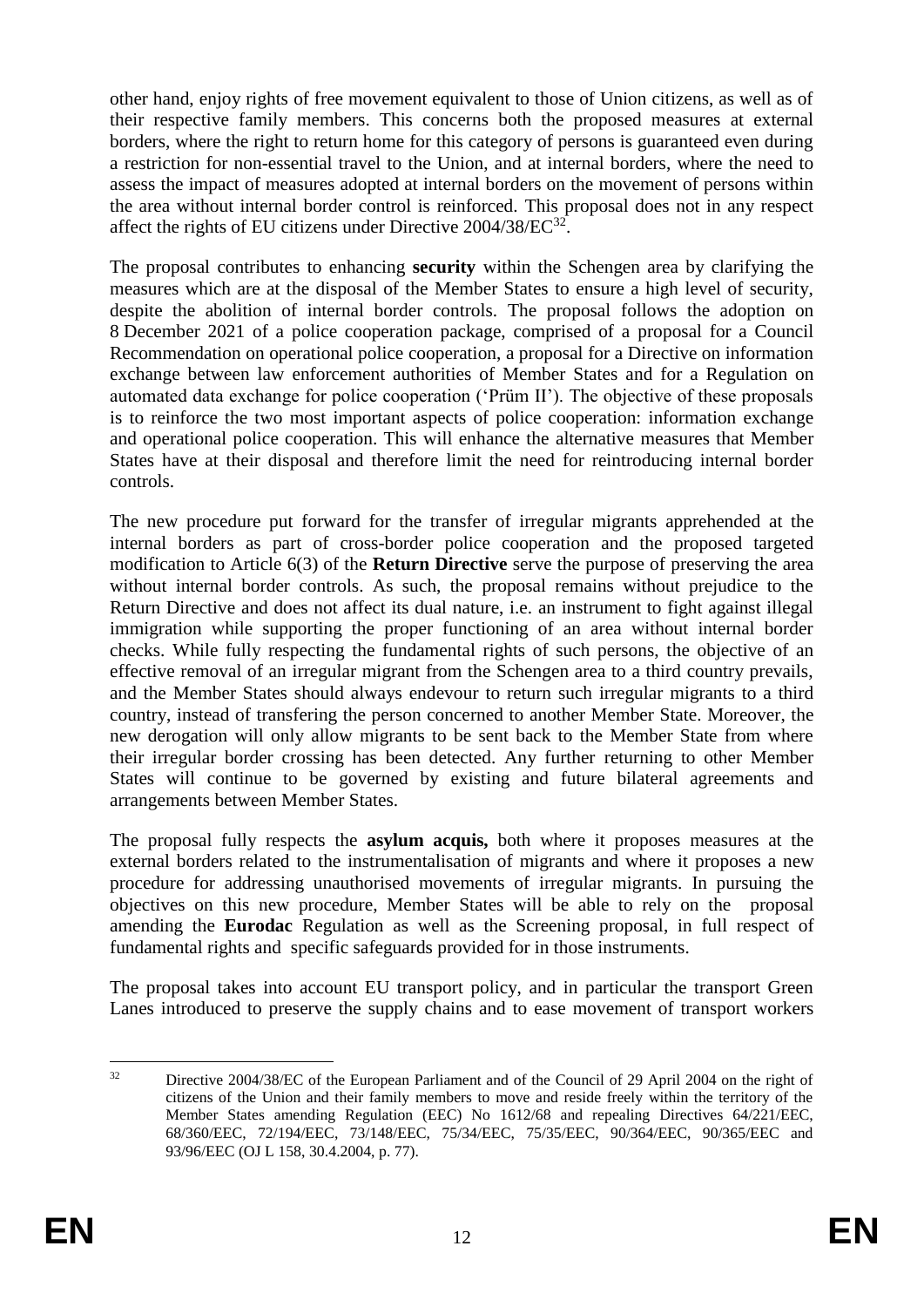during the COVID-19 pandemic. The forthcoming contingency plan for transport will provide further details regarding the handling of crisis situations in the transport sector.

# **2. LEGAL BASIS, SUBSIDIARITY AND PROPORTIONALITY**

# **• Legal basis**

The proposal is based on Article 77(2) (b) and (e) and 79(2)(c) TFEU.

The proposal amends Regulation (EU) No 2016/399 of the European Parliament and of the Council of 9 March 2016 on a Union Code on the rules governing the movement of persons across borders (Schengen Borders Code), specifically Title II concerning the rules applicable at external borders and Title III concerning the rules application at internal borders.

The proposal also amends the Return Directive 2008/115/EC of the European Parliament and of the Council of 16 December 2008 on common standards and procedures in Member States for returning illegally staying third-country nationals, as regards the derogations from the obligation to issue a return decision to a third-country national.

# **• Subsidiarity (for non-exclusive competence)**

Action in the area of freedom, security and justice falls within an area of competence shared between the EU and the Member States in accordance with Article 4(2) TFEU. Therefore, the subsidiarity principle is applicable by virtue of Article 5(3) TEU, according to which the Union shall act only if and in so far as the objectives of the proposed action cannot be sufficiently achieved by the Member States, either at central level or at regional and local level, but can rather, by reason of the scale or effects of the proposed action, be better achieved at Union level.

The objectives of this proposal cannot be sufficiently achieved by the Member States acting alone, and can be better achieved at the level of the Union. This is because they concern checks on persons at the external borders which are a precondition of the area without controls at internal borders. Furthermore, the integrity of the Schengen area and the need to ensure uniform conditions for exercising the right to free movement require a coherent approach across the entire Schengen area to trust-building measures at the external borders, including on restrictions for non-essential travel to the EU and response to instrumentalisation of migrants by the authorities of third countries.

The absence of any controls at internal borders is guaranteed by the Treaty in Article 77(2)(e) TFEU. While Member States retain the right to take actions in order to respond to internal security and public policy, and thus to exercise the right guaranteed in Article 72 TFEU even if this means reintroducing internal border controls, the rules for such temporary reintroductions have been set out in the Schengen Borders Code in order to ensure that they are applied only under strict conditions. Therefore, any changes concerning these conditions for reintroduction of border controls at internal borders require EU legislation.

The objective of establishing a contingency planning for Schengen, including specific measures at internal borders to address a threat affecting a majority of Member States at the same time and to mitigate the negative impacts of border controls where they have become inevitable, cannot be sufficiently achieved by the Member States acting alone, and can be better achieved at the level of the Union.

The Union may therefore adopt the proposed measures, in accordance with the principle of subsidiarity.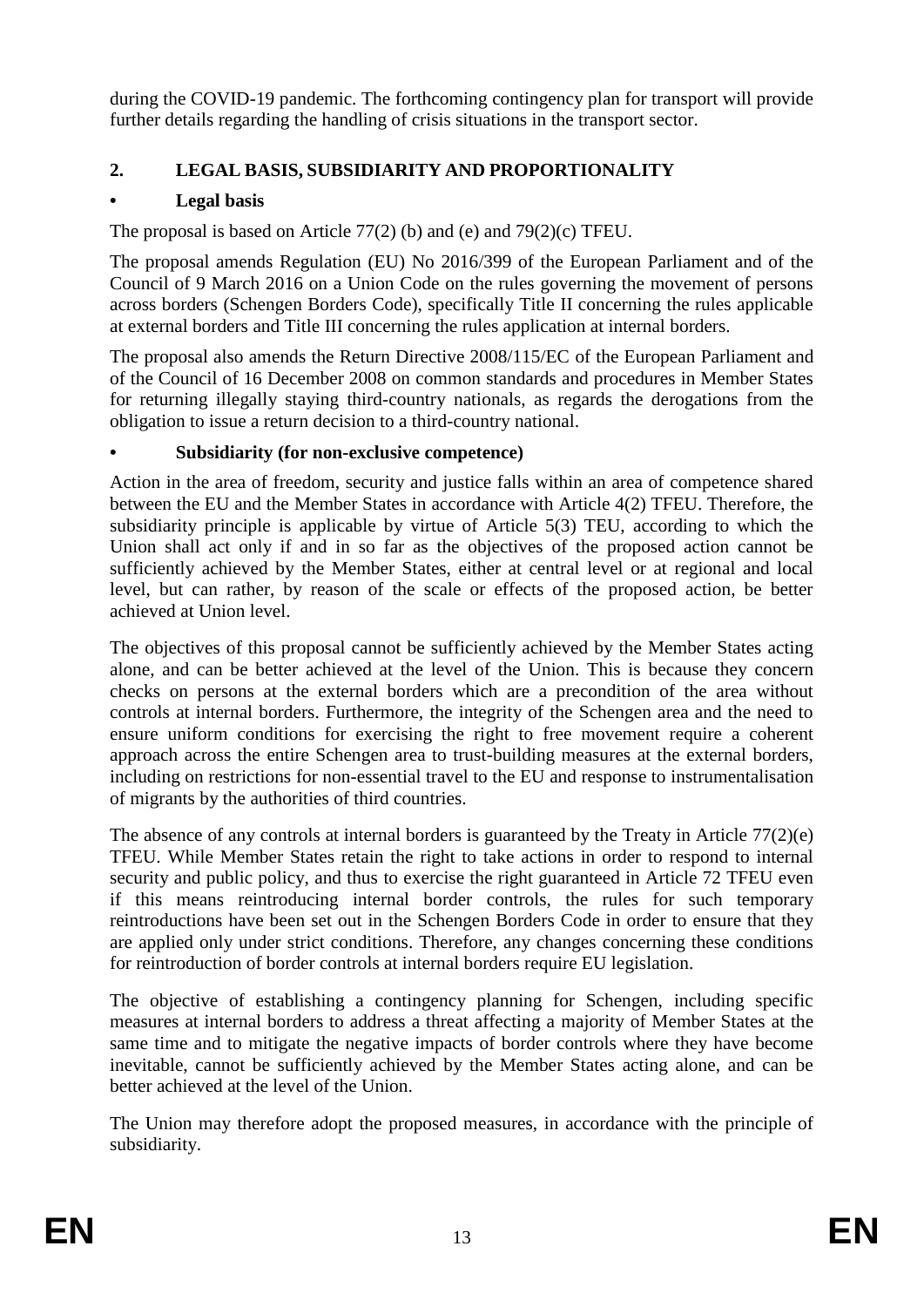## **• Proportionality**

According to the principle of proportionality laid down in Article 5(4) TEU, there is a need to match the nature and intensity of a given measure to the identified problem. All problems addressed in this legislative initiative call, in one way or another, for EU-level legislative action enabling Member States to tackle these problems effectively.

The proposed measures to be applied at the external borders to address a threat to public health take inspiration from the currently applicable framework, as set out in Council Recommendation (EU) 2020/912. In order to guarantee their proportionality, the proposed procedure sets the framework allowing to determine, where needed, the conditions under which restrictions could be introduced, their scope and safeguards, in particular with regard to EU citizens and other persons benefiting from freedom of movement under Union law and/or third country nationals having an essential function.

The proposed measures concerning the instrumentalisaton of migrants complement the existing provisions on checks at the border crossing points and on border surveillance. They fully take into account the competences of the Member States as regards border management. They also fully reflect the competences of the European Border and Coast Guard Agency as regards the support of the Member States in their obligation to protect external borders.

The modifications concerning internal borders improve the balance between the checks which can be carried out in the border areas in the context of the exercise of public powers and the reintroduction of internal border controls. The proposed modifications clarify the conditions under which Member States can carry out checks in the border areas without a risk that they can be confused with border controls. They propose a new procedure applicable to irregular migrants apprehended in the internal border areas to address the unauthorised movements without needing to resort to internal border controls. As such, it will complement the existing framework enabling the abolition of internal border controls. The applicability of the new procedure is limited to apprehensions at internal borders, when irregular migrants are apprehended as part of cross-border police operational cooperation, in particular during joint patrols, given that the joint patrols will ensure that both Member States involved have the same level of information as concerns the apprehension of the irregular migrant. In full respect of subsidiarity and proportionality principles, the proposal leaves the possibility to determine their bilateral cooperation on the matters related to the unauthorised movements to the Member States, while respecting the objectives of the EU's return policy, as set out in the Return Directive. The proposal removes the stand-still clause for the existing bilateral agreements or arrangements in the sense of Article 6(3) of the Return Directive, in order to allow the Member States to update their content. The Member States retain full liberty in this regard, but should notify the Commission about any such new/modified agreements and arrangements. The Commission stands ready to assist the Member States by developping a model bilateral agreement based on the clauses considered as the best practices for addressing the unauthorised movements at present, to be annexed to the Return Handbook.

The proposal fully recognises Member States' sovereign right to reintroduce internal border controls, in particular when urgent reaction is needed, including in the situation of a threat putting at risk the overall functioning of the Schengen area and thus calling for a European response. Finally, it reinforces the safeguards against discretionary prolongations of internal border controls on the account of simple persistence of a threat by increasing the notification requirements over the course of time, in particular as regards the appropriateness of alternative measures.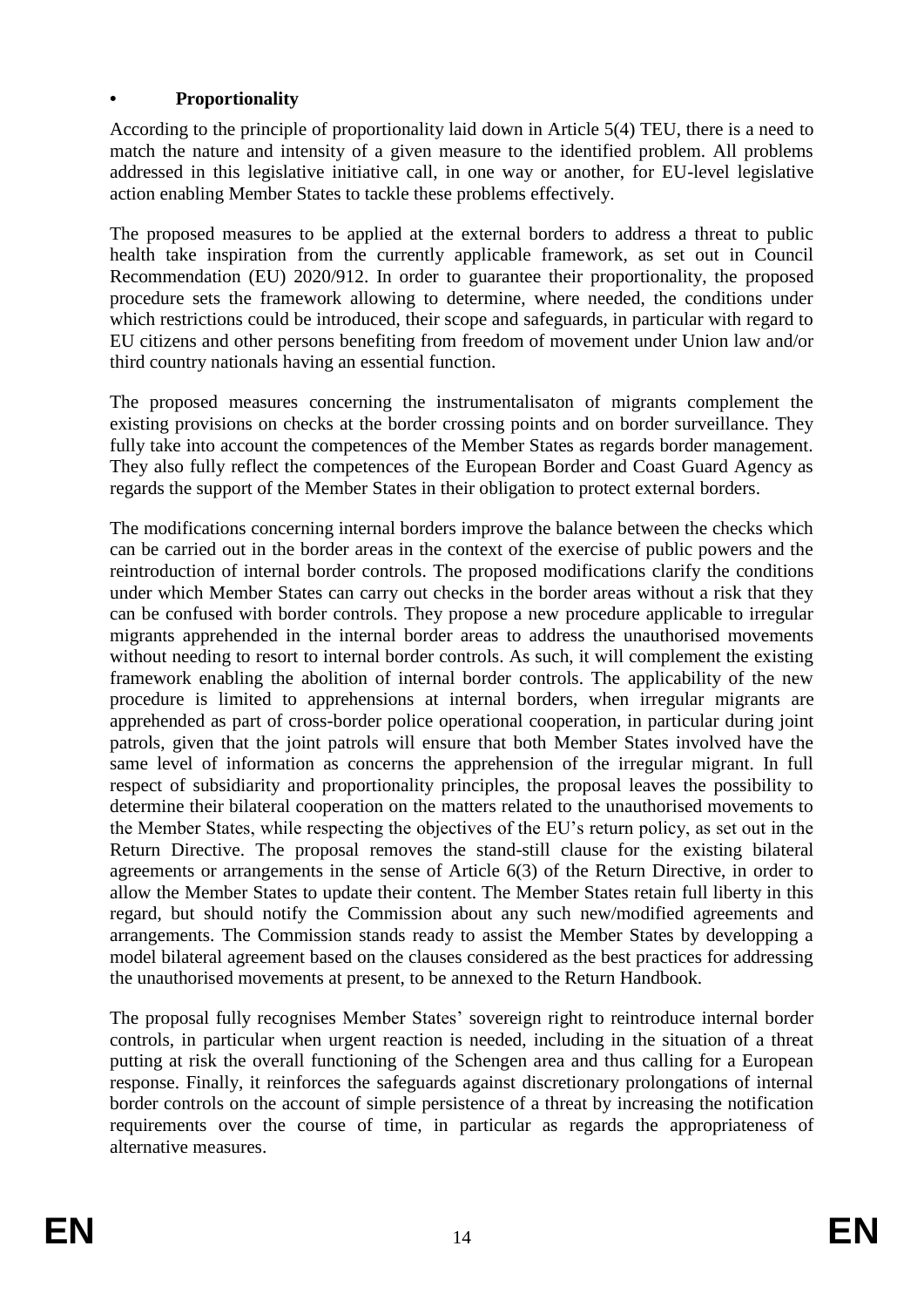The proposal maintains the approach that internal border controls may only be carried out as long as necessary, i.e. they should be lifted as soon as other measures can address the identified threat. Accordingly, the responsibility for complying with the existing time-limits is a shared task of the Member States and the Commission. In particular, the Member States should provide a description of identified threats justifying the reintroduction of internal border controls, submitting, in case of a prolongation of border controls to address a foreseeable threat, also a risk assessment. They should also assess on a case-by case basis if the persisting threat is still the same threat justifying a prolongation of border controls or whether it is a new threat, justifying a new notification. Both in the situation of reintroduction and subsequent prolongations of border controls, the Member States should be able to provide an analysis demonstrating the necessity and proportionality of such controls, and in particular how the internal border controls are suitable to address the threat as well as their impact on the movement of persons in the area without internal border controls and the functioning of cross-border regions. In case of any prolongation concerning foreseeable threats, the Member State should demonstrate the need to maintain internal border controls by assessing whether the objectives pursued by such prolongation could be attained by alternative measures. Moreover, the prolongations concerning foreseeable threats exceeding six monts should also include a risk assessment. The Commission and any Member State can signal, by means of an opinion on the necessity and proportionality, their concerns on the use of border controls. In case of border controls exceeding 18 months, such an opinion by the Commission should be compulsory. The reintroduction of border controls may be discussed in the framework of consultations carried out by the Commission at its own initative or at the request of a Member State, with a view to clarifying the relevance of the intended reintroduction of border controls, the appropriateness of alternative measures, as well as mutual cooperation with regard to border controls and mitigating measures. As is currently the case, such a consultation would remain compulsory in a situation where an opinion has been issued by the Commission or a Member State. Finally, in case of threats with a European dimension, the Commission and the Council take the responsibility that the internal border controls are maintained only as long as necessary, without setting any absolute time-limits.

## **• Choice of the instrument**

The proposal concerns the amendment of a Regulation and consequential amendment of the Return Directive. As the main elements of the proposal concern the existing provisions of Title II of the Schengen Borders Code relating to external border controls and Title III concerning the temporary reintroduction of border control at internal borders of this Regulation, no other instrument than a Regulation would be appropriate.

## **3. RESULTS OF EX-POST EVALUATIONS, STAKEHOLDER CONSULTATIONS AND IMPACT ASSESSMENTS**

# **• Ex-post evaluations/fitness checks of existing legislation**

Not applicable.

# **• Stakeholder consultations**

As outlined in Annex 2 to the Impact Assessment accompanying this proposal, a **stakeholders' consultation** took place between November 2020 and February 2021 and encompassed, primarily, targeted stakeholders by way of the Schengen Forum and thematic workshops divided according to the topic and stakeholders involved. It included Member States, European Parliament, carriers and NGOs.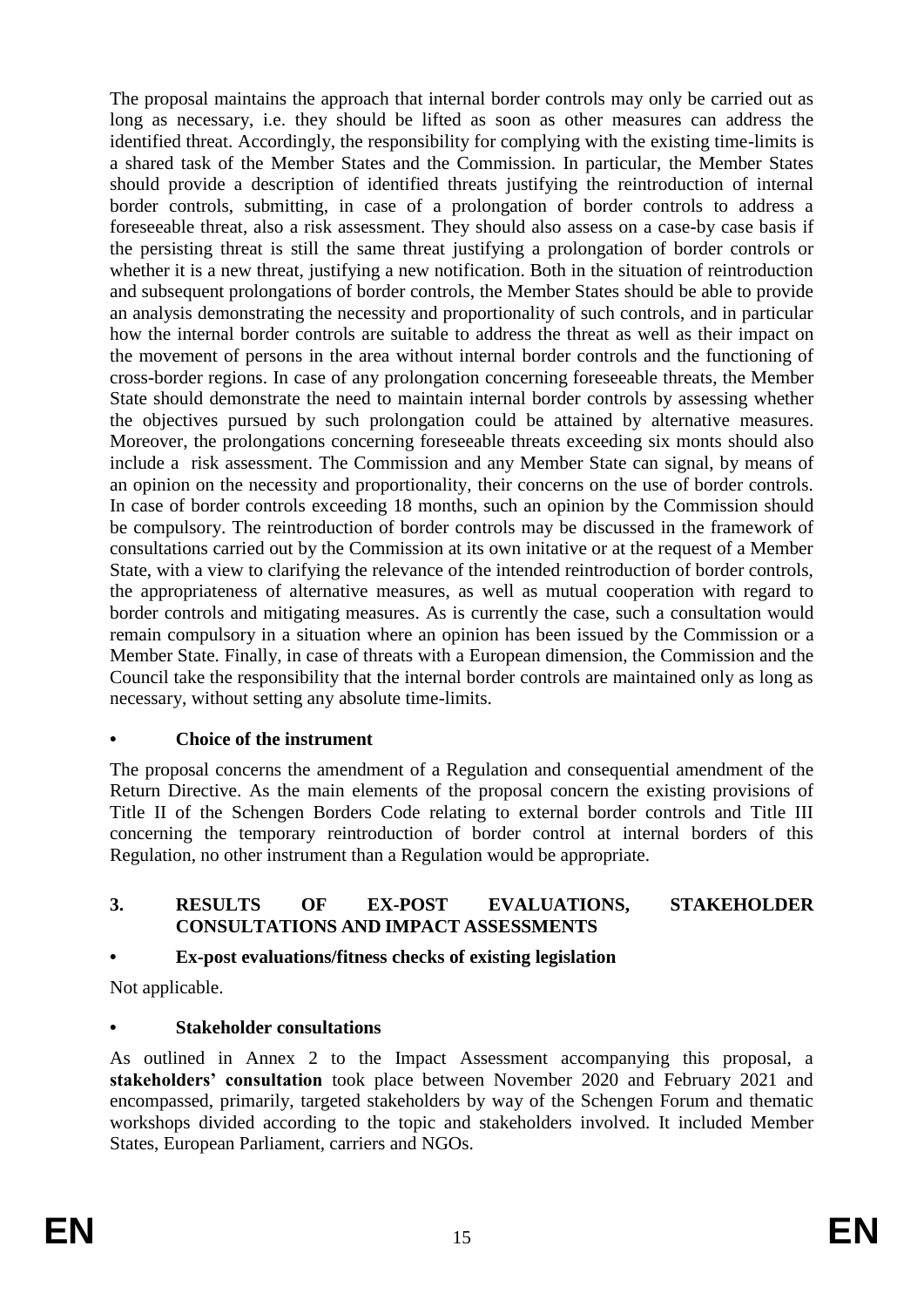In addition, a **public consultation** was carried out. It was launched on 19 January 2021, with the deadline for contributions set at 16 March 2021.

The Commission also published the **Inception Impact Assessment** on its website<sup>33</sup> for four weeks, and received feedback from France, Croatia, Ukraine and one anonymous sender.

## **• Collection and use of expertise**

The proposal builds on the evidence collected in the DG REGIO study '*The effects of COVID-19 induced border closures on cross-border regions - An empirical report covering the period March to June 2020'*<sup>34</sup> and the '*20 case studies covering the period March to June 2020'*<sup>35</sup> *.*

The Commission also relied on the studies on the costs of non-Schengen, prepared by the European Parliament<sup>36</sup>, notifications of the Member States concerning the temporary reintroduction of border checks at internal borders and the reactions from the public manifested in correspondence sent to the Commission.

## **• Impact assessment**

In line with its 'Better Regulation' policy, the Commission conducted an Impact Assessment.<sup>37</sup> The Impact Assessment evaluated three policy options:

**Option 1** - **Soft law**. This option considered soft law measures drawing on the lessons learnt from the COVID-19 crisis and others to encourage the use of alternative measures instead of border checks at internal borders. As such, it followed the earlier approach of the Commission in the 2016 Communication 'Back to Schengen – a Roadmap'<sup>38</sup> and the Recommendation on proportionate police checks and police cooperation in the Schengen area<sup>39</sup>. Under this option, soft law measures on a better coordination of measures at the external borders in a crisis situation have also been considered.

The specific objectives were expected to be achieved through a Communication on the future of Schengen (the so-called *Schengen Strategy*) and, possibly, updates of the relevant Recommendations (in particular of the 2017 Recommendation on proportionate police checks).

**Option 2 - Mixed option (targeted amendment of the Schengen Borders Code combined**  with soft law). This option aimed to address the criticism from citizens, the European Parliament, as well as Member States of the current long-lasting checks at internal borders. It

<sup>&</sup>lt;u>.</u> <sup>33</sup> [https://ec.europa.eu/info/law/better-regulation/have-your-say/initiatives/12827-Amendment-of-the-](https://ec.europa.eu/info/law/better-regulation/have-your-say/initiatives/12827-Amendment-of-the-Schengen-Borders-Code)[Schengen-Borders-Code.](https://ec.europa.eu/info/law/better-regulation/have-your-say/initiatives/12827-Amendment-of-the-Schengen-Borders-Code)

<sup>34</sup> [https://op.europa.eu/en/publication-detail/-/publication/46250564-669a-11eb-aeb5-](https://op.europa.eu/en/publication-detail/-/publication/46250564-669a-11eb-aeb5-01aa75ed71a1/language-en/format-PDF/source-search) [01aa75ed71a1/language-en/format-PDF/source-search.](https://op.europa.eu/en/publication-detail/-/publication/46250564-669a-11eb-aeb5-01aa75ed71a1/language-en/format-PDF/source-search)

<sup>35</sup> [https://op.europa.eu/en/publication-detail/-/publication/bf14de68-6698-11eb-aeb5-](https://op.europa.eu/en/publication-detail/-/publication/bf14de68-6698-11eb-aeb5-01aa75ed71a1/language-en) [01aa75ed71a1/language-en.](https://op.europa.eu/en/publication-detail/-/publication/bf14de68-6698-11eb-aeb5-01aa75ed71a1/language-en)

<sup>&</sup>lt;sup>36</sup> Directorate-General for Internal Policies Policy Department A: Economic and Scientific Policy, European Parliamentary Research Service European Added Value Unit, PE 578.974-May 2016: "Cost of non-Schengen: the impact of border controls within Schengen on the Single Market", requested by the European Parliament's Committee on Internal Market and Consumer Protection, https://www.europarl.europa.eu/RegData/etudes/STUD/2016/578974/IPOL\_STU(2016)578974\_EN.pdf

<sup>&</sup>lt;sup>37</sup> See the accompanying Staff Working Document.<br><sup>38</sup> Communication from the Commission to the I

<sup>38</sup> Communication from the Commission to the European Parliament, the European Council and the Council, Back to Schengen - A Roadmap, COM(2016)120 final, 4.3.2016.

<sup>&</sup>lt;sup>39</sup> Commission Recommendation (EU) 2017/820 of 12 May 2017 on proportionate police checks and police cooperation in the Schengen area, C(2017)3349, OJ L 122, 13.5.2017, p. 79.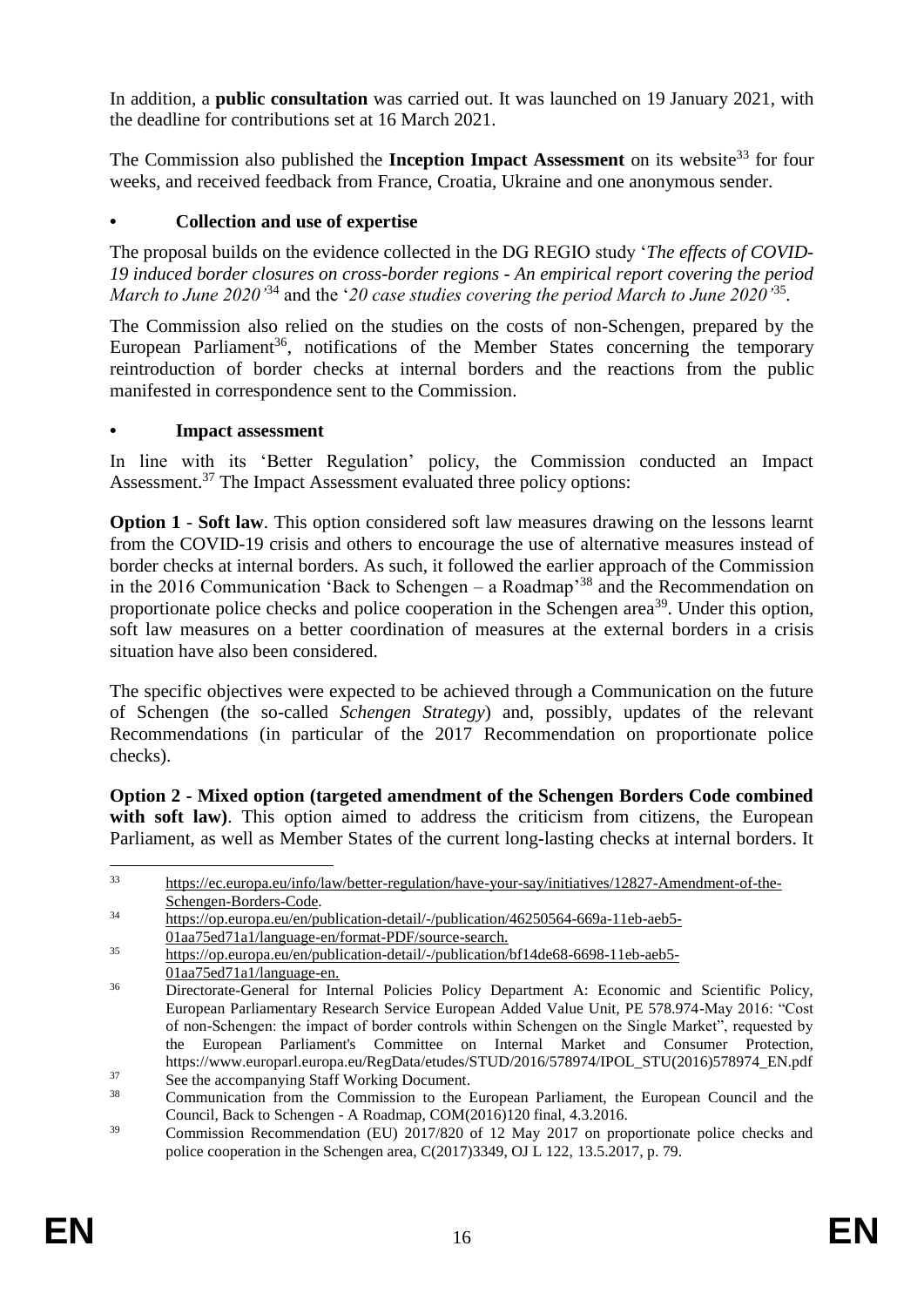would also respond to the call from academia. This option was expected to allow ensuring that persons can move freely in the Schengen area without unnecessary hurdles, thanks to the limitation of the instances where border checks at internal borders are reintroduced. As regards measures at the external borders this option proposed, in view of the guidance and recommendations adopted in response to COVID-19, to develop 'mitigating measures' which would need to be taken into account whenever a reintroduction of border checks is inevitable. Moreover, this option implied adopting a clear legal basis for imposing and lifting an 'entry ban' to the EU in the case of a threat to public health, to ensure uniformity at the external borders in the situation of a threat to public health. The current proposal embodies the ideas developed under this option.

**Option 3 - Mixed option 2 (more fundamental change of the Schengen Borders Code, combined with soft law elements)**. This option looked at the borderless Schengen area as one integral space that must not be fragmented by decisions of individual Member States. In view of that, it proposed to address the identified challenges exclusively at EU level, by providing that any decision on a reintroduction of border checks at internal borders would require the prior approval of one of the EU institutions or removing the possibility of a reintroduction of border checks at internal borders altogether.

As regards the application of measures at the external borders in case of public health threats, the proposed remedies would not differ from option 2 (new restrictions on non-essential travel into the EU applicable in the situation of threat to public health).

**Outcome of the Impact Assessment:** Based on the findings of the Impact Assessment report, Option 2 (mixed approach) is considered to be the preferred option. This choice reflects the best cumulative score of this option as regards effectiveness, efficiency and proportionality. It draws on the lessons from the past and, at the same time, is sufficiently ambitious. It respects the views of the Member States concerning the role of border checks in addressing serious threats while at the same time respecting also the legitimate expectations of EU citizens and other persons benefiting from the absence of border checks at internal borders as to preserving the Schengen area which facilitates the movement of persons and goods because of the absence of internal border controls.

As regards the economic impacts, notably the new mechanism of contingency planning, bringing the response to crisis situations affecting several or all Member States to the EU level and reinforcing the use of alternative measures as well as mitigating measures, where appropriate, is likely to facilitate the exercice of movement and/or limiting negative impacts of internal border controls on the Single Market. As such, this option may be instrumental in limiting the negative economic impact of border checks at internal borders and thus the economic benefits of this option could be significant. Also the possibility of adopting an EUwide travel restriction for non-essential travel applicable at the external borders in the situation of a public health threat could contribute to this objective by eliminating a likely ground for the reintroduction of border checks at internal borders.

This option also assures positive social impacts, thanks to the contingency planning for Schengen and the reinforced concepts of the 'last resort measure', which are expected to limit the use of border checks at internal borders.

No measurable environmental impacts are linked with the preferred option.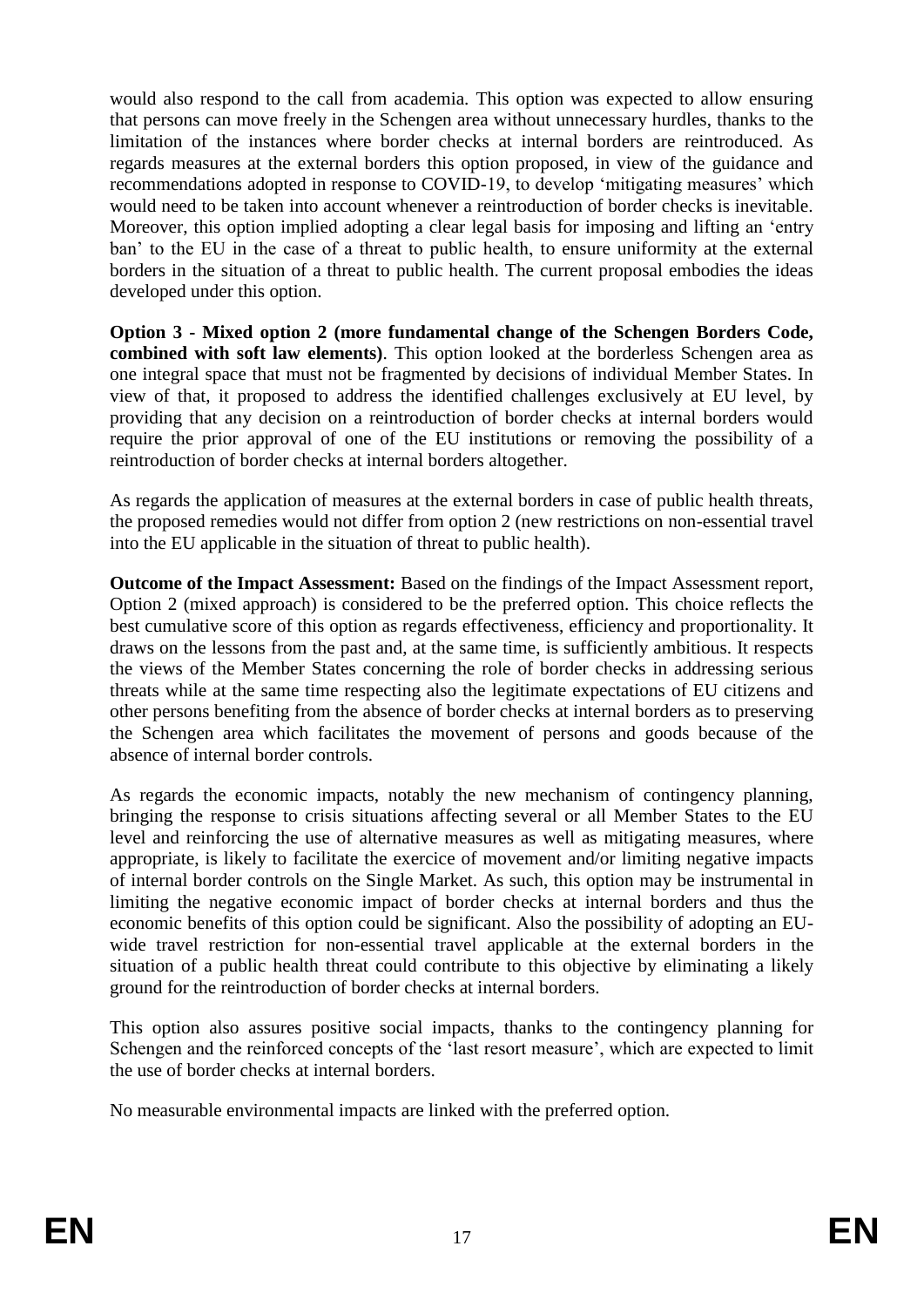On the other hand, this option may entail relatively the biggest direct impact on the administration. This is due to maintaining the possibility to reintroduce temporarily border checks at internal borders and adding new obligations, such as a risk assessment, a standardised notification concerning the reintroduction of border checks at internal borders and an obligation to report regularly on these. However, as the measures proposed in this option should achieve an overall reduction in the use of border checks, the additional administrative burden should be limited.

No specific analysis was conducted concerning the proposed measures to counter instrumentalisation of migrants, as the proposal, in this respect, is designed to clarify the applicable rules.

On 19 April 2021, the Commission submitted the Impact Assessment to the Regulatory Scrutiny Board (RSB). The RSB gave a positive opinion with comments. These comments related to (i) the lack of sufficient evidence on the strengths and weaknesses of the current key measures of the Schengen Borders Code, (ii) the vagueness of the description of the policy options and the implementation choice, and (iii) the insufficiently developed analysis of the impacts. To address these comments, the Commission in particular further expanded the quantitative data and the information on the views of the stakeholders throughout the report to strengthen the qualitative arguments raised concerning the benefits of lifting internal border controls. It set out more clearly the shortcomings of the process in 2020 from a Schengen perspective, with the EU Integrated Political Crisis Response (IPCR) focusing first on the health aspects before turning to other aspects like border control, underlined that even though border controls can be an efficient tool, the phasing out creates significant problems and showed more in detail that alternative measures are less costly than border controls while often achieving the same result. In addition, the Commission beefed up the various options envisaged. Finally, additional in-depth information was included on the objective of the previous 2017 proposal, the lessons learnt from its negotiations and on the new perspective brought by the COVID-19 crisis. Further information on how the RSB recommendations are reflected in the Impact Assessment report can be found in Annex I, point 3, of the Impact assessment.

## **• Regulatory fitness and simplification**

According to the Commission's Regulatory Fitness and Performance Programme (REFIT), all initiatives with the objective to change existing EU legislation should aim to simplify and deliver stated policy objectives more efficiently (i.e. reducing unnecessary regulatory costs).

The analysis of impacts suggests that the preferred option should help to optimise the allocation of resources in case of crisis and to limit the costs of reintroduction of border checks at internal borders. However, it should be noted that the new obligation concerning the risk assessment, the new template for notifications of reintroductions and reporting obligations, as well as new tasks related to the use of alternative measures, may lead to a situation where the overall burden on Member States will not be reduced, and in some cases even increased.

Additional obligations would arise for the EU institutions. This would concern creating the capacity to take substantiated decisions at the EU level on the use of restrictions on nonessential travel into the EU at external borders, but also to apply the contingency planning in case of need. No major impact on EU bodies and agencies is expected although the instrumentalisation of irregular migraton could lead to the bigger involvement of the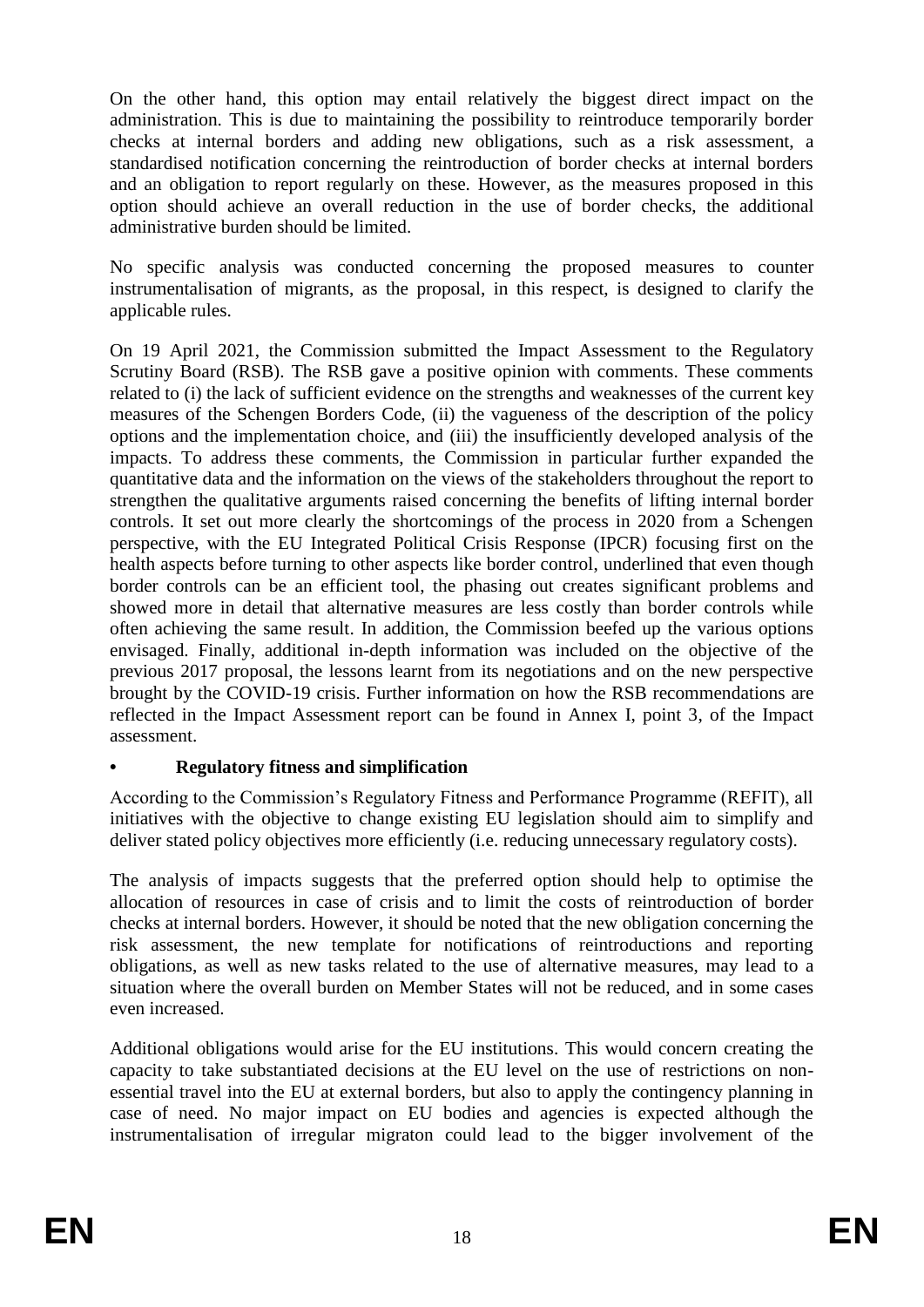European Borders and Coast Guard Agency, within the limits of the EBCG Regulation (EU)  $2019/1896<sup>40</sup>$  in order to assist the Member States in addressing this challenge.

Overall, these additional tasks should generate limited additional costs compared to the significant positive impact on managing crisis situations putting the overall functioning of Schengen area at risk.

## **• Fundamental rights**

The proposed amendment respects the fundamental rights and principles set out in the Charter of Fundamental Rights of the European Union, in particular the freedom of movement and residence (Article 45) as well as the right to asylum (Article 18) and the principle of nonrefoulement (Article 19). The safeguards of Article 3, Article 4 and Article 7 of the Schengen Borders Code continue to apply including with regard to the measures taken in order to face the instrumentalisation of migrants by third countries. Furthermore, as concerns the measures proposed to address the instrumentalisation of migrants, the Commission considers it necessary that Member States respect freedom of expression, media freedom and freedom of association of civil society organisations.

The proposed measures seek to address problems which currently have an impact on the following rights: i) the right to family life of persons residing legally in the EU, ii) the right to work, to exercise the right of establishment and to provide services in any Member State, iii) the right to move and reside freely within the territory of the Member States, and iv) the right to privacy and protection of personal data.

While restrictions for non-essential travel to the EU will inevitably always affect some of the above rights, the proposed measures will not increase these impacts as they reflect what is currently in place based on the Council Recommendation 2020/912 and as such is considered necessary and proportionate in view of a threat to public health.

The current long-lasting internal border controls and discretionary use of border controls as a precautionary measure especially at the beginning of COVID-19 pandemic, have had a significant impact on the fundamental rights listed above. The proposed measures concerning internal borders may only reduce this impact.

As regards the use of alternative measures promoted in the proposal, the safeguards resulting from the current anti-discrimination obligations under EU and national law including from Article 21 of the EU Charter of Fundamental Rights, as also explicitly reflected in Articles 4 and  $7(2)$  of the Schengen Borders Code, shall fully apply, so as to prevent racial profiling<sup>41</sup> or other illegal practices. The Schengen rules could contribute to that end with increased monitoring measures, e.g. in the context of Schengen Evaluations.

As regards the right to privacy and protection of personal data which could be more at stake in the context of surveillance and monitoring technologies, all proposed measures shall be

<sup>1</sup> <sup>40</sup> Regulation (EU) 2019/1896 of the European Parliament and of the Council of 13 November 2019 on the European Border and Coast Guard and repealing Regulations (EU) No 1052/2013 and (EU) 2016/1624 OJ L 295, 14.11.2019, p. 1.

<sup>&</sup>lt;sup>41</sup> 'Profiling' can be understood as "categorising individuals according to personal characteristics. These characteristics can be 'unchangeable' (such as age or height) or 'changeable' (such as clothing, habits, preferences and other elements of behaviour). Profiling includes data mining whereby individuals are categorised 'on the basis of some of their observable characteristics in order to infer, with a certain margin of error, others that are not observable.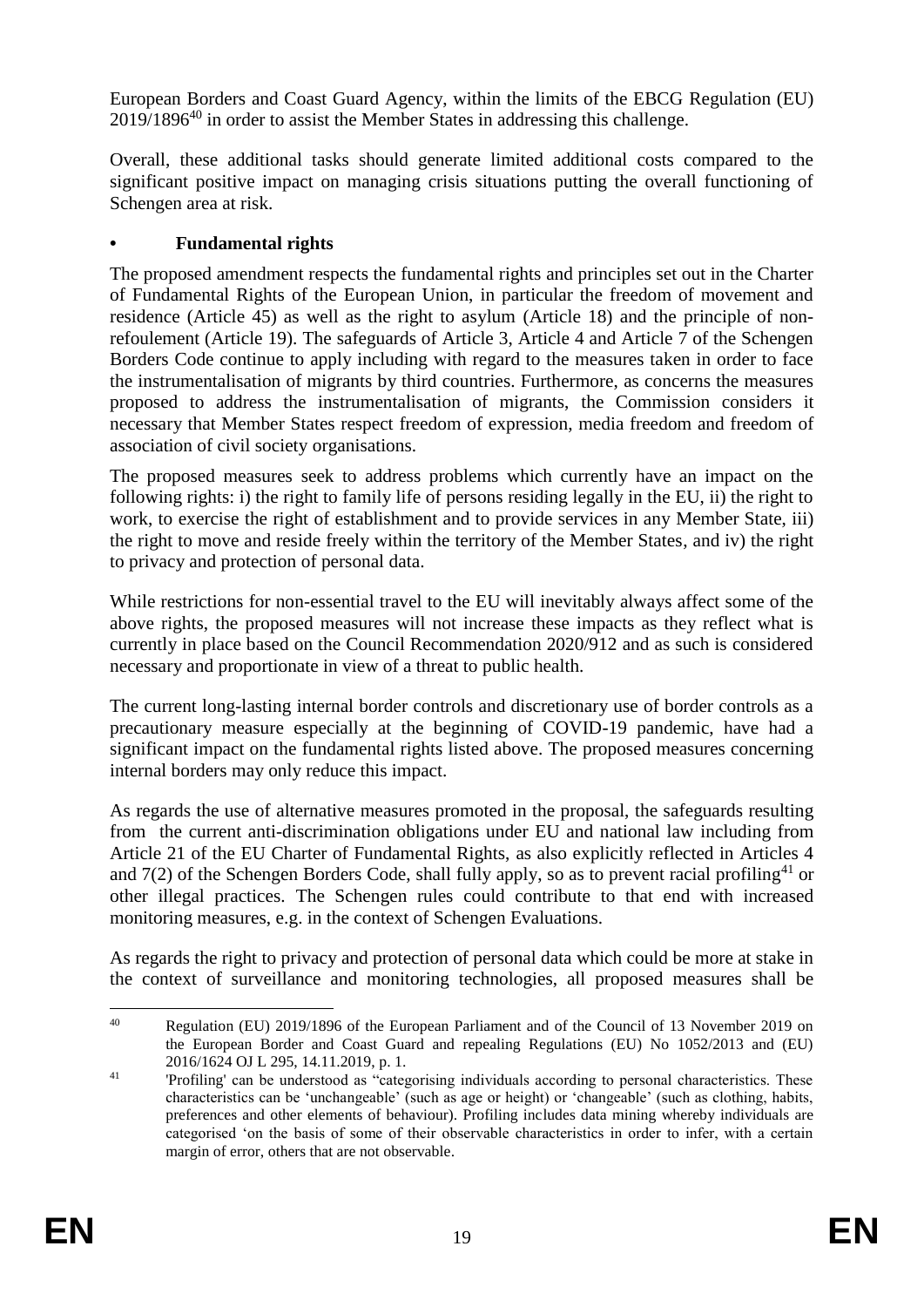subject to the applicable EU data protection rules. National law shall provide a legal basis for processing the personal data. In this sense, all options ensure an adequate level of protection to the citizens and national laws providing the legal basis for processing of personal data by such technologies.

# **4. BUDGETARY IMPLICATIONS**

The proposed amendment has no implications for the EU budget.

# **5. OTHER ELEMENTS**

# **• Implementation plans and monitoring, evaluation and reporting arrangements**

The evaluation of the targeted amendment of the Schengen Borders Code as regards the response to threats to the area without controls at internal borders will depend on the information to be received from the Member States.

Table 11 in the Impact Assessment includes a non-exhaustive list of quantitative indicators proposed to monitor the achievement of policy objectives identified in this Impact Assessment. These indicators reflect and define, in practice, the success of the policy options. However, as the proposed option concerns addressing exceptional situations, the regular measurement of the indicators is not possible.

Moreover, this unpredictability prevents setting fixed quantitative targets.

The Commission website [https://ec.europa.eu/home-affairs/what-we-do/policies/borders-and](https://ec.europa.eu/home-affairs/what-we-do/policies/borders-and-visas/schengen/reintroduction-border-control_en)[visas/schengen/reintroduction-border-control\\_en](https://ec.europa.eu/home-affairs/what-we-do/policies/borders-and-visas/schengen/reintroduction-border-control_en) informing the public on the current border checks at internal borders in place will remain the main information tool allowing to monitor and evaluate the situation at the internal borders. Given the limitations of the legal basis to measures at the internal borders, the Commission cannot develop a separate tool on the use of alternative measures such as police checks in the border areas. However, the conditions of use of the alternative measures at the internal borders (police checks/new technologies) will be subject to monitoring in the framework of the Schengen Evaluation Mechanism, including any possible on-spot visits at the internal borders and infringement proceedings.

# **• Detailed explanation of the specific provisions of the proposal**

The proposal consists of four provisions. Article 1 introduces modifications in the Schengen Borders Code. Article 2 provides for an amendment of the Return Directive 2008/115/EC in order to: (i) reflect the new procedure allowing for immediate transfer of irregular migrants apprehended at the internal borders as part of cross-border police operational cooperation to the neighbouring Member State that is proposed to be introduced to the Schengen Borders Code; (ii) remove the stand-still clause from Article 6(3) of the Return Directive, and (iii) set up an obligation on the Member States to notify to the Commission any such new agreements/arrangements and modifications of the existing ones. Article 3 sets the transposition period for the amendment of the Return Directive. Article 4 determines the conditions of entry into force and the effects of the Regulation.

# Article 1: Modifications in the Schengen Borders Code:

**Article 2** of the Schengen Borders Code is modified in order to amend the definition of 'border surveillance' and reflect the necessary definitions for such concepts as: 'instrumentalisation of migrants', 'essential travel' and 'non-essential travel' which have been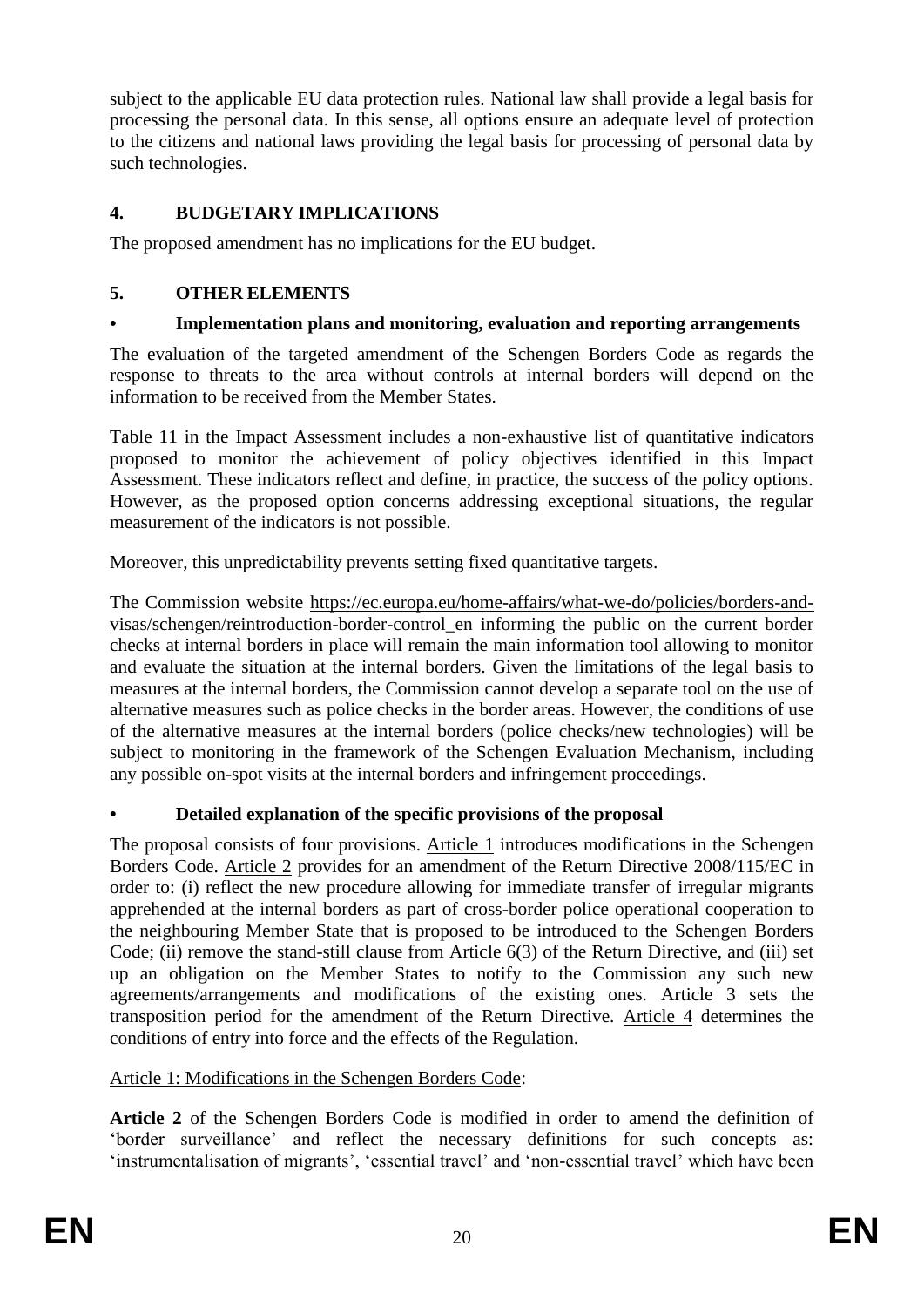introduced for the first time into the Schengen Borders Code and 'transport hubs'. These definitions are added to better reflect the responsibilities of Member States at the external borders to carry out border surveillance, including preventative measures.

Article 5 is modified in order to clarify what measures the Member States can apply at their border crossing points when confronted with instrumentalisation of migrants.

**Article 13** is modified in order to clarify what measures the Member States can apply when performing tasks related to border surveillance at their external borders in relation to the instrumentalisation of migrants, along with that what results from Article 5.

**Article 21a** is added in order to create a ground for the uniform application at external borders of restrictions on non-essential travel to the European Union in the situation of a disease with an epidemiological potential. The provision confers on the Council the power to adopt, on the basis of a proposal by the Commission, an implementing regulation in this regard. It sets out all necessary parameters for such a decision and provides for safeguards with regard to EU citizens, long-term residents, as well as persons exercising essential functions.

**Article 23** is modified in order to clarify the type of checks authorised in the border areas. The proposed modifications clarify that checks carried out in border areas with the use of monitoring and surveillance technologies do not have an effect equivalent to border controls. Similarly, verification of passenger data of persons travelling within the area without controls at internal borders against relevant databases, if possible under the applicable law, should also be permitted from the perspective of the Schengen Borders Code.

The new **Article 23a** sets up a procedure to transfer of irregular migrants apprehended at the internal borders as part of cross-border police operational cooperation to the Member States from where they come directly. It complements the rules applicable under the Return Directive as a necessary flanking measure for the area without internal border controls at internal borders. It provides for the possibility for the Member States to transfer persons who are not entitled to enter or to stay, pared with the obligation to receive such persons, apprehended at the internal borders in the context of cross-border police operational cooperation such as joint police patrols provided there is a clear indication that the person concerned just crossed the internal border. Such indications can consist in the lack of valid documents certifying the identity or the right to stay in the Member State, a registration in Eurodac by another Member State or recent bills issued in the other Member State. The new article and the new Annex XII to the Schengen Borders Code set out the procedure applicable in such cases.

The modified **Article 24** clarifies, in view of the modifications made to Article 23, that the use of monitoring and surveillance technologies at land crossing points may justify, along with safety measures, speed limits or other obstacles at road crossing points at internal borders.

**Article 25** provides for a general framework applicable to the reintroduction of internal border controls at internal borders. It gives examples of the type of threat that may lead to unilateral reintroduction of border controls at internal borders and circumstances under which internal border controls can be prolonged.

**Article 25a** provides for the procedure applicable to unilateral reintroductions of internal border controls by Member States in response to unforeseeable and foreseeable events.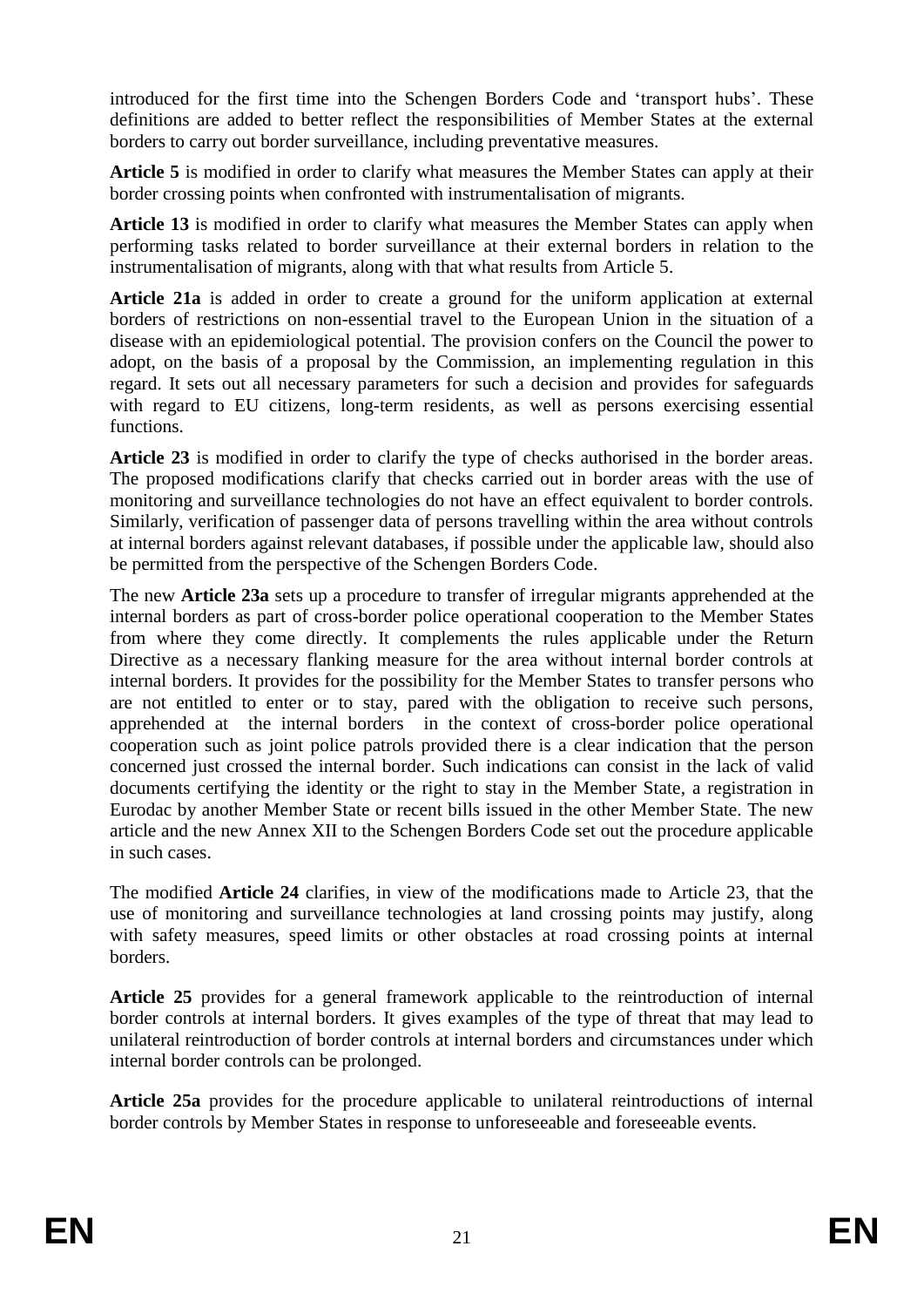**Article 26** clarifies the criteria that should be taken into account and reflected by the Member States in the subsequent notification of internal border controls. In this regard, as a novelty, it adds the impact on cross-border regions. The provision establishes different requirements for situations where border controls are reintroduced for the first time and where the border controls are prolonged for foreseeable threats, in order to take into account that the conditions for maintaining internal border controls must increase over time, in line with the proportionality principle. This article also introduces the concept of measures that mitigate the impacts resulting from the reintroduction of border controls which should be applied accordingly.

**Article 27** is replaced by a new one, dedicated to the notification of the temporary reintroduction or prolongation of border controls at internal borders. It also sets out an obligation to submit a risk assessment in case of prolongation of internal border controls in relation to foreseeable threats.

**Article 27a** clarifies when consultations between the Commission and the Member States concerned should be carried out and circumstances under which an opinion on the necessity and proportionality of internal border controls could or should be issued.

**Article 28** is replaced by a new provision establishing a specific Schengen area safeguard mechanism where the serious threat to public policy or internal security affects a majority of Member States at the same time, putting the overall functioning of the area without internal border controls at risk. The provision empowers the Council, based on a proposal from the Commission, to adopt an implementing decision on a coordinated approach to the serious threat identified in a majority of Member States at the same time, which would replace any national measures in place. The decision of the Council must be reviewed on a regular basis, upon a proposal from the Commission, with a view to prolonging, modifying or lifting adopted measures.

**Article 31** is modified in order to set general rules concerning information of the European Parliament and the Council, applicable under all four mechanisms.

**Article 33** is modified in order to disconnect the obligation to report on the reintroduction of border control at internal borders from the fact of lifting such controls. It also provides more details on the elements to be included in the yearly report of the Commission on the functioning of the area without internal borders, and cooperation with the Agencies in this regard.

The modified **Article 39** of the Schengen Borders Code complements **Article 2** of the proposed Regulation and provides for an obligation of the Member States to notify to the Commission the cross-border regions, in order to determine the scope of any mitigating measures to be provided for in an Implementing Regulation under Article 28 and the areas to be taken into account when estimating the impact under Article 26 of the Schengen Borders Code.

To better take into account the interests of cross-border regions when applying Article 26 and 28 of the Schengen Borders Code, the new **Article 42b** requires Member States to notify the Commission of designated cross-border regions.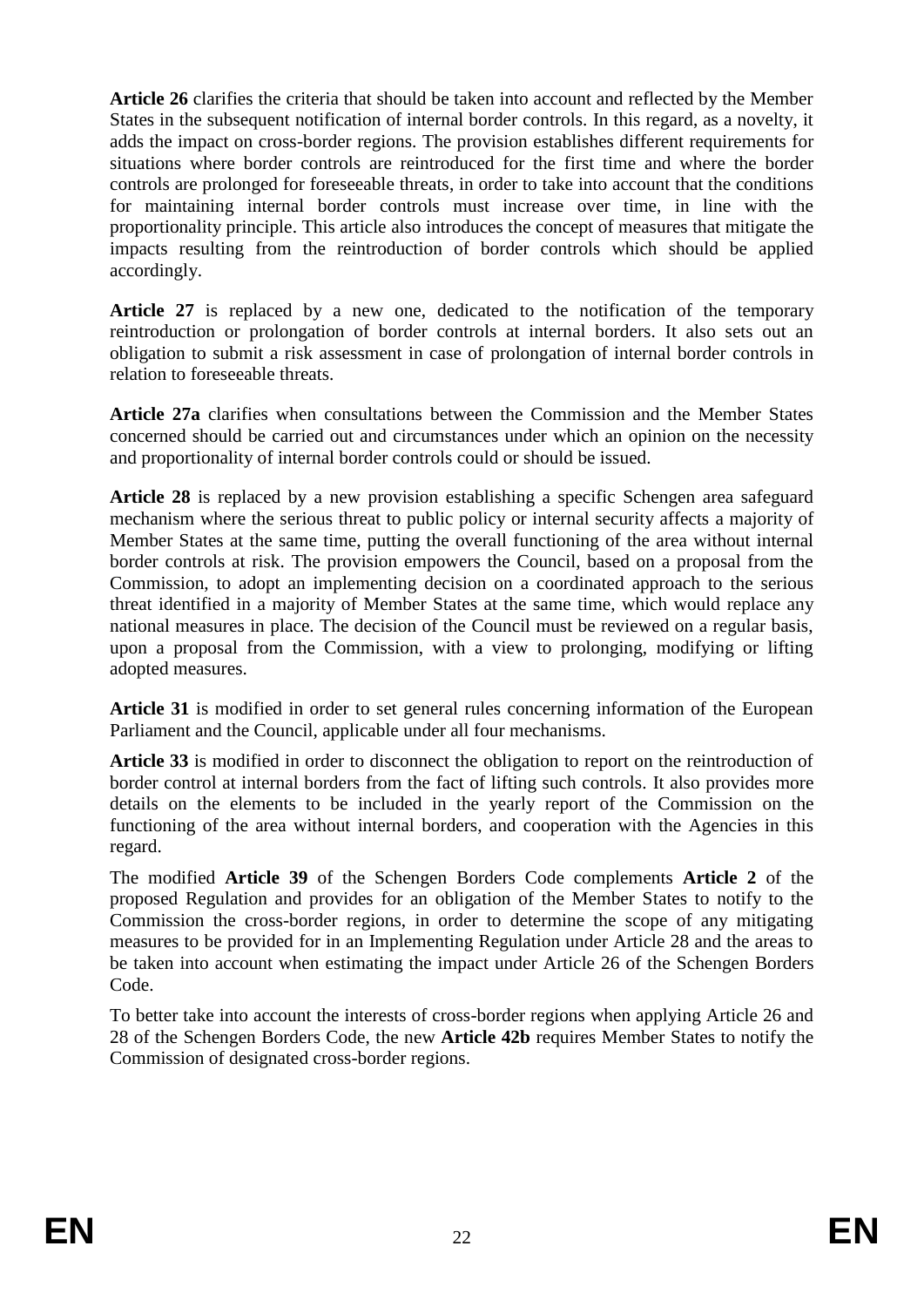2021/0428 (COD)

## Proposal for a

# **REGULATION OF THE EUROPEAN PARLIAMENT AND OF THE COUNCIL**

#### **amending Regulation (EU) 2016/399 on a Union Code on the rules governing the movement of persons across borders**

## THE EUROPEAN PARLIAMENT AND THE COUNCIL OF THE EUROPEAN UNION,

Having regard to the Treaty on the Functioning of the European Union, and in particular Article 77(2)(b) and (e) and Article 79(2)(c) thereof,

Having regard to the proposal from the European Commission,

After transmission of the draft legislative act to the national parliaments,

Acting in accordance with the ordinary legislative procedure,

Whereas:

- (1) In accordance with Article 3(2) of the Treaty on European Union ("TEU"), the Union comprises an area of freedom, security and justice that is free of internal border controls, in which the free movement of persons is ensured in conjunction with appropriate measures regarding external border controls, asylum, immigration and the prevention and combating of crime.
- (2) Regulation (EU) 2016/399 of the European Parliament and of the Council of 9 March 2016 ("Schengen Borders Code")<sup>42</sup> lays down rules governing the movement of persons to and from the area without controls at internal borders (the "Schengen Area") as well as between the Member States that participate in the Schengen Area.
- (3) In recent years, the Schengen area has been subject to unprecedented challenges, which by their nature were not confined to the territory of any single Member State. Such challenges underscored the fact that the preservation of public order and security in the Schengen area is a shared responsibility requiring joined and coordinated action between Member States and at Union level. They also highlighted gaps in the existing rules governing the functioning of the Schengen area both at external and internal borders and the need to create a stronger and more robust framework allowing for a more effective response to challenges faced by the Schengen area.
- (4) Border control at external borders is in the interest not only of the Member State at whose external borders it is carried out but of all Member States which have abolished internal border control and the Union as a whole. Member States are required to ensure high standards in management of their external borders, including through enhanced cooperation between border guards, police, customs and other relevant authorities. The Union provides active support through the provision of financing support by the

 $\Delta$ 2 Regulation (EU) 2016/399 of the European Parliament and of the Council of 9 March 2016 on a Union Code on the rules governing the movement of persons across borders (Schengen Borders Code), OJ L 77, 23.3.2016, p. 1.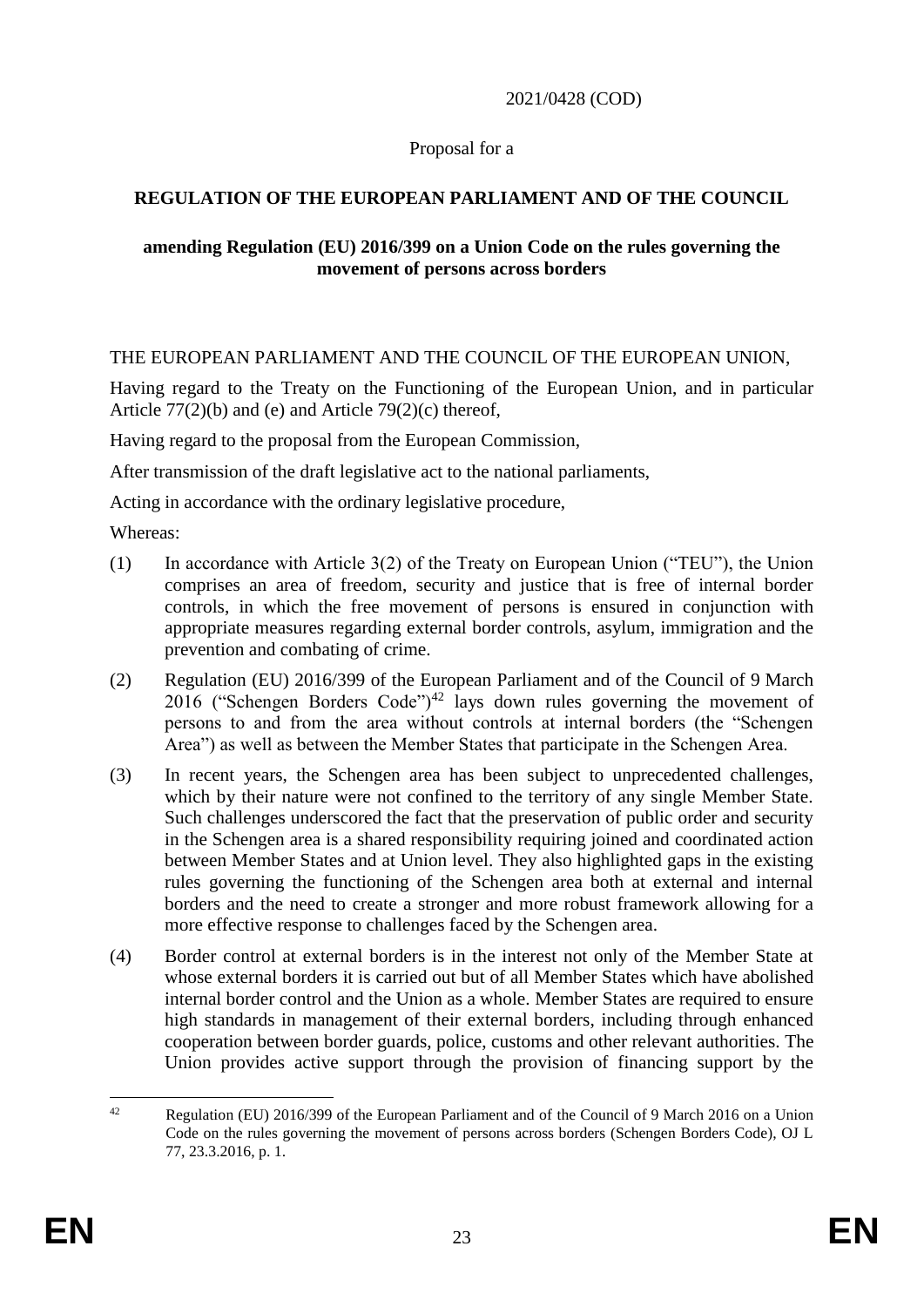Agencies, the European Border and Coast Guard in particular and management of the Schengen Evaluation Mechanism. The rules applicable to external borders need to be reinforced in order to better respond to new challenges that have recently emerged at the external borders.

- (5) The COVID-19 pandemic has reinforced the need for the Union to be better prepared to respond to crisis situations at the external borders related to situations of diseases with an epidemic potential that are a threat to public health. The COVID-19 pandemic has shown that threats to public health can require uniform rules concerning travel restrictions for travel into the European Union by third country nationals. The adoption of inconsistent and divergent measures at the external borders to address such threats negatively affects the functioning of the entire Schengen area, reduces predictability for third-country travellers and people-to-people contacts with third countries. To prepare the Schengen area for future challenges of a comparable scale related to threats to public health, it is necessary to establish a new mechanism which should allow for a timely adoption and lifting of coordinated measures at Union level. The new procedure at the external border should be applied in a situation of an infectious disease with epidemic potential as identified by the European Centre for Disease Prevention and Control or the Commission. This mechanism should complement the procedures proposed to be established in the Proposal for a Regulation of the European Parliament and of the Council on serious cross-border threats to health<sup>43</sup>, notably in case of the recognition of a public health emergency, and the revised mandate of the European Centre for Disease Control.<sup>44</sup>
- (6) The mechanism should provide for the adoption by the Council, upon a proposal by the Commission, of a regulation setting out restrictions on travel, including restrictions on entry and any other necessary measures for travel into the European Union, and the conditions for lifting them. In view of the politically sensitive nature of such measures which concern the right to enter the territory of Member States, implementing powers should be conferred on the Council to adopt such a regulation, acting on a proposal from the Commission.
- (7) Importantly, in line with the applicable obligations under Union and international law, Union citizens and third-country nationals who, under agreements between the Union and its Member States, on the one hand, and those third countries, on the other hand, enjoy rights of free movement equivalent to those of Union citizens, as well as their respective family members should always be permitted to enter the Union. Residents in the Union should also always be permitted to return to the Union. The act should contain all necessary elements to ensure that restrictions on travel are effective, targeted, non-discriminatory and proportionate to the evolving epidemiological situation. It should specify, where relevant, any categories of travellers whose travel should be exempted from restrictions on entry. In addition, or alternatively, the act should specify any geographical areas or third countries from which travel may be subject to specific measures, based on an objective methodology and criteria applicable thereto that should include, in particular, the epidemiological situation. The act could specify the conditions under which travel may be permitted such as testing, quarantine, self-isolation or any other appropriate measures, such as the need to fill in a passenger locator form or other contact tracing tool and having regard, in particular,

 $43$  $^{43}$  COM(2020)727.

<sup>44</sup> Proposal for a Regulation of the European Parliament and of the Council amending Regulation (EC) No 851/2004 establishing a European Centre for disease prevention and control, COM(2020)726.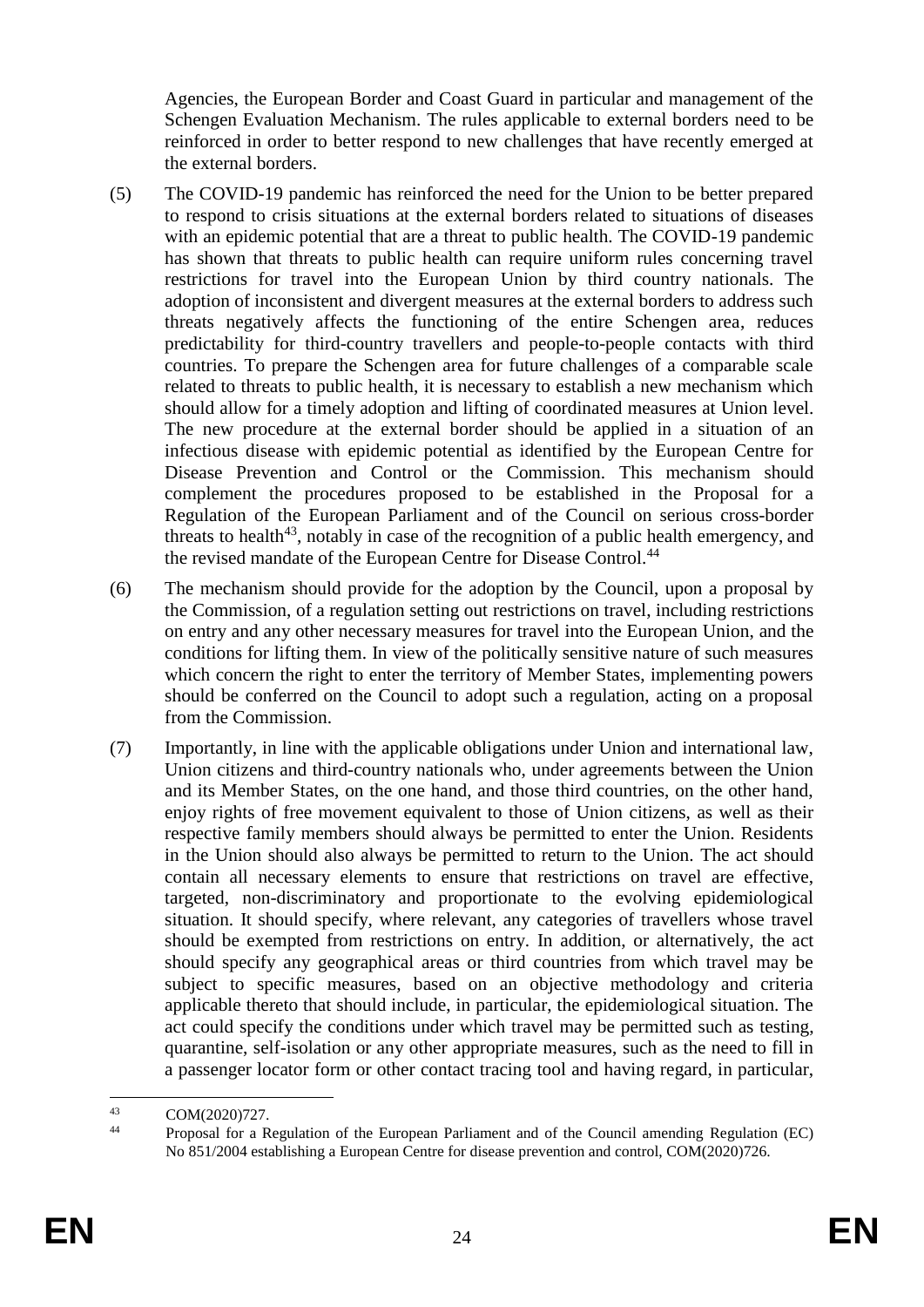to any Union systems developed to facilitate travel under safe conditions, such as digital certification systems. Where appropriate, the instrument could also set up a mechanism allowing to take additional measures in case the epidemiological situation dramatically worsens in one or more geographical areas.

- (8) It is also necessary to reinforce the rules and safeguards in Union law in order to allow Member States to act swiftly to counter instances of instrumentalisation of migrants. Such instrumentalisation should be understood as referring to a situation where a third country instigates irregular migratory flows to the Union by actively encouraging or facilitating the arrival of third country nationals to the external borders of the Member States, where such actions indicate an intention to destabilise the Union as a whole or a Member State and where the nature of such actions is liable to put at risk essential State functions, including its territorial integrity, the maintenance of law and order or the safeguard of its national security.
- (9) Instrumentalisation of migrants can refer to situations where irregular travel of third country nationals has been actively encouraged or facilitated by a third country onto its own territory to reach the external border of the Member States but can equally refer to the active encouragement or facilitation of irregular travel of third country nationals already present in that third country. Instrumentalisation of migrants may also entail the imposition of coercive measures, intended to prevent the third country nationals from leaving the border areas of the instrumentalising third country, in a direction other than through a Member State.
- (10) The Union should mobilise all tools from its toolbox of diplomatic, financial and operational measures to support the Member States confronted with instrumentalisation. Diplomatic efforts by the Union or the Member State concerned, should be given priority as the means of addressing the phenomenon of instrumentalisation. This may be supplemented, where appropriate, by the imposition of restrictive measures by the Union.
- (11) At the same time, in addition to these measures, it is equally necessary to further reinforce the current rules in relation to external border controls and border surveillance. To further assist the Member State facing an instrumentalisation of migrants, Regulation (EU) XXX/XXX complements the rules on border control by providing for specific measures in the area of asylum and return, while respecting the fundamental rights the individuals concerned and in particular by ensuring the respect of the right to asylum and providing the necessary assistance by the UN agencies and other relevant organisations.
- (12) In particular, in a situation of instrumentalisation, it should, where necessary, be possible for the Member State concerned, to limit border traffic to the minimum by closing some border crossing points, while guaranteeing genuine and effective access to international protection procedures. Any such decision should take into account whether the European Council has acknowledged that the Union or one or more of its Member States are facing a situation of instrumentalisation of migrants. Furthermore, any such limitations should take full account of the rights of Union citizens, third country nationals who are beneficiaries of the right of free movement pursuant an international agreement and third-country nationals who are long-term residents under national or Union law or are holders of long-term visas, as well as their respective family members. Such limitations should also be applied in a manner that ensures respect for obligations related to access to international protection, in particular the principle of *non-refoulement*.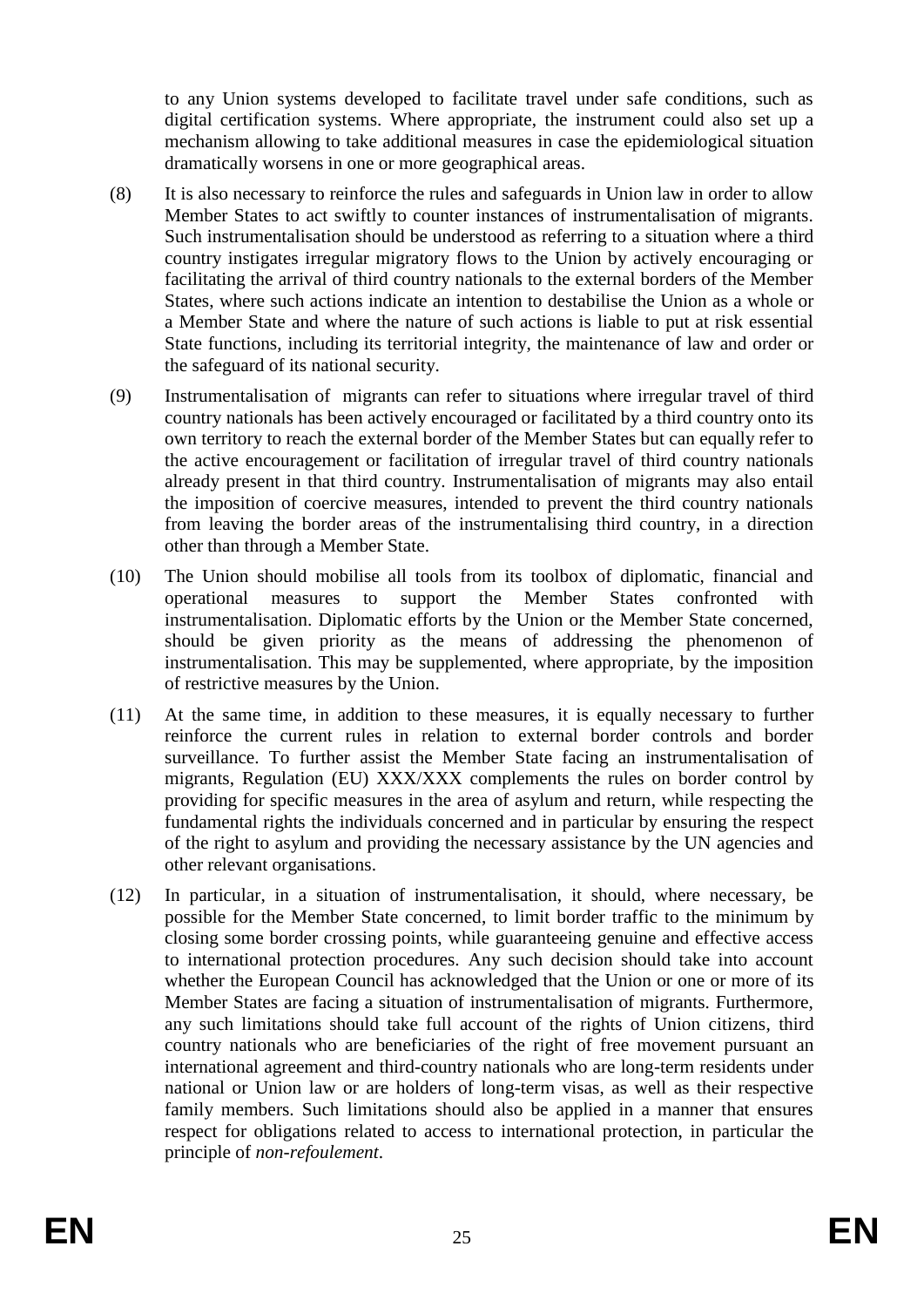- (13) The European Border and Coast Guard Agency assists Member States with implementing the operational aspects of external border management, including information exchange, the provision of equipment, capacity building and training to national border guards, targeted information and risk analysis, as well as the deployment of the Standing Corps. The Agency's new mandate offers considerable opportunities to support border control activities, including screening and return operations and a launch of rapid border intervention and/or return intervention at the request and on the territory of the host Member State concerned.
- (14) By virtue of Article 41(1) of Regulation (EU) 2019/1896, the Executive Director of the European Border and Coast Guard Agency is required to recommend to a Member State that it request the Agency to initiate, carry out or adjust the Agency's support, in order to address identified threats and challenges at the external borders, where the conditions laid down in that provision are met. In particular, the need for Agency support may become apparent in situations where the European Border and Coast Guard Agency has carried out a dedicated vulnerability assessment in connection with the instrumentalisation of migrants. On the basis of the results of such a vulnerability assessment or where a critical impact level is attributed to one or more external border sections and taking into account the relevant elements in the Member State's contingency plans, the Agency's risk analysis and the analysis layer of the European situational picture, the Executive Director should recommend to the Member State concerned to request that the Agency initiate, carry out or adjust the Agency's support in accordance with Article 41(1) of Regulation (EU) 2019/1896. This competence of the Executive Director is without prejudice to the general support that the Agency may be providing to the Member States.
- (15) Moreover, in the event of instrumentalisation of migrants, the Member State concerned should reinforce border control, including, as appropriate, through additional measures preventing illegal crossings and the deployment of additional resources and technical means to prevent unauthorised crossing of the border. Such technical means could include modern technologies including drones and motion sensors, as well as mobile units. The use of such technical means, in particular, any technologies capable of collecting personal data, needs to be based on and exercised in accordance with clearly defined provisions of national law.
- (16) The Commission should be empowered to specify, in delegated acts adopted under this Regulation, appropriate standards for border surveillance, concerning in particular the new technologies that Member States may use, while taking into account the type of borders (land, sea or air), the impact levels attributed to each external border section in accordance with Article 34 of Regulation (EU) 2019/1896 and other relevant factors, as a specific response to situations of instrumentalisation of migrants.
- (17) In an area without internal border controls, persons should be able to move freely, and in security between Member States. In this regard, it should be clarified that the prohibition of controls at internal borders does not affect the competence of Member States to carry out checks on their territory, including at their internal borders, for purposes other than border control. It should, in particular, be clarified that national competent authorities, including health or law enforcement authorities, remain, in principle, free to carry out checks in the exercise of public powers provided for under national law.
- (18) While the prohibition of internal border controls also extends to checks having equivalent effects, checks by competent authorities should not be considered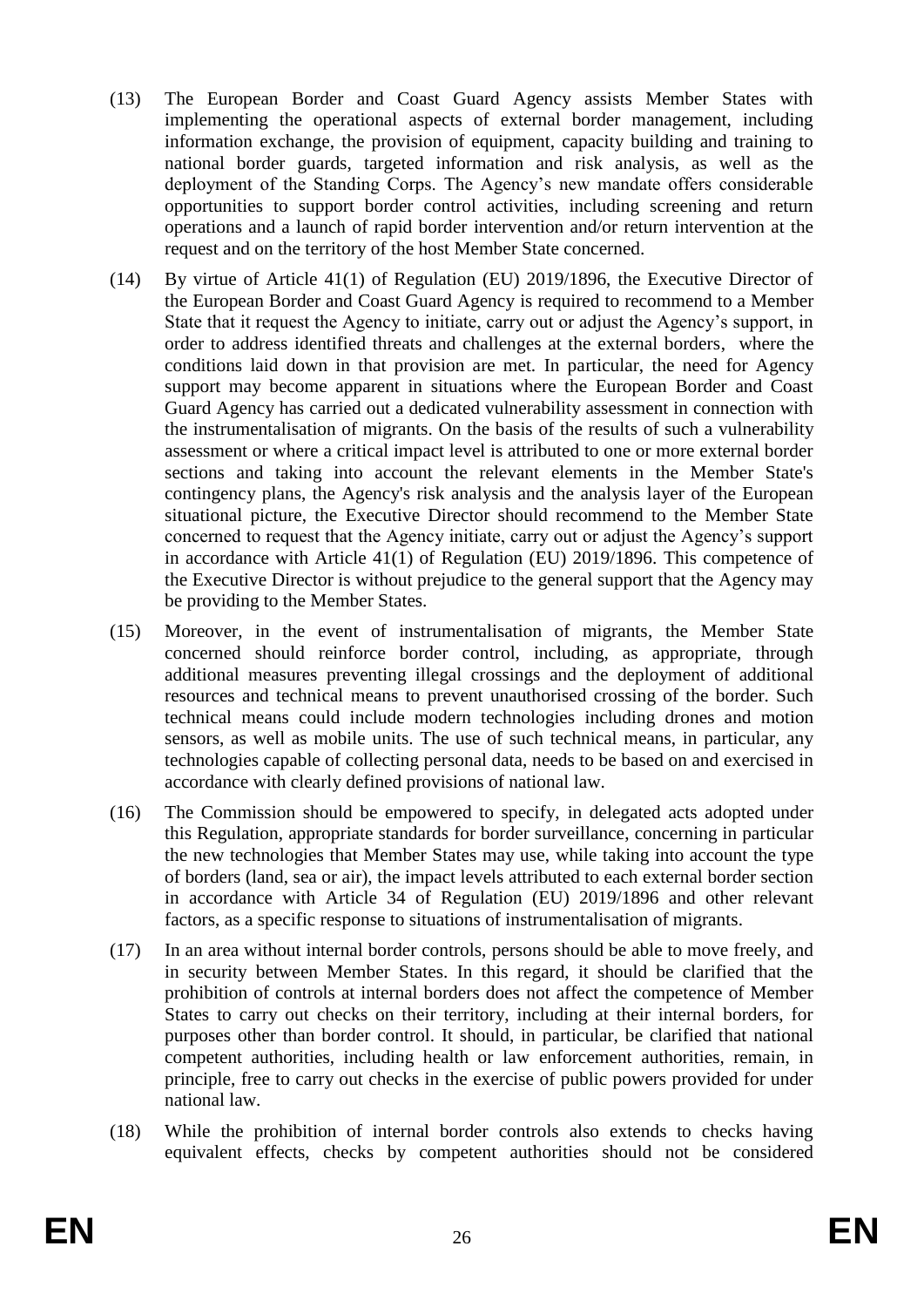equivalent to the exercise of border checks where they do not have border control as an objective, where they are based on general information and experience of the competent authorities regarding possible threats to public security or public policy, including where they aim to combat irregular stay or residence and cross-border crimes linked to irregular migration, where they are devised and executed in a manner clearly distinct from systematic checks on persons at the external borders, and where they are conducted at transport hubs, such as ports, train or bus stations and airports or directly on board of passenger transport services, and where they are based on risk analysis.

- (19) While irregular migratory flows should not, per se, be considered to be a threat to public policy or internal security, they may require additional measures to ensure the functioning of the Schengen area.
- (20) The combatting of illegal residence or stay and of cross-border crime linked to irregular migration such as human trafficking, migrant smuggling and document fraud and other forms of cross-border crime could in particular encompass measures allowing the verification of the identity, nationality and residence status of persons provided that such verifications are non-systematic and carried out on the basis of risk analysis.
- (21) The use of modern technologies to monitor traffic flows, notably on motorways and other important roads determined by the Member States, can be instrumental in addressing threats to public policy or internal security. The prohibition of internal border controls should not be understood as preventing the lawful exercise of police or other public powers to carry out checks in the internal border areas. This includes checks that entail the use of monitoring and surveillance technologies which are generally used in the territory or that are based on a risk assessment for the purpose of protecting internal security. The use of such technologies for checks should therefore not be considered as equivalent to border controls.
- (22) In order to allow for such technologies to be effective, it should be possible to apply proportionate speed limits at road crossings.
- (23) The prohibition of border controls at internal borders should not limit the carrying out of checks provided for in other instruments of Union law. The rules provided for in this Regulation, should not therefore, affect the applicable rules regarding the carrying out of checks on passenger data against relevant databases in advance of arrival.
- (24) It is necessary to ensure that checks carried out by Member States in exercise of national competences remain fully consistent with an area that is free of internal border controls. In accordance with the case law of the Court of Justice, the more extensive the indications are that checks conducted by Member States at their border areas have an equivalent effect to border control, having regard to the objective of such checks, their territorial scope and possible differences compared to checks carried out in the remainder of the territory of the Member State concerned, the greater the need for strict and detailed rules and limitations laying down the conditions for the exercise, by the Member States, of their police powers in a border area.
- (25) Measures need to be taken to address unauthorised movements of illegally staying third country nationals in an area without internal border controls. In order to strengthen the functioning of the Schengen area, Member States should be able to take additional measures to counter irregular movements between Member States, and combat illegal stays. Where national law enforcement authorities of a Member State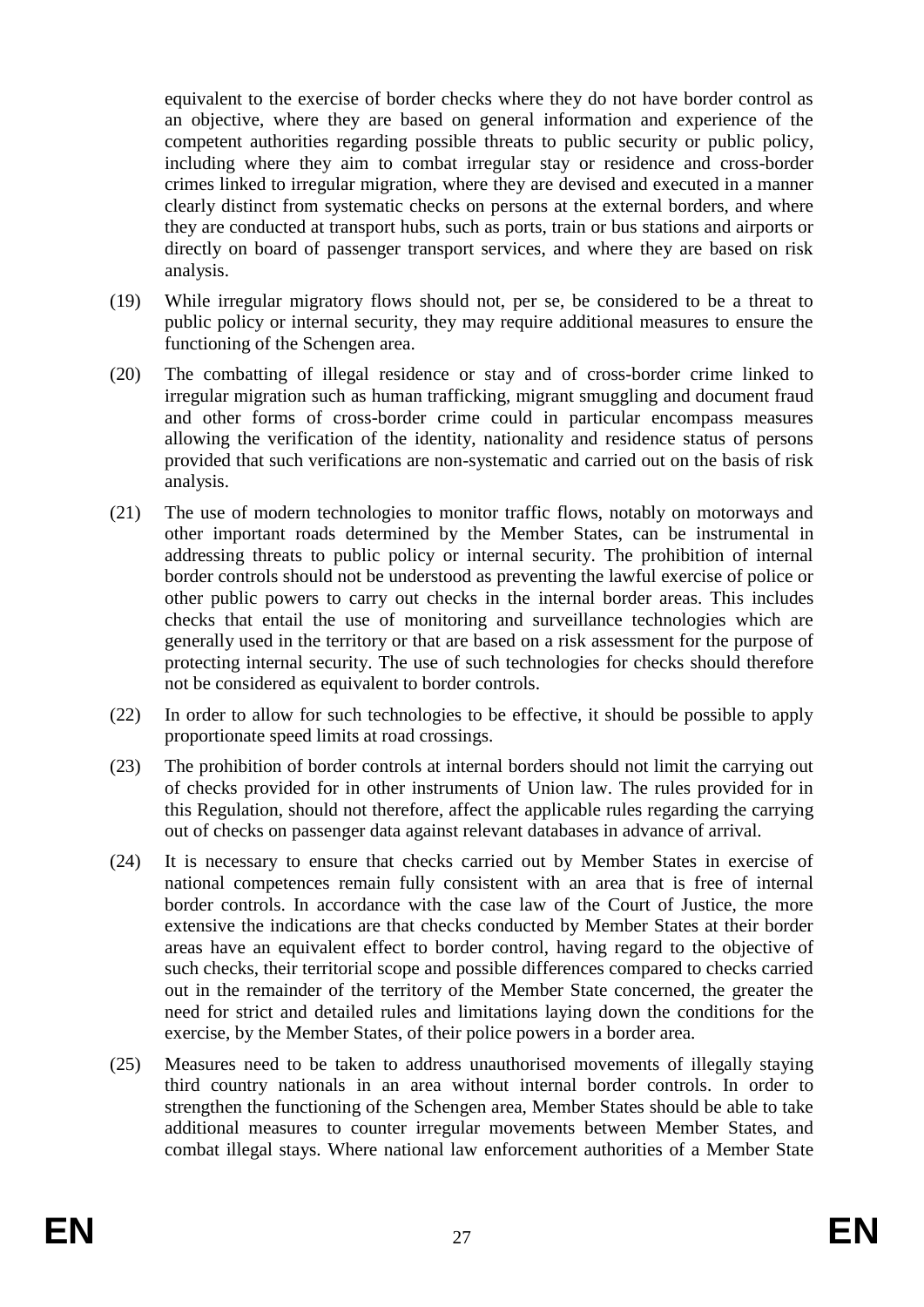apprehend illegally staying third country nationals at the internal borders as part of cross-border police operational cooperation it should be possible for those authorities to refuse such persons the right to enter or remain in their territory and to transfer them to the Member State from which they entered. The Member State from where the person came directly should in turn be required to receive the apprehended third country nationals.

- (26) The procedure by which a Member State may transfer apprehended illegally staying third country nationals to a Member State from where the person came directly should take place swiftly but be subject to safeguards and carried out in full respect of fundamental rights and the principle of non-discrimination enshrined in Article 21 of the Charter, to prevent racial profiling. It should be possible for the authorities to carry out a verification of relevant information immediately available to the authorities concerning the movements of the persons concerned. Such information may include objective elements that would allow the authorities to conclude that the person had recently travelled from another Member States, such as the possession of documents, including receipts or invoices, evidencing recent travel from another Member State. Third country nationals subject to the transfer procedure should be provided with a reasoned decision in writing. While the decision should be immediately enforceable, the third country national should be afforded an effective remedy to appeal against or seek review of the transfer decision. This remedy should not have suspensive effect.
- (27) The transfer procedure provided for under this Regulation should not affect the existing possibility for Member States to return irregular third country nationals in accordance with bilateral agreements or arrangements referred to in Article 6(3) of Directive 2008/115/EC (the "Return Directive"), where such persons are detected outside of the vicinity of internal borders. In order to facilitate the application of such agreements, and to complement the objective of protecting the area without internal borders, the Member States should be afforded the possibility to conclude new agreements or arrangements and update existing ones. The Commission should be notified of any such modifications or updates of new agreements or arrangements. Where a Member State has taken back a third country national under the procedure provided for in this Regulation or on the basis of a bilateral agreement or arrangement, the Member State concerned should be required to issue a return decision in accordance with the Return Directive. In order to ensure consistency between the new procedures provided for in this Regulation and existing rules on the return of third country nationals, a targeted modification of Article 6(3) of the Return Directive is therefore necessary.
- (28) In exceptional cases, addressing threats to the Schengen area may require the adoption, by the Member States, of measures at the internal borders. Member States remain competent to determine the need for the temporary reintroduction or prolongation of border controls. Under the existing rules, the reintroduction of controls at internal borders is provided for in circumstances where a serious threat to internal security or public policy manifests itself in a single Member State for a limited period of time. In particular, terrorism and organised crime, large scale public health emergencies or large scale or high profile international events such as sporting, trade or political events can amount to a serious threat to public policy or internal security.
- (29) Furthermore, a serious threat to public policy or internal security can also result from large scale unauthorised movements of irregular migrants between the Member States where this creates a situation putting a strain on the overall resources and capacities of the responsible national services, where the other means provided for under this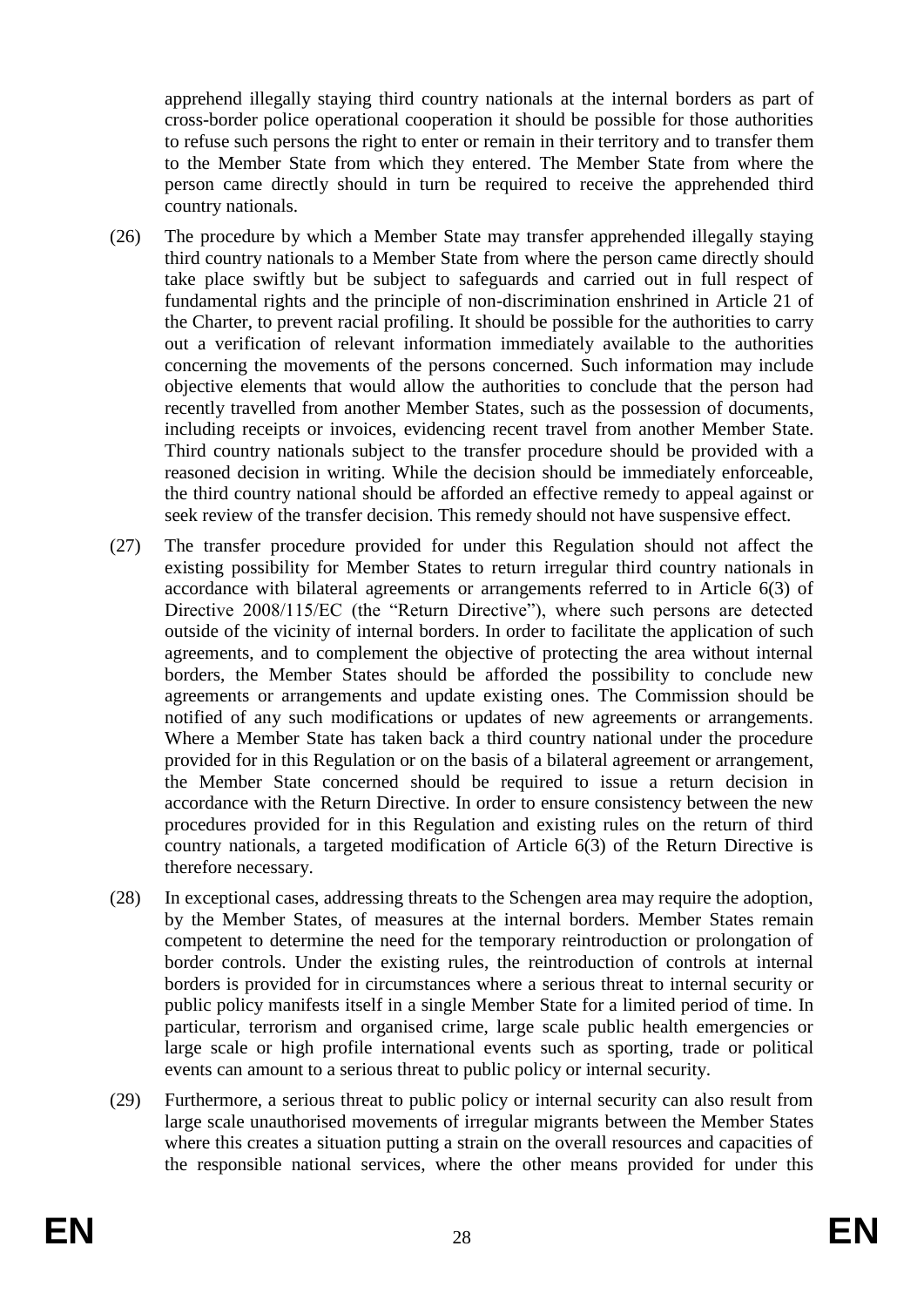Regulation are not sufficient to address these inflows and movements. In this context, Member States should be able to rely on objective and quantified reports on unauthorised movements whenever available, in particular, when produced on a regular basis by the competent Union agencies in line with their respective mandates. It should be possible for a Member State to use the information provided by the agencies to demonstrate the exceptional character of the identified threat caused by unauthorised movement in the risk assessment, in order to justify the reintroduction of internal border controls on this ground.

- (30) While action at Union level is provided for in circumstances where the nature of a threat derives from persistent serious deficiencies at the external borders, there is no Union-wide mechanism that would apply to situations where, within the Schengen area, a serious threat to internal security or public policy area is affecting a majority of Member States, putting at risk the well-functioning of the Schengen area. The gap should be filled by putting in place a new Schengen area safeguard mechanism permitting coordinated solutions to protect the interests of persons entitled to benefit from the area without controls at internal borders, by maximising the effectiveness of the measures taken while minimising their negative side-effects.
- (31) The new Schengen area safeguard mechanism should allow the Council to adopt, upon a proposal by the Commission, a decision authorising the reintroduction or prolongation of internal border controls, where this is justified by a particular threat, identified on the basis of notifications received from individual Member States, or other available information, in particular a risk assessment, in case of prolongation of internal border controls beyond six months. Given the politically sensitive nature of such a decision which regulates the possibility for Member States to reintroduce or prolong internal border control in particular circumstances, implementing powers to adopt a decision should be conferred on the Council, acting on a proposal from the Commission.
- (32) In determining whether a reintroduction or prolongation of internal border controls by the Member States is justified, the Council should take into account whether any other measures that could ensure a high level of security within the territory, such as reinforced checks in the internal border areas by the competent authorities, are available. In the event that a prolongation of the controls is not considered justified, the Commission should, instead, recommend the use of other measures deemed more appropriate to address the identified threat.
- (33) The establishment of the new Schengen area safeguard mechanism should not affect the right of Member States to have prior recourse to unilateral measures in accordance with the Regulation, where the situation so requires. However, once adopted, the Union measure should become the single basis for a coordinated response to the threat identified.
- (34) In order to ensure compliance with the principle of proportionality, the decision of the Council should be adopted for a limited period of time of up to six months that may be prolonged subject to regular review upon a proposal from the Commission, as long as the threat is found to persist. The initial decision should include an assessment of the expected impact of the measures adopted, including its adverse side-effects, with a view to determining if controls at internal borders are justified or whether less restrictive measures could be applied in their place in an effective manner. Subsequent decisions should take account of the evolution of the identified threat. The Member States should immediately notify the Commission and the Member States of the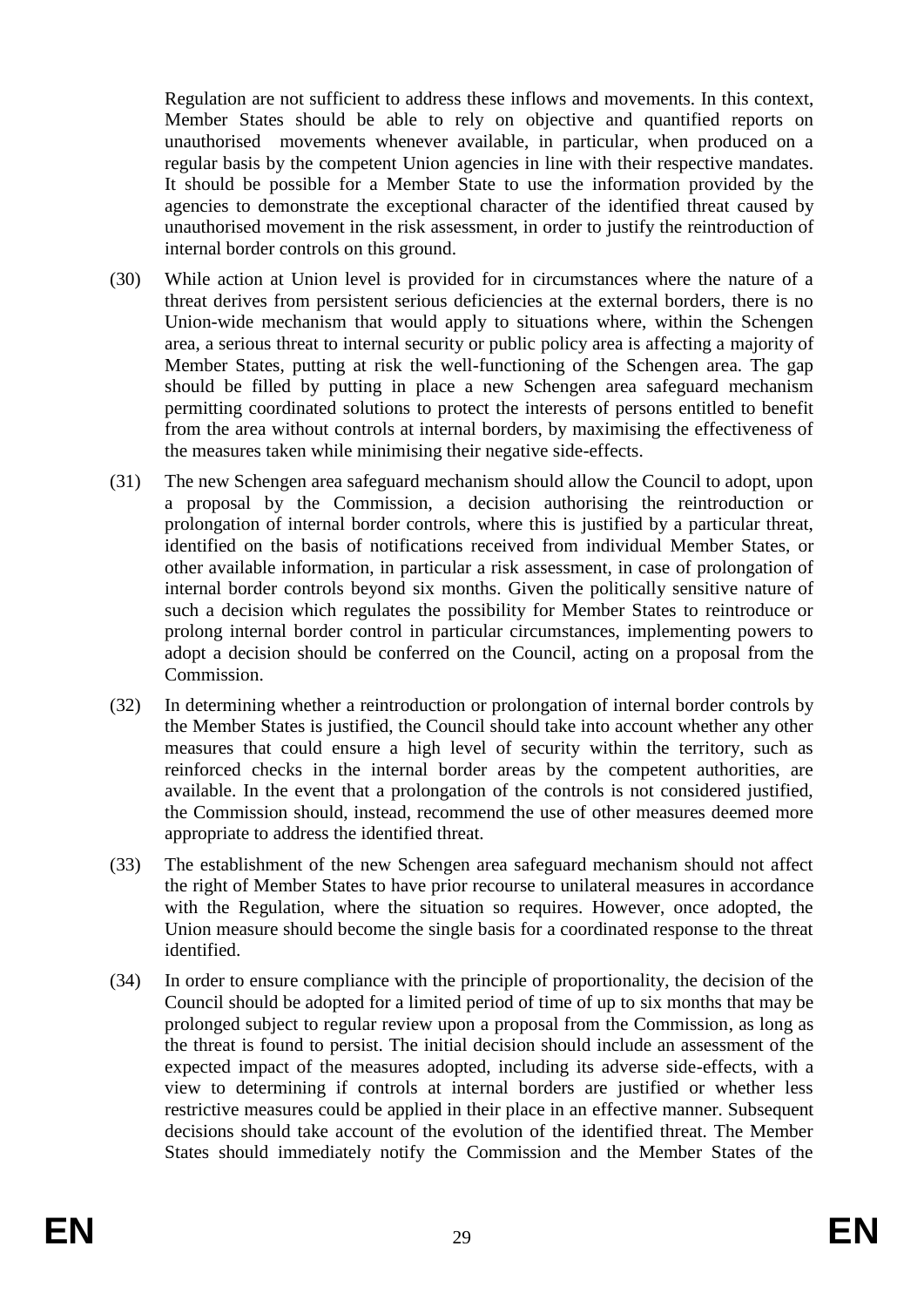reintroduction of internal border controls in accordance with the decision of the Council.

- (35) Reintroduction of internal border controls should also remain possible where serious deficiencies in the management of the external borders persist, putting at risk the overall functioning of the area without internal border control. Periods where the border controls were introduced by Member States because the urgency of the situation required it or where the Council takes a decision to recommend the reintroduction because a threat affects a significant number of Member States, should not be included in the two years' period applicable to reintroductions based on serious deficiencies at the external borders.
- (36) The reintroduction of border controls at internal borders, whether on the basis of unilateral decisions of the Member States or at a Union level, has serious implications for the functioning of the Schengen area. In order to ensure that any decision to reintroduce border controls is only taken where necessary, as a measure of last resort, the decision on temporary reintroduction or prolongation of border controls should be based on common criteria, putting an emphasis on necessity and proportionality. The proportionality principle requires that the reintroduction of internal border controls be subject to safeguards that increase over time.
- (37) In the first instance, Member States should assess the appropriateness of internal border controls having regard to the nature of the serious threat identified. In this context, the Member States should pay particular attention to and assess the likely impact of internal border controls on the movement of persons within the area without internal border controls and the functioning of the cross-border regions. This assessment should be part of the notification that Member States are required to transmit to the Commission. In case of prolongation of internal border controls for foreseeable events beyond an initial period of six months, the Member State should also assess the appropriateness of alternative measures to pursue the same objectives as internal border controls, such as proportionate checks as carried out in the exercise of police or other public powers or through forms of police cooperation as provided for under Union law, and the possibility to use the transfer procedure.
- (38) In order to limit harmful consequences resulting from the reintroduction of internal border controls, any decision to reintroduce internal border controls should be accompanied by mitigating measures if needed. Such measures should include measures to assure a smooth operation of transit of goods and transport personnel and seafarers by the establishment of 'green lanes'. In addition, and to take account of the need to ensure the movement of persons whose activities may be essential for preserving the supply chain or the provision of essential services, Member States should also apply the existing guidelines on cross-border workers<sup>45</sup>. Against this background, the rules for the reintroduction of border controls at internal borders should take account of the guidelines and recommendations adopted throughout the COVID-19 pandemic as a solid safety net for the Single Market, for the purpose of assuring that they are applied by the Member States, where appropriate, as mitigating measures during reintroduced internal border controls. Measures should in particular be identified with a view to ensuring the uninterrupted functioning of the Single Market and safeguarding the interests of cross-border regions and of 'twin cities'

 $45$ 2020/C 102 I/03.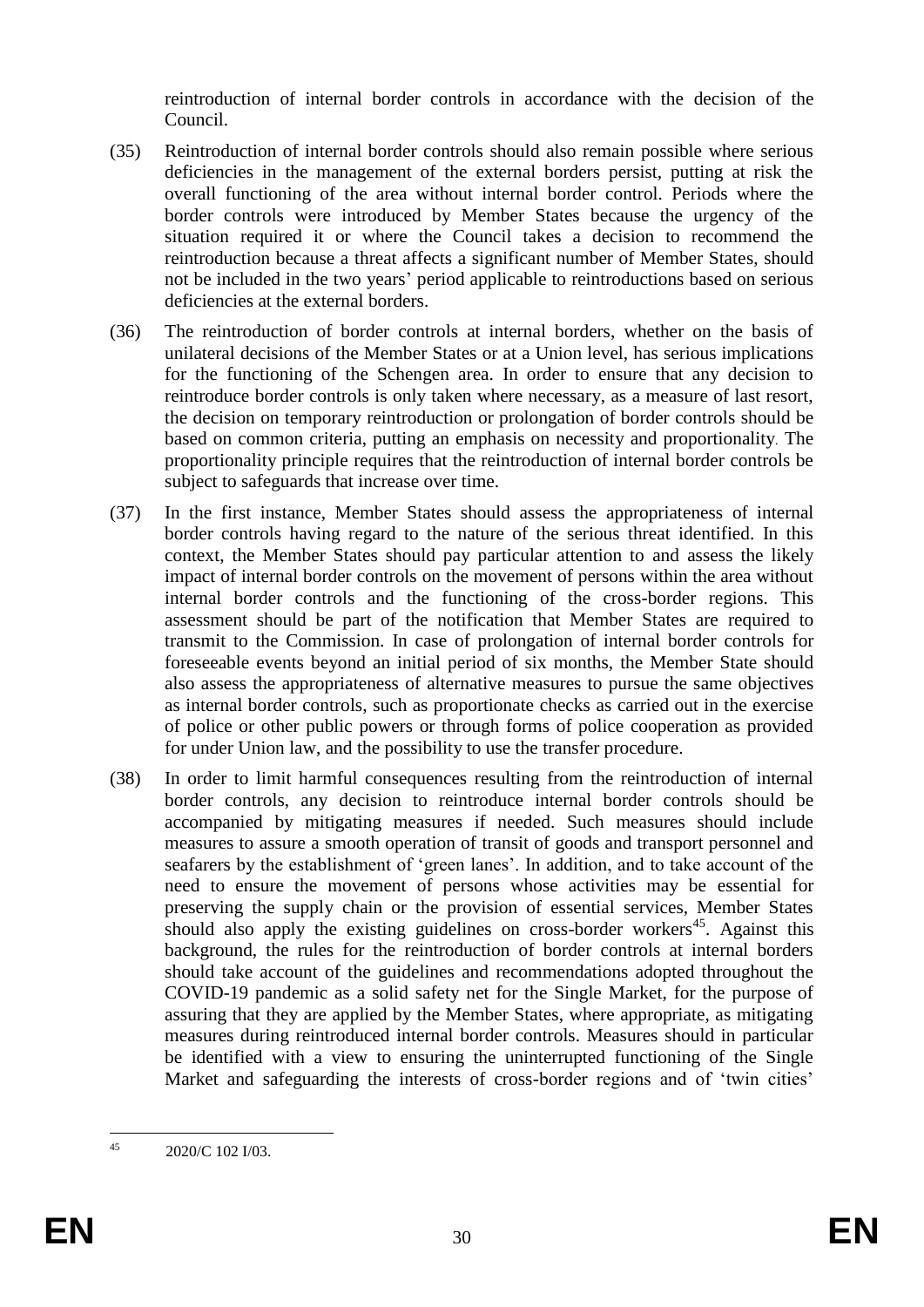including for instance authorisations or derogations for the inhabitants of cross-border regions.

- (39) The notification to be provided by the Member States should be decisive when assessing compliance with the criteria and conditions for a temporary reintroduction of internal border controls. In order to ensure a comparable set of information, the Commission should adopt a template for the notification of reintroduction of border controls at internal borders in an implementing act. Member States should be entitled to classify all or parts of the information provided in the notification, without prejudice to the functioning of appropriate and secure police cooperation channels.
- (40) In order to ensure that internal border controls are truly a last resort measure applied only for as long as necessary and in order to allow for assessing the necessity and proportionality of internal border controls to address foreseeable threats, Member States should prepare a risk assessment to be submitted to the Commission when internal border controls are prolonged beyond an initial six months in response to foreseeable threats. The Member States must in particular, explain, the scale and evolution of the identified serious threat, including how long the identified serious threat is expected to persist and which sections of the internal borders may be affected, as well as their coordination measures with the other Member States that are impacted or likely to be impacted by such measures.
- (41) The Commission should be entitled to request additional information based on the notification received, including on the risk assessment or cooperation and coordination measures with the Member States affected by the planned prolongation of border control at internal borders. Where the notification does not comply with the minimum requirements, the Commission should discuss the notification with the Member State concerned and request additional information or a resubmission of the notification.
- (42) In order to ensure a sufficient degree of transparency of the actions affecting travel without internal border controls, the Member States should also inform the European Parliament and the Council about the main elements concerning the planned reintroduction of border controls. In justified cases, Member States may also classify such information. Every year, pursuant to Article 33 of the Schengen Borders Code, the Commission should present to the European Parliament and to the Council a report on the functioning of the area without internal border control ('State of Schengen report') which should pay particular attention to the situation as regards the unauthorised movements of third country nationals, building on the available information from the relevant Agencies and data analysis from relevant information systems. It should also assess the necessity and proportionality of the reintroductions of border controls in the period covered by that Report. The State of Schengen report shall also cover the reporting obligations resulting from Article 20 of the Schengen Evaluation Mechanism<sup>46</sup>.
- (43) The mechanism for the temporary reintroduction of border controls at internal borders in urgent situations or to address foreseeable threats should provide for a possibility, for the Commission, to organise consultations between Member States, including at the request of any Member State. Relevant Union Agencies should be involved in this

 $46$ <sup>46</sup> Council Regulation (EU) No 1053/2013 of 7 October 2013 establishing an evaluation and monitoring mechanism to verify the application of the Schengen acquis and repealing the Decision of the Executive Committee of 16 September 1998 setting up a Standing Committee on the evaluation and implementation of Schengen, OJ L 295, 6.11.2013, p. 27.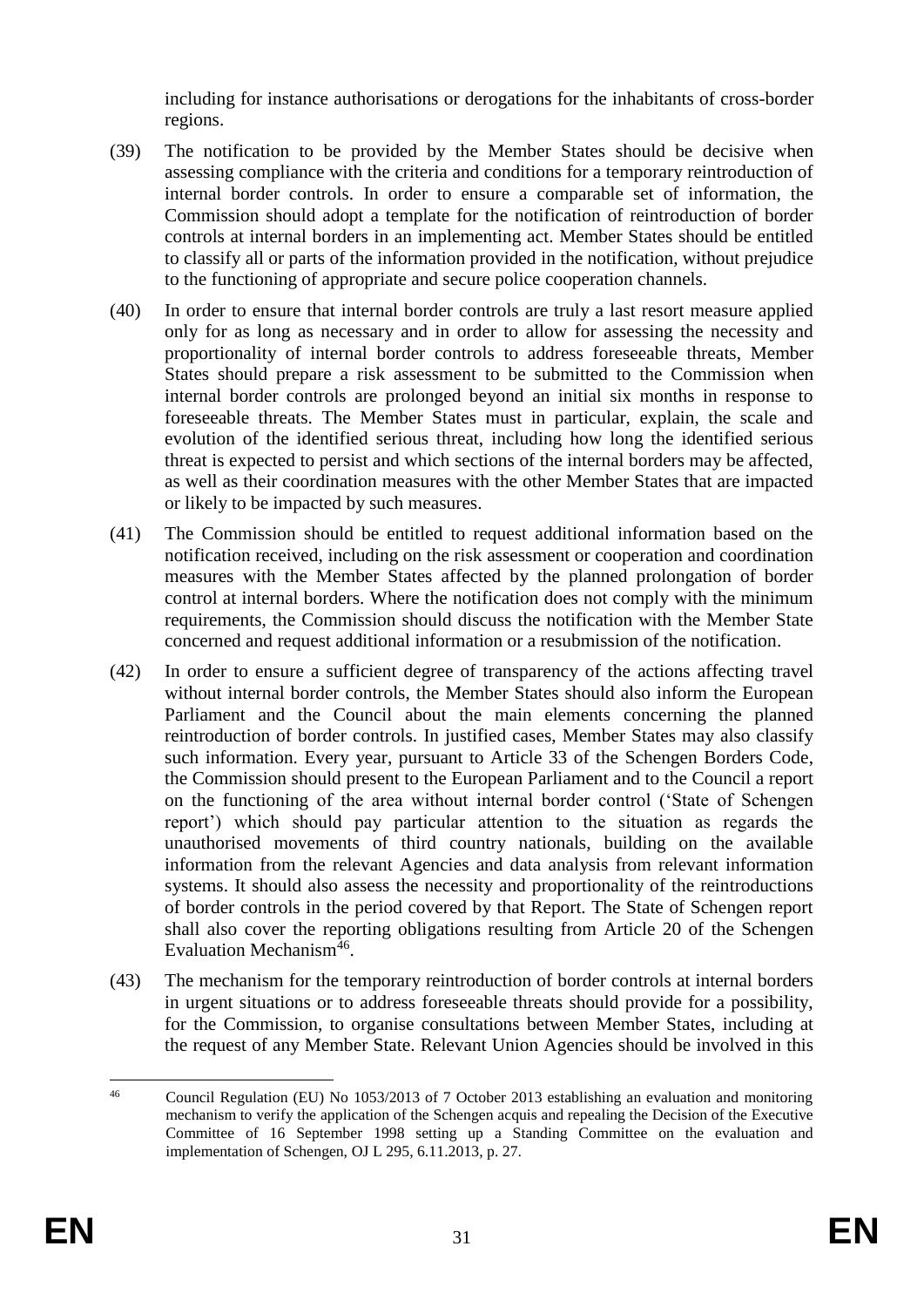process in order to share their expertise, where appropriate. Such consultations should look into the modalities of carrying out internal border controls and their time-line, possible mitigating measures as well as the possibilities of applying alternative measures instead. Where the Commission or a Member State has issued an opinion expressing concerns regarding the reintroduction of border controls, such consultations should be mandatory.

- (44) The Commission and Member States should retain the possibility to express any concern as regards the necessity and proportionality of a decision of a Member State to reintroduce internal border controls for reason of urgency or to address a foreseeable threat. In case controls at internal borders are reintroduced and prolonged for foreseeable threats for combined periods exceeding eighteen months, it should be a requirement for the Commission to issue an opinion assessing the necessity and proportionality of such internal border controls. Where a Member State considers that there are exceptional situations justifying the continued need for internal border controls for a period exceeding two years, the Commission should issue a follow-up opinion. Such an opinion is without prejudice to the enforcement measures, including infringement actions, which the Commission may take at any time against any Member State for failure to comply with its obligations under Union law. Where an opinion is issued, the Commission should launch consultations with the Member States concerned.
- (45) In order to enable the *post factum* analysis of the decision on the temporary reintroduction of border controls at the internal borders, Member States should remain obliged to submit a report on the reintroduction of border control at internal borders to the European Parliament, the Council and the Commission once they lift the controls. Where the controls are kept in place for prolonged periods of time, such a report should also be submitted after twelve months, and every year thereafter if exceptionally controls are maintained and for as long as the controls are maintained. The report should outline, in particular, the initial and follow-up assessment of the necessity of internal border controls and the respect of the criteria for reintroduction of border controls at internal borders. The Commission should adopt in an implementing act a template and make it available online.
- (46) When implementing this Regulation, Member States shall not discriminate against persons on grounds of sex, racial or ethnic origin, religion or belief, disability, age or sexual orientation.
- (47) The competent authorities shall use their powers to carry out checks within the territory and apply relevant procedures in full respect of the rules on data protection under Union law. Regulation (EU) 2016/679 of the European Parliament and of the Council or Directive (EU) 2016/680 of the European Parliament and of the Council apply to the processing of personal data by competent national authorities for the purposes of this Regulation, in their respective field of application.
- (48) The objective of this Regulation is to strengthen the functioning of the Schengen area. This objective cannot be achieved by Member States acting alone. Therefore, an amendment of the common rules established at Union level is necessary. Thus, the Union may adopt measures, in accordance with the principle of subsidiarity as set out in Article 5 of the Treaty on European Union. In accordance with the principle of proportionality, as set out in that Article, this Regulation does not go beyond what is necessary in order to achieve those objectives.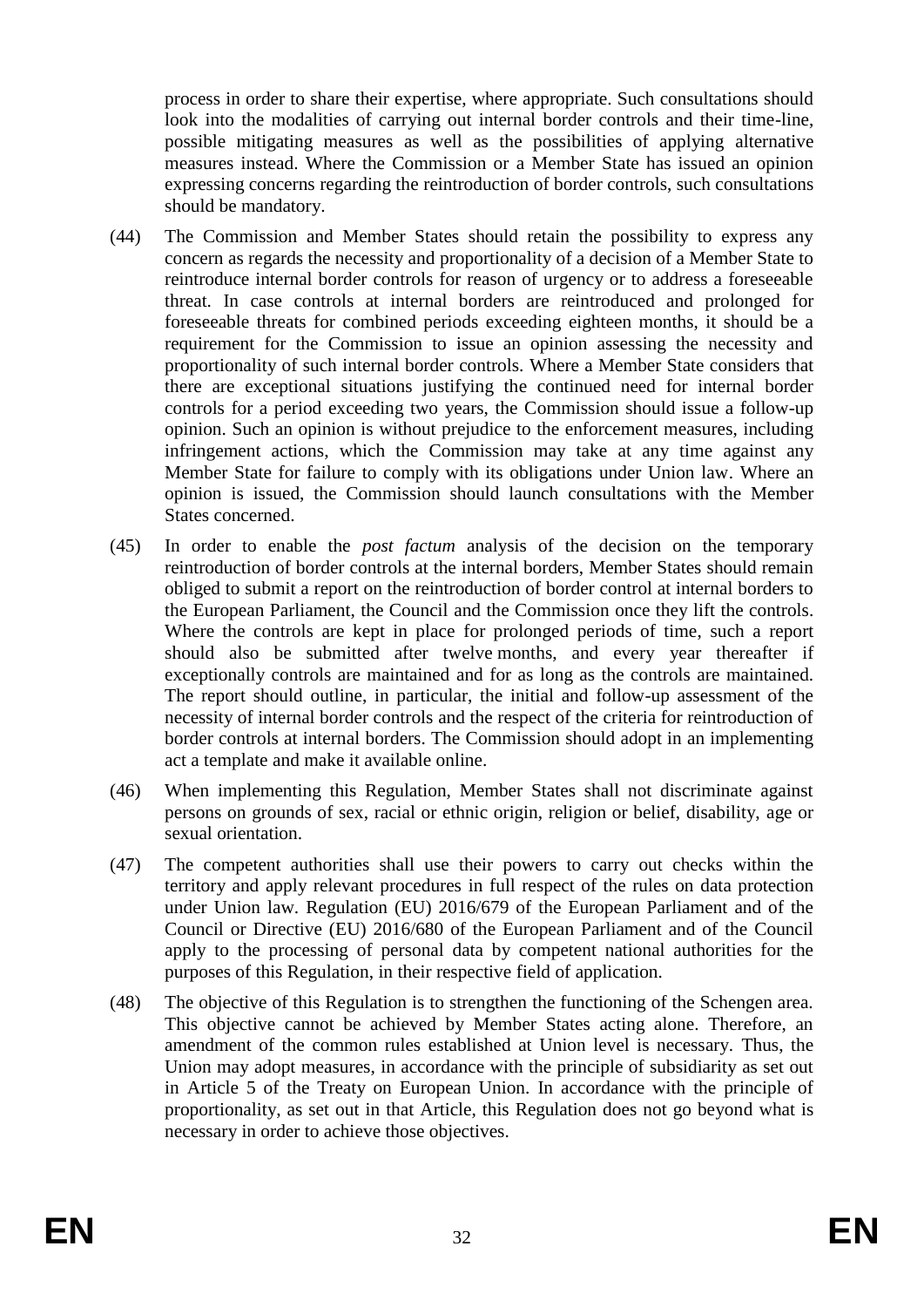- (49) In accordance with Articles 1 and 2 of the Protocol No 22 on the position of Denmark, as annexed to the Treaty on European Union and to the Treaty on the Functioning of the European Union, Denmark is not taking part in the adoption of this Regulation and is not bound by it or subject to its application. Given that this Regulation builds upon the Schengen *acquis*, Denmark shall, in accordance with Article 4 of that Protocol, decide within a period of six months after the Council has decided on this Regulation whether it will implement it in its national law.
- (50) This Regulation constitutes a development of the provisions of the Schengen *acquis*, in which Ireland does not take part, in accordance with Council Decision  $2002/192/EC^{47}$ ; Ireland is therefore not taking part in the adoption of this Regulation and is not bound by it or subject to its application.
- (51) As regards Iceland and Norway, this Regulation constitutes a development of the provisions of the Schengen acquis within the meaning of the Agreement concluded by the Council of the European Union and the Republic of Iceland and the Kingdom of Norway concerning the latter's association with the implementation, application and development of the Schengen *acquis*<sup>48</sup>, which fall within the area referred to in point A of Article 1 of Council Decision 1999/437/EC<sup>49</sup>.
- (52) As regards Switzerland, this Regulation constitutes a development of the provisions of the Schengen *acquis* within the meaning of the Agreement between the European Union, the European Community and the Swiss Confederation on the Swiss Confederation's association with the implementation, application and development of the Schengen *acquis*<sup>50</sup> which fall within the area referred to in Article 1, point A of Decision 1999/437/EC<sup>51</sup> read in conjunction with Article 3 of Council Decision 2008/146/EC.<sup>52</sup>
- (53) As regards Liechtenstein, this Regulation constitutes a development of the provisions of the Schengen acquis within the meaning of the Protocol between the European Union, the European Community, the Swiss Confederation and the Principality of Liechtenstein on the accession of the Principality of Liechtenstein to the Agreement between the European Union, the European Community and the Swiss Confederation on the Swiss Confederation's association with the implementation, application and development of the Schengen acquis<sup>53</sup> which fall within the area referred to in

<sup>1</sup> <sup>47</sup> Council Decision 2002/192/EC of 28 February 2002 concerning Ireland's request to take part in some of the provisions of the Schengen acquis, OJ L 64, 7.3.2002, p. 20.

<sup>&</sup>lt;sup>48</sup> OJ L 176, 10.7.1999, p. 36.

<sup>49</sup> Council Decision 1999/437/EC of 17 May 1999 on certain arrangements for the application of the Agreement concluded by the Council of the European Union and the Republic of Iceland and the Kingdom of Norway concerning the association of those two States with the implementation, application and development of the Schengen acquis, OJ L 176, 10.7.1999, p. 31.

<sup>50</sup> OJ L 53, 27.2.2008, p. 52.

<sup>51</sup> Council Decision 1999/437/EC of 17 May 1999 on certain arrangements for the application of the Agreement concluded by the Council of the European Union and the Republic of Iceland and the Kingdom of Norway concerning the association of those two States with the implementation, application and development of the Schengen acquis, OJ L 176, 10.7.1999, p. 31.

 $52$  Council Decision 2008/146/EC of 28 January 2008 on the conclusion, on behalf of the European Community, of the Agreement between the European Union, the European Community and the Swiss Confederation on the Swiss Confederation's association with the implementation, application and development of the Schengen acquis, OJ L 53, 27.2.2008, p. 1.

<sup>53</sup> OJ L 160, 18.6.2011, p. 21.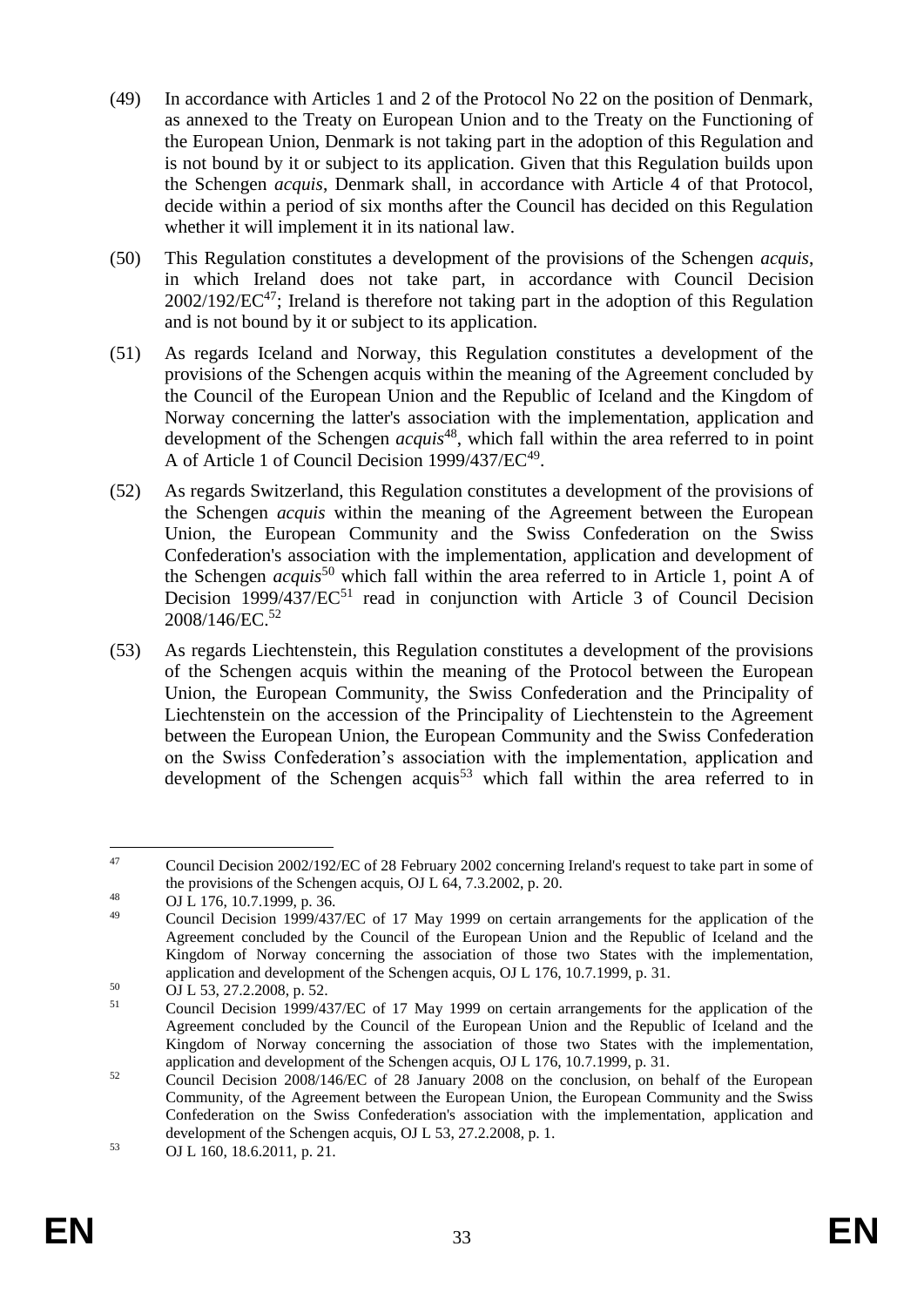Article 1, point A of Decision 1999/437/EC read in conjunction with Article 3 of Council Decision 2011/350/EU<sup>54</sup>.

- (54) This Regulation is without prejudice to the application of Directive  $2004/38/EC^{55}$ .
- (55) This Regulation respects fundamental rights and observes the principles recognised in particular by the Charter of Fundamental Rights of the European Union.
- (56) Regulation (EU) No 2016/399 and Directive 2008/115/EC should therefore be amended accordingly,

HAVE ADOPTED THIS REGULATION:

#### *Article 1*

Regulation (EU) No 2016/399 is amended as follows:

(1) Article 2 is modified as follows:

a) point 12 is replaced by the following:

12. 'border surveillance' means the surveillance of borders between crossing points and of border crossing points outside fixed opening hours, including preventative measures to detect and prevent unauthorised border crossings or the circumvention of border checks.

b) the following points 27 to 30 are added:

27. 'instrumentalisation of migrants' refers to a situation where a third country instigates irregular migratory flows into the Union by actively encouraging or facilitating the movement of third country nationals to the external borders, onto or from within its territory and then onwards to those external borders, where such actions are indicative of an intention of a third country to destabilise the Union or a Member State, where the nature of such actions is liable to put at risk essential State functions, including its territorial integrity, the maintenance of law and order or the safeguard of its national security;

28. 'essential travel' means travel in connection with an essential function or need, taking into account any applicable international obligations of the Union and of the Member States and listed in Annex XI;

29. 'non-essential travel' means travel for purposes other than essential travel;

30. 'transport hubs' means airports, sea or river ports, train or bus stations.'

(2) In Article 5, a new paragraph 4 is added:

 $54$ <sup>54</sup> Council Decision 2011/350/EU of 7 March 2011 on the conclusion, on behalf of the European Union, of the Protocol between the European Union, the European Community, the Swiss Confederation and the Principality of Liechtenstein on the accession of the Principality of Liechtenstein to the Agreement between the European Union, the European Community and the Swiss Confederation on the Swiss Confederation's association with the implementation, application and development of the Schengen acquis, relating to the abolition of checks at internal borders and movement of persons, OJ L 160, 18.6.2011, p. 19.

<sup>&</sup>lt;sup>55</sup> Directive 2004/38/EC of the European Parliament and of the Council of 29 April 2004 on the right of citizens of the Union and their family members to move and reside freely within the territory of the Member States amending Regulation (EEC) No 1612/68 and repealing Directives 64/221/EEC, 68/360/EEC, 72/194/EEC, 73/148/EEC, 75/34/EEC, 75/35/EEC, 90/364/EEC, 90/365/EEC and 93/96/EEC (OJ L 158 30.4.2004, p. 77).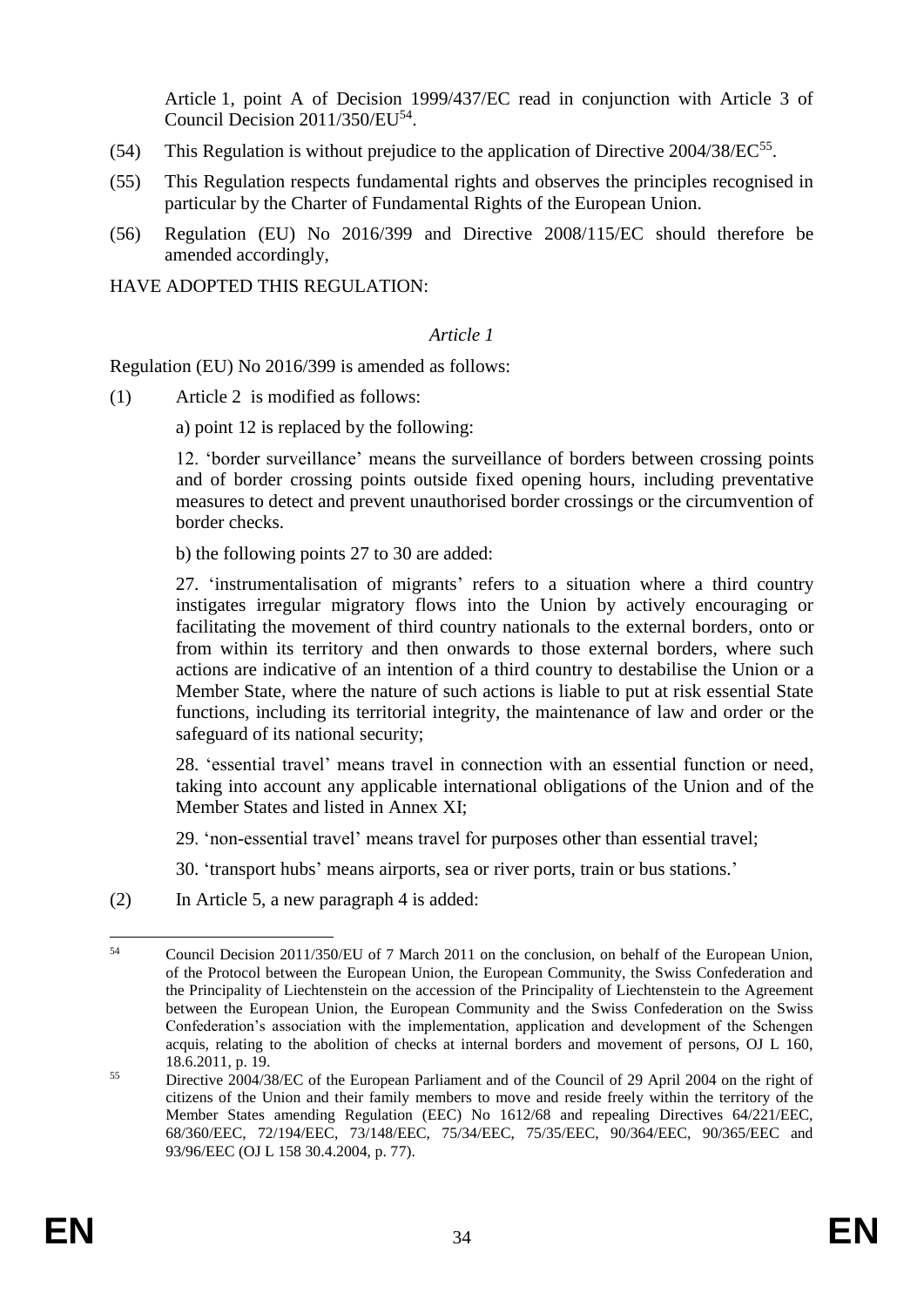'4. In a situation of instrumentalisation of migrants, Member States may limit the number of border crossing points as notified pursuant to paragraph 1 or their opening hours where the circumstances so require.

Any limitations adopted pursuant to the first subparagraph shall be implemented in a manner that is proportionate and that takes full account of the rights of:

(a) the persons enjoying the right of free movement under Union law;

(b) third-country nationals who are long-term residents under Council Directive 2003/109/EC<sup>56</sup>, persons deriving their right to reside from other instruments of Union or national law or who hold national long-term visas, as well as their respective family members;

(c) third-country nationals seeking international protection.'

(3) Article 13 is replaced by the following:

## 'Article 13

## *Border surveillance*

1. The main purpose of border surveillance shall be to detect and prevent unauthorised border crossings, to counter cross-border criminality and to take measures against persons who have crossed the border illegally.

A person who has crossed a border illegally and who has no right to stay on the territory of the Member State concerned shall be apprehended and made subject to procedures respecting Directive 2008/115/EC.

2. The border guards shall use stationary or mobile units to carry out border surveillance.

That surveillance shall be carried out in such a way as to prevent and discourage persons from unauthorised border crossings between border crossing points and from circumventing the checks at border crossing points.

- 3. Surveillance between border crossing points shall be carried out by border guards whose numbers and methods shall be adapted to existing or foreseen risks and threats. It shall involve frequent and sudden changes to surveillance periods and other methods or techniques, so that unauthorised border crossings are effectively detected or prevented.
- 4. Surveillance shall be carried out by stationary or mobile units which perform their duties by patrolling or stationing themselves at places known or perceived to be sensitive, the aim of such surveillance being to prevent unauthorised border crossings or apprehend individuals crossing the border illegally. Surveillance may also be carried out by technical means, including electronic means, equipment and surveillance systems.
- 5. In a situation of instrumentalisation of migrants, the Member State concerned shall intensify border surveillance as necessary in order to address the increased threat. In particular, the Member State shall enhance, as appropriate,

<sup>1</sup> <sup>56</sup> Council Directive 2003/109/EC of 25 November 2003 concerning the status of third-country nationals who are long-term residents (OJ L 16, 23.1.2004, p. 44).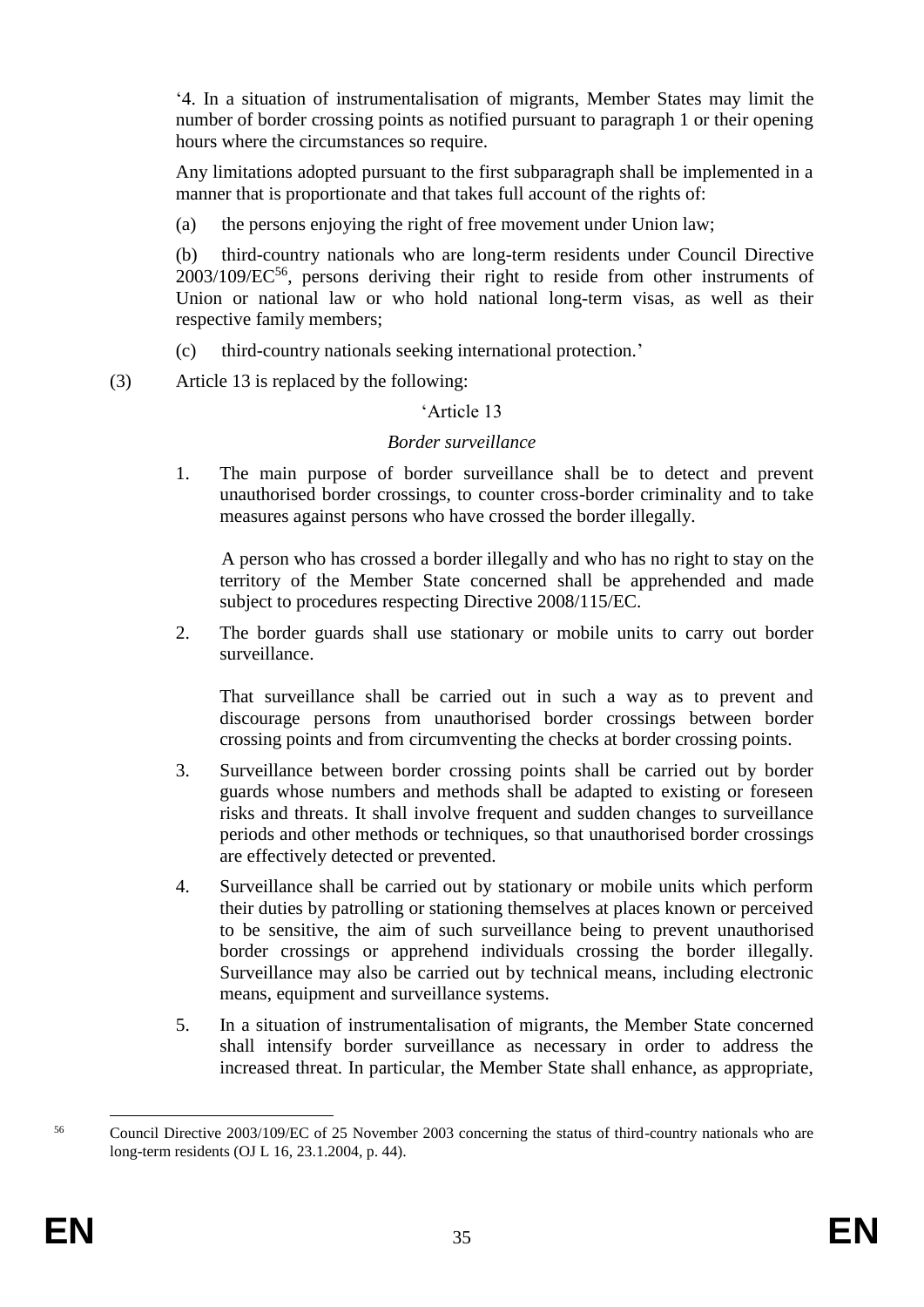the resources and technical means to prevent an unauthorised crossing of the border.

Those technical means may include modern technologies including drones and motion sensors, as well as mobile units to prevent unauthorised border crossings into the Union.

6. Without prejudice to the support that the European Border and Coast Guard Agency may provide to the Member States, in the event of a situation of instrumentalisation of migrants, the Agency may carry out a vulnerability assessment as provided for in Articles 10(1), point (c), and Article 32 of Regulation (EU) 2019/1896 of the European Parliament and Council<sup>57</sup>, with a view to providing the necessary support to the Member State concerned.

On the basis of the results of that assessment or any other relevant vulnerability assessment or the attribution of a critical impact level to the border section concerned within the meaning of Article 35(1)(d) of Regulation (EU) 2019/1896, the Executive Director of the European Border and Coast Guard Agency shall make recommendations, in accordance with Article 41(1) of that Regulation to any Member State concerned.

- 7. The Commission shall be empowered to adopt delegated acts in accordance with Article 37 concerning additional measures governing surveillance, including the development of standards for border surveillance, in particular the use of surveillance and monitoring technologies at the external borders, taking into account the type of borders, the impact levels attributed to each external border section in accordance with Article 34 of the Regulation (EU) 2019/1896 and other relevant factors.'
- (4) Chapter V is renamed as follows: "Specific measures relating to the external borders"

In Chapter V, the following Article 21a is inserted:

#### "Article 21a *Restrictions on travel to the European Union*

- 1. This Article shall apply to situations where the European Centre for Disease Prevention and Control or the Commission identify the existence in one or more third countries of an infectious disease with epidemic potential as defined by the relevant instruments of the World Health Organization.
- 2. The Council, on the basis of a proposal by the Commission, may adopt an implementing regulation, providing for temporary restrictions on travel to the Member States.

Such temporary restrictions on travel may include restrictions on entry to the Member States and other measures considered necessary for the protection of public health in the area without controls at internal borders, such as for instance testing, quarantine, and self-isolation.

<sup>57</sup> <sup>57</sup> Regulation (EU) 2019/1896 of the European Parliament and of the Council of 13 November 2019 on the European Border and Coast Guard and repealing Regulations (EU) No 1052/2013 and (EU) 2016/1624, OJ L 295, 14.11.2019.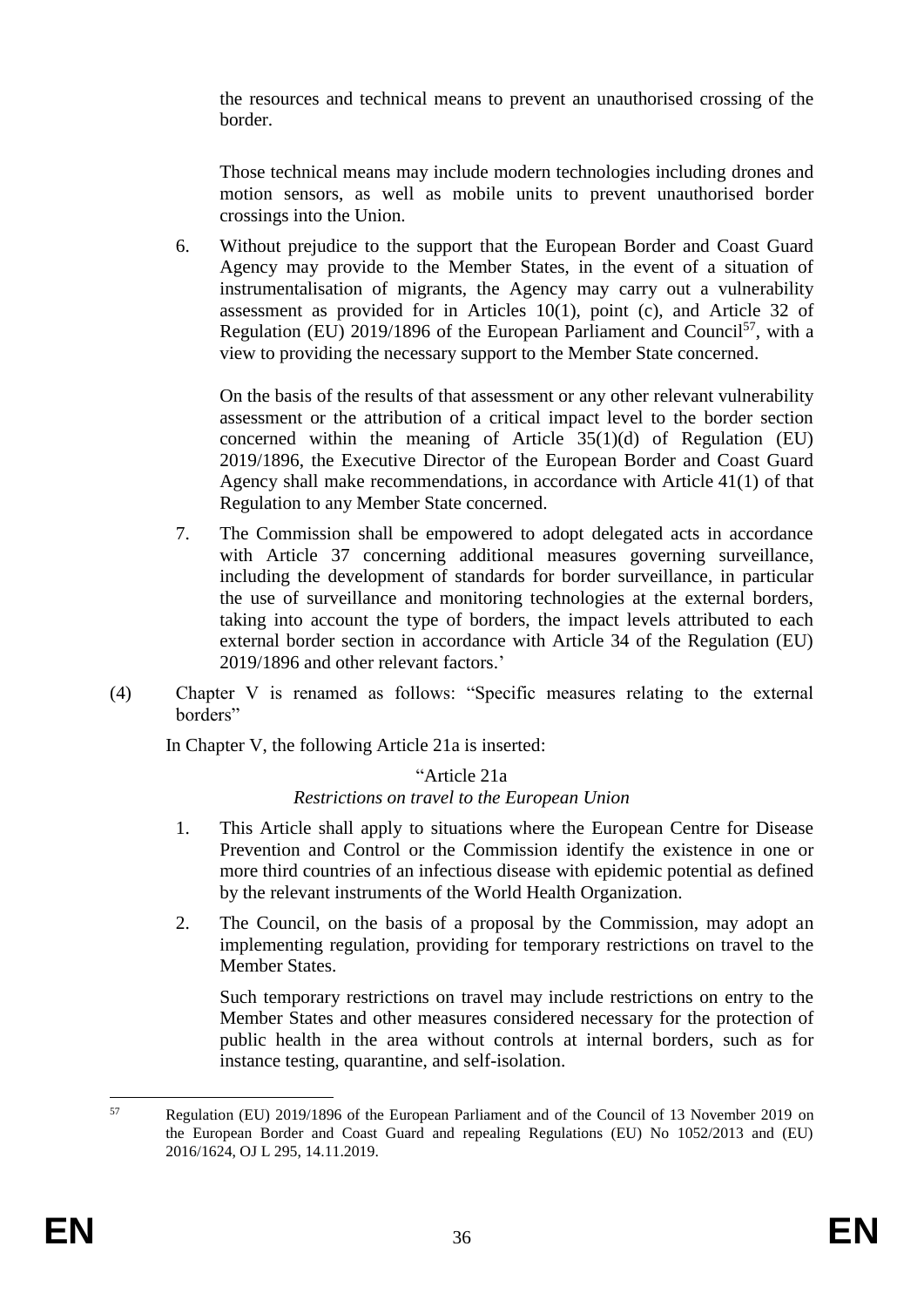- 3. The following categories of persons shall be exempted from the restrictions on entry, independent of the purpose of their travel:
	- a) persons enjoying the right of free movement under Union law;
- b) third-country nationals who are long-term residents under Directive 2003/109/EC, persons deriving their right to reside from other instruments of Union law or national law or who hold national long-term visas, as well as their respective family members.4. The implementing regulation referred to in paragraph 1 shall, where appropriate:
	- a) define any categories of persons undertaking non-essential travel to be exempted from any restrictions applicable to travel;
	- b) identify any geographical areas or third countries from which nonessential travel may be subject to restrictions or exemptions from restrictions, having regard to the particular situation of the areas or countries concerned on the basis of objective methodology and criteria, including, in particular, the epidemiological situation;
	- c) lay down the conditions under which non-essential travel as referred to under points (a) and (b) may be restricted or exempt from restrictions, including proof to be presented to support the exemption and the conditions relating to the duration and nature of stay in the areas or countries referred to in point (b);
	- d) lay down the conditions under which travel restrictions may be imposed, exceptionally, on persons undertaking essential travel, in the event that the epidemiological situation worsens quickly and, in particular where a variant of concern or variant of interest has been detected.
- 5. Restrictions on essential travel referred to in paragraph 4(d) may not include restrictions on entry as regards travellers listed in point i. and points iv. to viii. of Annex XI"
- (5) Article 23 is replaced by the following:

#### "Article 23 *Exercise of public powers*

The absence of border control at internal borders shall not affect:

a) the exercise of police or other public powers by the competent authorities of the Member States in their territory, including in their internal border areas, as conferred on them under national law, insofar as the exercise of those powers does not have an effect equivalent to border checks.

The exercise by competent authorities of their powers may not, in particular, be considered equivalent to the exercise of border checks when the measures:

- i) do not have border control as an objective;
- ii) are based on general information and experience of the competent authorities regarding possible threats to public security or public policy and aim, in particular, to:
	- combat cross-border crime;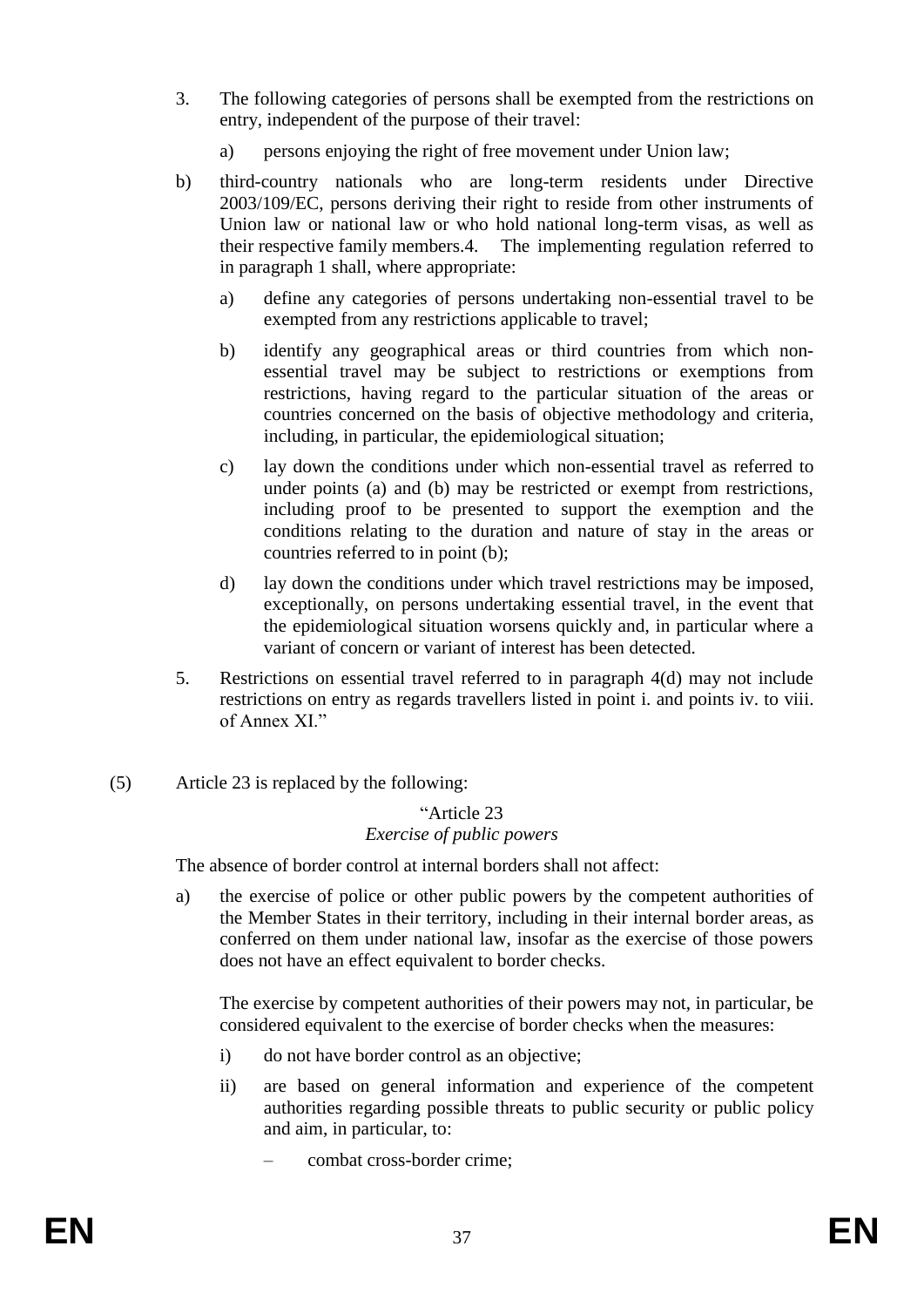- combat irregular residence or stay, linked to irregular migration; or
- contain the spread of an infectious disease with epidemic potential as detected by the European Centre for Disease Control;
- iii) are devised and executed in a manner clearly distinct from systematic checks on persons at the external borders, including where they are conducted at transport hubs or directly on board of passenger services and when they are based on risk analysis;
- iv) are carried out, where appropriate, on the basis of monitoring and surveillance technologies generally used in the territory, for the purposes of addressing threats to public security or public policy as set out under ii);
- b) the possibility for a Member State to carry out security checks on persons carried out at transport hubs by the competent authorities under the law of each Member State, by their competent authorities or by carriers, provided that such checks are also carried out on persons travelling within a Member State;
- c) the possibility for a Member State to provide by law for an obligation to hold or carry papers and documents;
- d) the possibility for a Member State to provide by law for an obligation on thirdcountry nationals to report their presence on its territory pursuant to the provisions of Article 22 of the Convention implementing the Schengen Agreement of 14 June 1985 between the Governments of the States of the Benelux Economic Union, the Federal Republic of Germany and the French Republic on the gradual abolition of checks at their common borders ('the Schengen Convention');
- e) checks for security purposes of passenger data against relevant databases on persons traveling in the area without controls at internal borders which can be carried out by the competent authorities under the applicable law."
- (6) The following Article 23a is inserted:

## "Article 23a

*Procedure for transferring persons apprehended at the internal borders*

- 1. This Article applies to the apprehension of a third-country national in the vicinity of internal borders, in circumstances where all of the following conditions are fulfilled:
	- a) the third country national concerned does not or no longer fulfils the entry conditions laid down in Article 6(1);
	- b) the third country national is not covered by the derogation laid down in Article 6(5) point (a);
	- c) the third country national is apprehended as part of cross-border police operational cooperation, in particular, during joint police patrols;
	- d) there are clear indications that the third country national has arrived directly from another Member State, on the basis of information immediately available to the apprehending authorities, including statements from the person concerned, identity, travel or other documents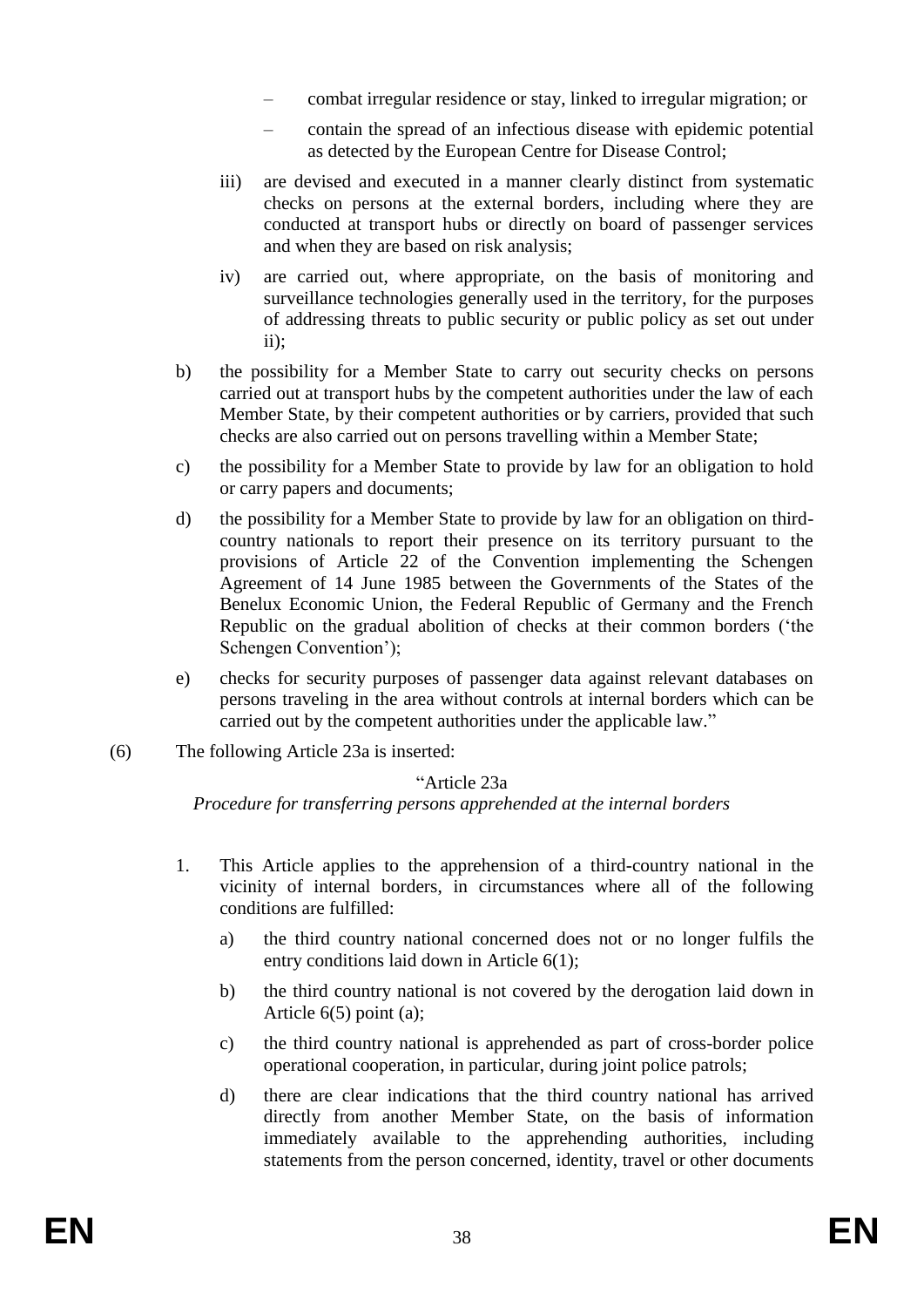found on that person or the results of searches carried out in relevant national and Union databases.

- 2. The competent authorities of the Member State may, based on a finding that the third country national concerned has no right to stay on its territory, decide to immediately transfer the person to the Member State from which the person entered or sought to enter, in accordance with the procedure set out in Annex XII.
- 3. Where a Member State applies the procedure referred to in paragraph 2, the receiving Member State shall be required to take all measures necessary to receive the third country national concerned in accordance with the procedures set out in Annex XII.
- 4. From [*one year following the entry into force of the Regulation*] and annually thereafter, Member States shall submit to the Commission the data recorded in accordance with point 3 of Annex XII, regarding the application of paragraphs 1, 2 and 3."
- (7) At the end of the first paragraph of Article 24, the first paragraph is replaced by the following:

"Member States shall remove all obstacles to fluid traffic flow at road crossingpoints at internal borders, in particular any speed limits not exclusively based on road-safety considerations or required for the use of the technologies referred to in Article 23, point (a)(iv)."

(8) Article 25 is replaced by the following:

#### "Article 25

#### *General framework for the temporary reintroduction or prolongation of border control at internal borders*

1. Where, in the area without internal border controls, there is a serious threat to public policy or internal security in a Member State, that Member State may exceptionally reintroduce border controls at all or specific parts of its internal borders.

A serious threat to public policy or internal security may be considered to arise from, in particular:

- (a) activities relating to terrorism or organised crime;
- (b) large scale public health emergencies;
- (c) a situation characterised by large scale unauthorised movements of third-country nationals between the Member States, putting at risk the overall functioning of the area without internal border control;
- (d) large scale or high profile international events such as sporting, trade or political events.
- 2. Border controls may only be introduced pursuant to Articles 25a and 28 where a Member State has established that such a measure is necessary and proportionate, taking into account the criteria referred to in Article 26(1), and, in case such controls are prolonged, also the criteria referred to in Article 26(2). Border controls may also be reintroduced in accordance with Article 29, taking into account the criteria referred to in Article 30.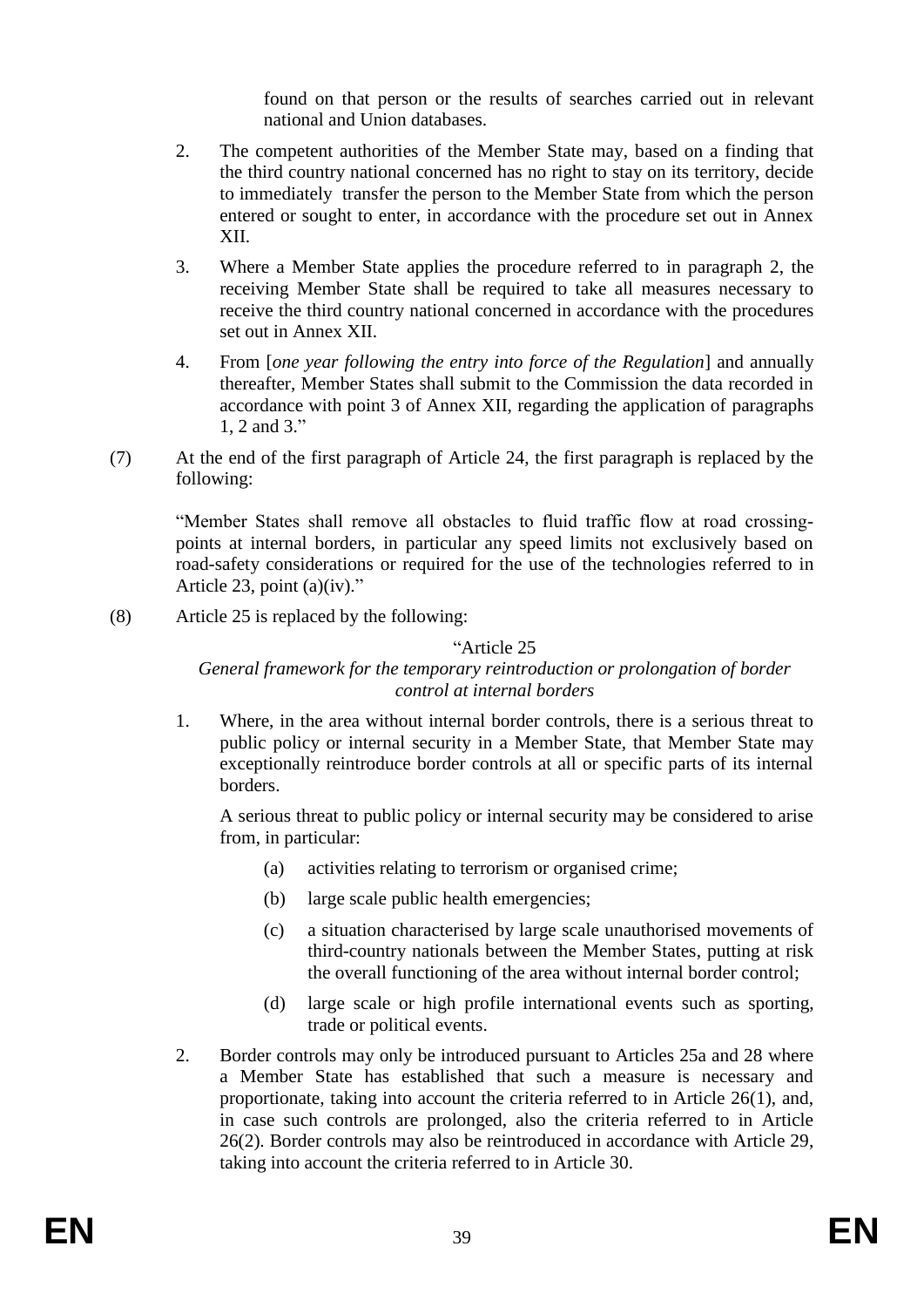In all cases, border controls at internal borders shall be reintroduced as a measure of last resort. The scope and duration of the temporary reintroduction of border control shall not exceed what is strictly necessary to respond to the serious threat identified.

3. Where the same threat continues to persist, border controls at internal borders may be prolonged in accordance with Articles 25a, 28 or 29.

The same threat shall be considered to exist where the justification advanced by the Member State for prolonging border controls is based on the determination of the continuation of the same threat that had justified the initial reintroduction of the border controls."

(9) A new Article 25a is inserted after Article 25:

#### "Article 25a

*Procedure for cases requiring action due to unforeseeable or foreseeable events*

- 1. Where a serious threat to public policy or internal security in a Member State is unforeseeable and requires immediate action, the Member State may, on an exceptional basis, immediately reintroduce border control at internal borders.
- 2. The Member State shall, at the same time as reintroducing border control under paragraph 1, notify the Commission and the other Member States of the reintroduction of border controls, in accordance with Article 27(1).
- 3. For the purposes of paragraph 1, border control at internal borders may be immediately reintroduced for a limited period of up to one month. If the serious threat to public policy or internal security persists beyond that period, the Member State may prolong the border control at internal borders for further periods, leading to a maximum duration not exceeding three months.
- 4. Where a serious threat to public policy or internal security is foreseeable in a Member State, the Member State shall notify the Commission and the other Member States and the Commission in accordance with Article 27(1), at the latest four weeks before the planned reintroduction of border controls, or within a shorter period where the circumstances giving rise to the need to reintroduce border controls at internal borders become known less than four weeks before the planned reintroduction.
- 5. For the purposes of paragraph 4, and without prejudice to Article 27a(4), border control at internal borders may be reintroduced for a period of up to six months. Where the serious threat to public policy or internal security persists beyond that period, the Member State may prolong the border control at internal borders for renewable periods of up to six months.

Any prolongation shall be notified to the Commission and the other Member States in accordance with Article 27 and within the time limits referred to in paragraph 4. Subject to Article 27a(5), the maximum duration of border control at internal borders shall not exceed two years.

- 6. The period referred to in paragraph 5 shall not include periods referred to in paragraph 3."
- (10) Article 26 is replaced by the following: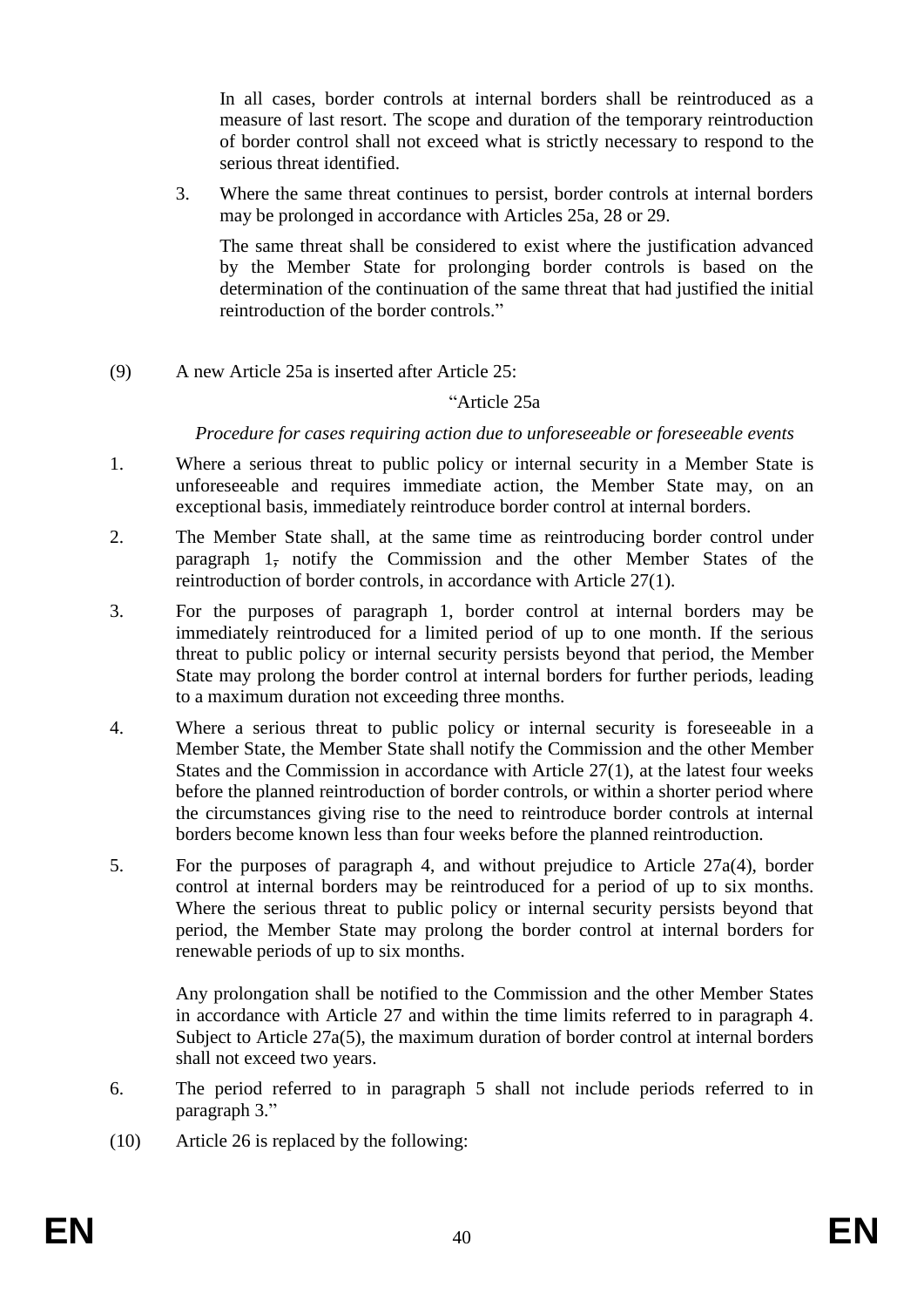#### "Article 26

#### *Criteria for the temporary reintroduction and prolongation of border control at internal borders*

- 1. To establish whether the reintroduction of border control at internal borders is necessary and proportionate in accordance with Article 25, a Member State shall in particular consider:
	- (a) the appropriateness of the measure of reintroducing border controls at internal border, having regard to the nature of the serious threat identified and in particular, whether the reintroduction of border controls at internal borders is likely to adequately remedy the threat to public policy or internal security;
	- (b) the likely impact of such a measure on:
		- movement of persons within the area without internal border control and
		- the functioning of the cross-border regions, taking into account the strong social and economic ties between them.
- 2. Where a Member States decides to prolong the border control at internal borders pursuant to Article 25a(5), it shall also assess in detail whether the objectives pursued by such prolongation could be attained by:
	- a) the use of alternative measures such as proportionate checks carried out in the context of the lawful exercise of powers as referred to in Article 23 point (a);
	- b) the use of the procedure as referred to in Article 23a;
	- c) forms of police cooperation as provided for under Union law, including on matters such as joint patrols, joint operations, joint investigation teams, crossborder hot pursuits, or cross-border surveillance.
- 3. Where border controls at internal borders have been reintroduced or prolonged, the Member States concerned shall, where necessary, ensure that they are accompanied by appropriate measures that mitigate the impacts resulting from the reintroduction of border controls on persons and the transport of goods, giving particular consideration to the cross-border regions."
- (11) Article 27 is replaced by the following:

## "Article 27

## *Notification of temporary reintroduction of internal border controls and risk assessment*

- 1. Notifications by Member States of the reintroduction or prolongation of internal border controls shall contain the following information:
	- (a) the reasons for the reintroduction or prolongation, including all relevant data detailing the events that constitute a serious threat to its public policy or internal security;
	- (b) the scope of the proposed reintroduction or prolongation, specifying at which part or parts of the internal borders border control is to be reintroduced, or prolonged;
	- (c) the names of the authorised crossing-points;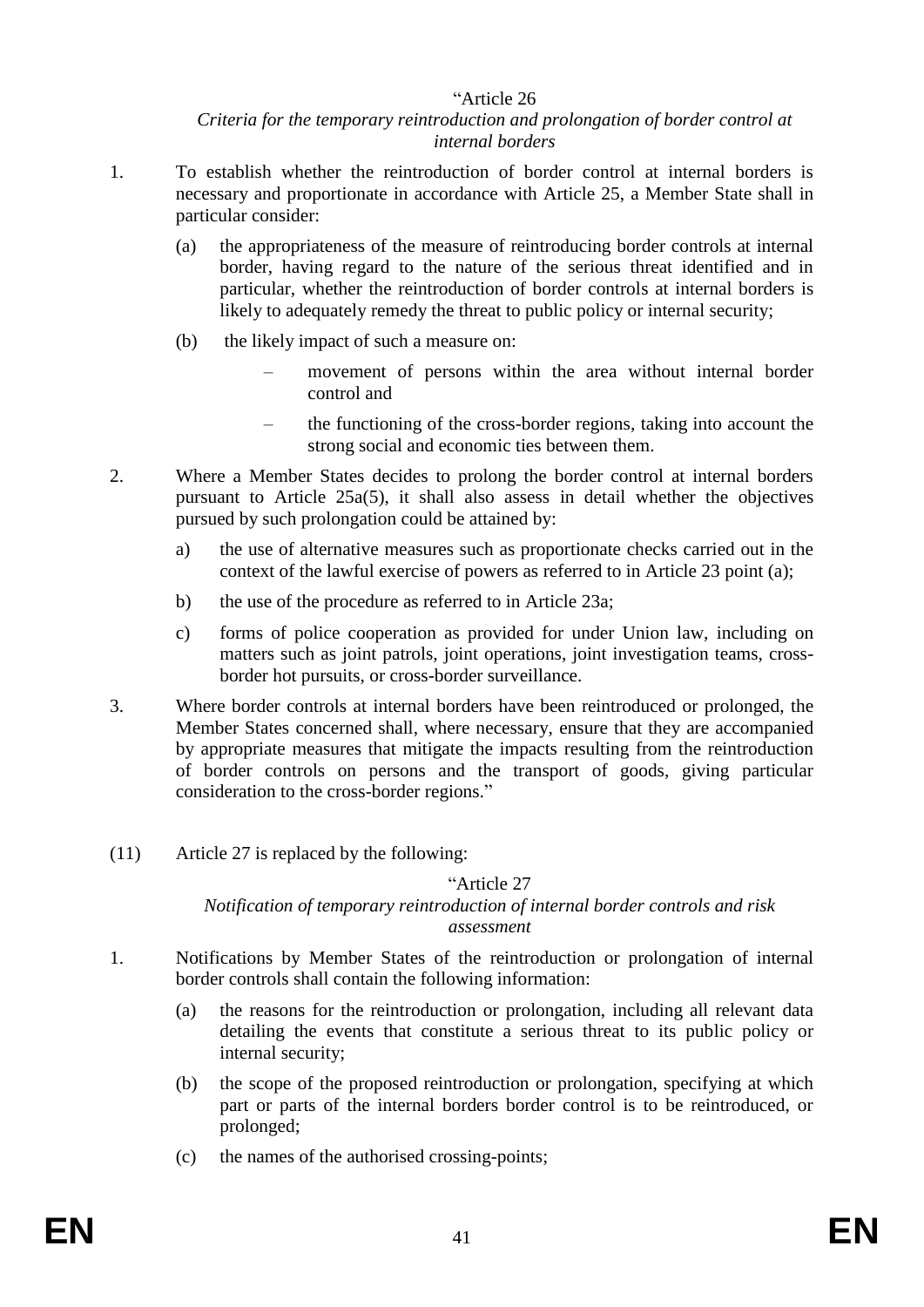- (d) the date and duration of the planned reintroduction or prolongation;
- (e) the considerations as to the necessity and proportionality referred to in Article 26(1) and, in the case of a prolongation, in Article 26(2);
- (f) where appropriate, the measures to be taken by the other Member States.

A notification may be submitted jointly by two or more Member States.

The notification shall be provided in accordance with a template to be established by the Commission by an implementing act and to be made available online. That implementing act shall be adopted in accordance with the examination procedure referred to in Article 38(2)."

- 2. Where border controls have been in place for six months in accordance with Article 25a(4), any subsequent notification for the prolongation of such controls shall include a risk assessment. The risk assessment shall present the scale and anticipated evolution of the identified serious threat, in particular how long the identified serious threat is expected to persist and which sections of the internal borders may be affected, as well as information regarding coordination measures with the other Member States impacted or likely to be impacted by such measures.
- 3. Where the reintroduction of border controls or its prolongation refers to large scale unauthorised movements referred to in Article 25(1) point (b), the risk assessment shall also provide information on the scale and trends of such unauthorised movements, including any information obtained from the relevant EU agencies in line with their respective mandates and data analysis from relevant information systems.
- 4. The Member State concerned shall upon request by the Commission, provide any further information, including on the coordination measures with the Member States affected by the planned prolongation of border control at internal borders as well as further information needed to assess the possible use of measures referred to in Article 23 and 23a .
- 5. Member States submitting a notification under paragraphs 1 or 2 may, where necessary and in accordance with national law, decide to classify all or parts of the notified information.

Such classification shall not preclude access to information, through appropriate and secure police cooperation channels, by the other Member States affected by the temporary reintroduction of border controls at internal borders."

(12) The following Article 27a is inserted:

#### "Article 27a

*Consultation with the Member States and opinion of the Commission*

1. Following receipt of notifications, submitted under Article 27(1), the Commission may establish a consultation process, where appropriate, including joint meetings between the Member State that is planning to reintroduce or prolong border control at internal borders, and the other Member States, especially those directly affected by such measures and the relevant Union agencies.

The consultation shall concern in particular the identified threat to public policy or internal security, the relevance of the intended reintroduction of border controls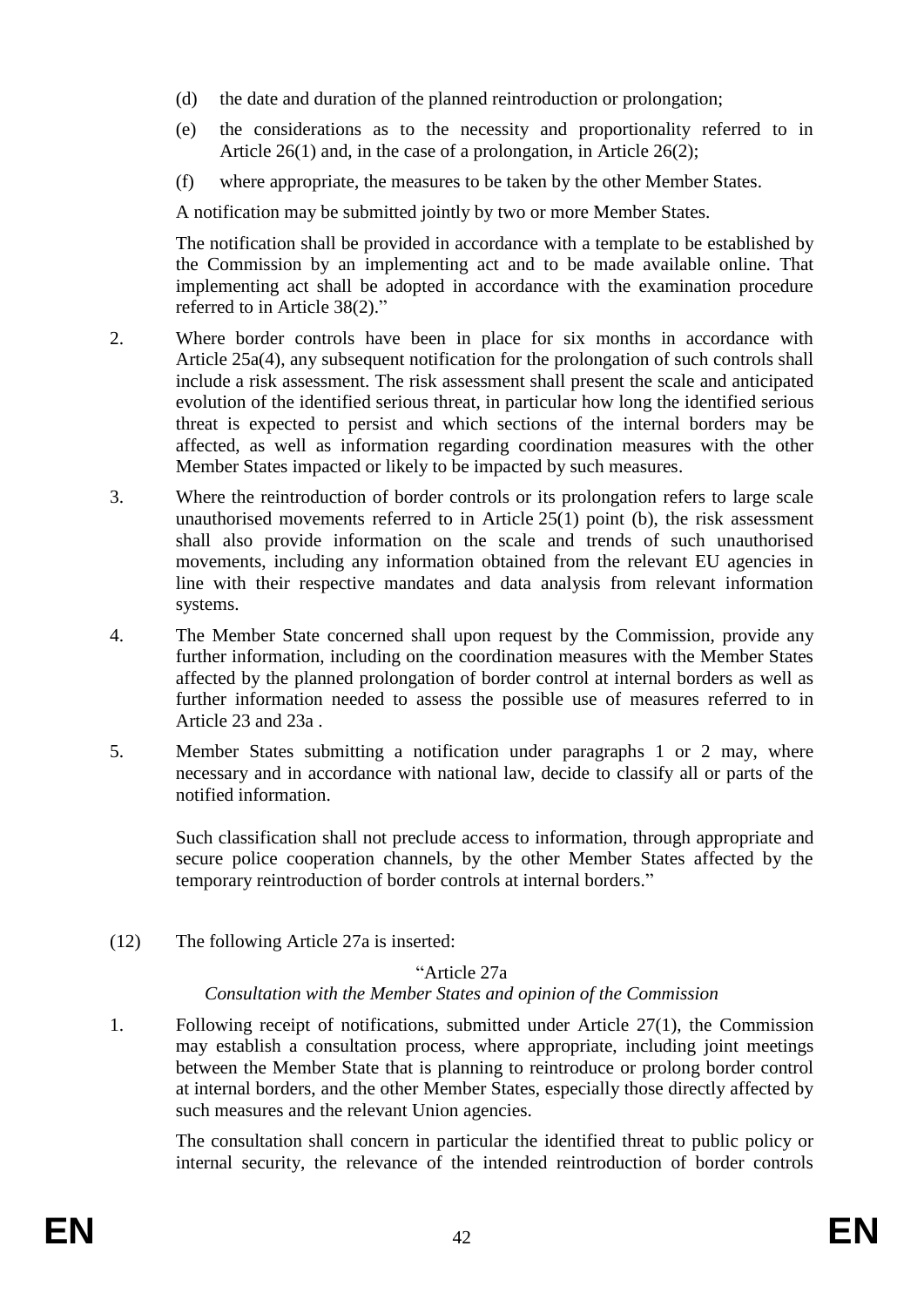taking into account the appropriateness of alternative measures, as well as the ways of ensuring implementation of the mutual cooperation between the Member States in relation to the reintroduced border controls.

The Member State planning to reintroduce or prolong border control at internal borders shall take utmost account of the results of such consultation when carrying out border control at the internal border.

- 2. Following the receipt of notifications, submitted in relation to the reintroduction or prolongation of border controls at internal borders, the Commission or any other Member State may, without prejudice to Article 72 TFEU, issue an opinion, if, based on the information contained in the notification and risk assessment, where appropriate, or any additional information, they have concerns as regards the necessity or proportionality of the planned reintroduction or prolongation of border control at internal borders.
- 3. Following receipt of notifications submitted in relation to a prolongation of border control at the internal border under Article 25a(4) which leads to the continuation of border controls at internal borders for eighteen months in total, the Commission shall issue an opinion on necessity and proportionality of such internal border controls.
- 4. Where an opinion referred to in paragraphs 2 or 3 is issued, the Commission may establish a consultation process in order to discuss the opinion with the Member States. Where the Commission or a Member State issues an opinion expressing concerns on the necessity or proportionality of reintroduced internal border controls the Commission shall launch such a process.
- 5. Where a Member State considers that there are exceptional situations justifying the continued need for internal border controls in excess of the maximum period referred to in Article 25(5), it shall notify the Commission in accordance with Article 27(2). The new notification from the Member State shall substantiate the continued threat to public policy or internal security, taking into account the opinion of the Commission given pursuant to paragraph 3. The Commission shall issue a follow up opinion."
- (13) Article 28 is replaced by the following:

#### "Article 28

#### *Specific mechanism where the serious threat to public policy or internal security puts at risk the overall functioning of the area without internal border controls*

- 1. Where the Commission, establishes that the same serious threat to internal security or public policy affects a majority of Member States, putting at risk the overall functioning of the area without internal border, it may, make a proposal to the Council to adopt an implementing decision authorising the reintroduction of border controls by Member States where the available measures referred to in Articles 23 and 23a are not sufficient to address the threat.
- 2. The decision shall cover a period of up to six months and may be renewed, upon proposal from the Commission, for further periods of up to six months as long as the threat persists, taking into account the review referred to in paragraph 5.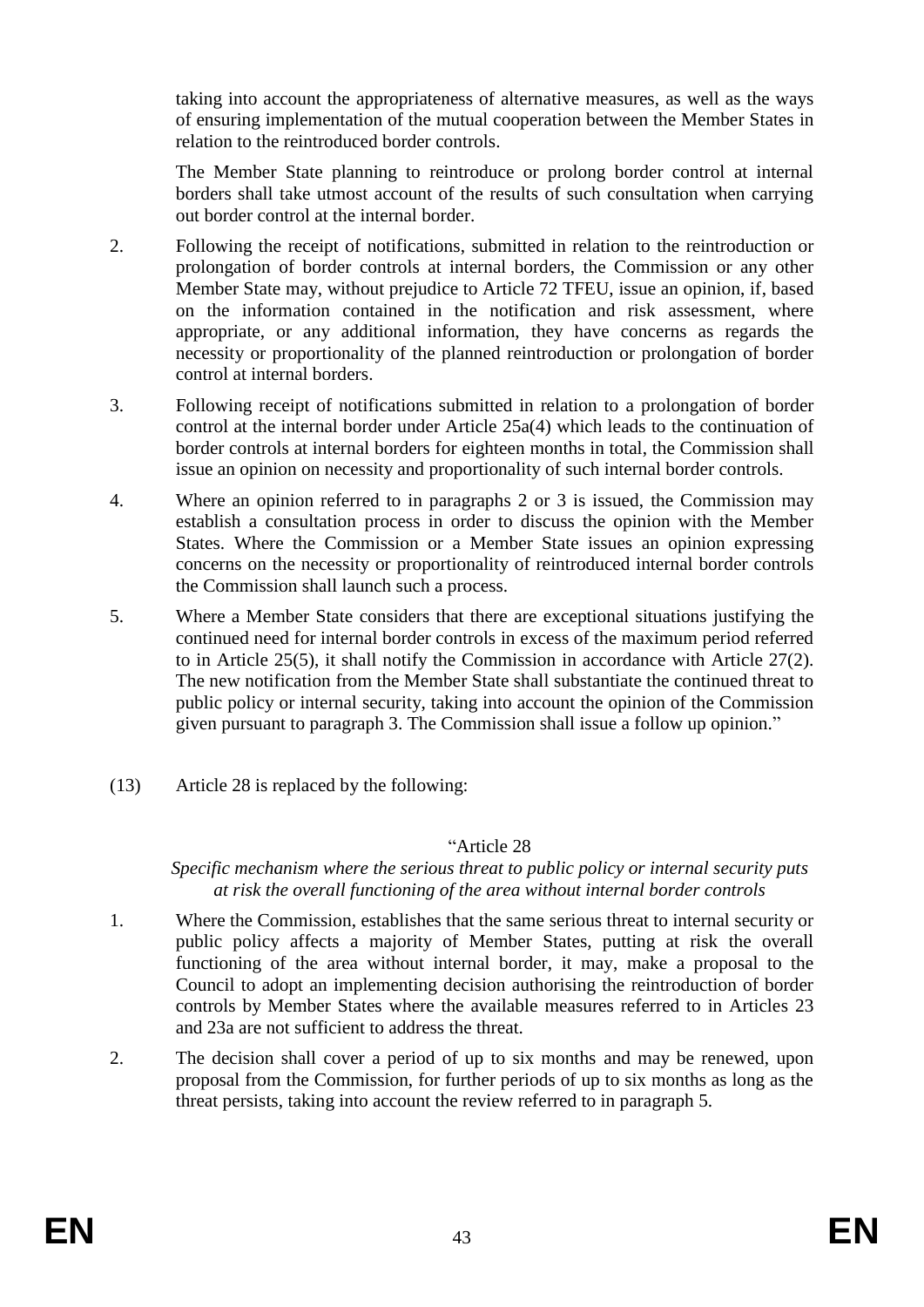- 3. Where Member States reintroduce or prolong border controls because of the threat referred to in paragraph 1, those controls shall, as of the entry into force of the Council decision, be based on that decision.
- 4. The decision of the Council referred to in paragraph 1 shall also refer to any appropriate mitigating measures that shall be established at national and Union level in order to minimise the impacts caused by the reintroduction of border controls.
- 5. The Commission shall review the evolution of the identified threat as well as the impact of the measures adopted in accordance with the Council decision referred to in paragraph 1, with a view to assess whether the measures remain justified.
- 6. Member States shall immediately notify the Commission and the other Member States in the Council of a reintroduction of border controls in accordance with the decision referred to in paragraph 1.
- 7. The Commission may issue a recommendation indicating other measures as referred to in Articles 23 and 23a that could complement internal border controls or be more suitable to address the identified threat to internal security or public policy as referred to in paragraph 1."
- (14) Article 31 is amended as follows:
	- a) Article 31 becomes paragraph 1;
	- b) the following paragraph 2 is added:

'2. Where a Member State notifies the Commission and the other Member States of the reintroduction of border controls in accordance with Article 27(1), it shall at the same time inform the European Parliament and the Council of the following:

- a) the details of the internal borders where border control is to be reintroduced;
- b) the reasons for the proposed reintroduction;
- c) the names of the authorised crossing-points;
- d) the date and duration of the planned reintroduction;
- e) where appropriate, the measures to be taken by the other Member State.

3. The provision of information may be subject to classification of information by Member States pursuant to Article 27(4).

Member States shall not be required to provide all the information referred to in the paragraph 2 in cases justified on public security grounds.

The classification of information shall not preclude information from being made available by the Commission to the European Parliament. The transmission and handling of information and documents transmitted to the European Parliament under this Article shall comply with rules concerning the forwarding and handling of classified information which are applicable between the European Parliament and the Commission."

(15) Article 33 is replaced by the following:

## "*Article 33*

*Report on the reintroduction of border control at internal borders*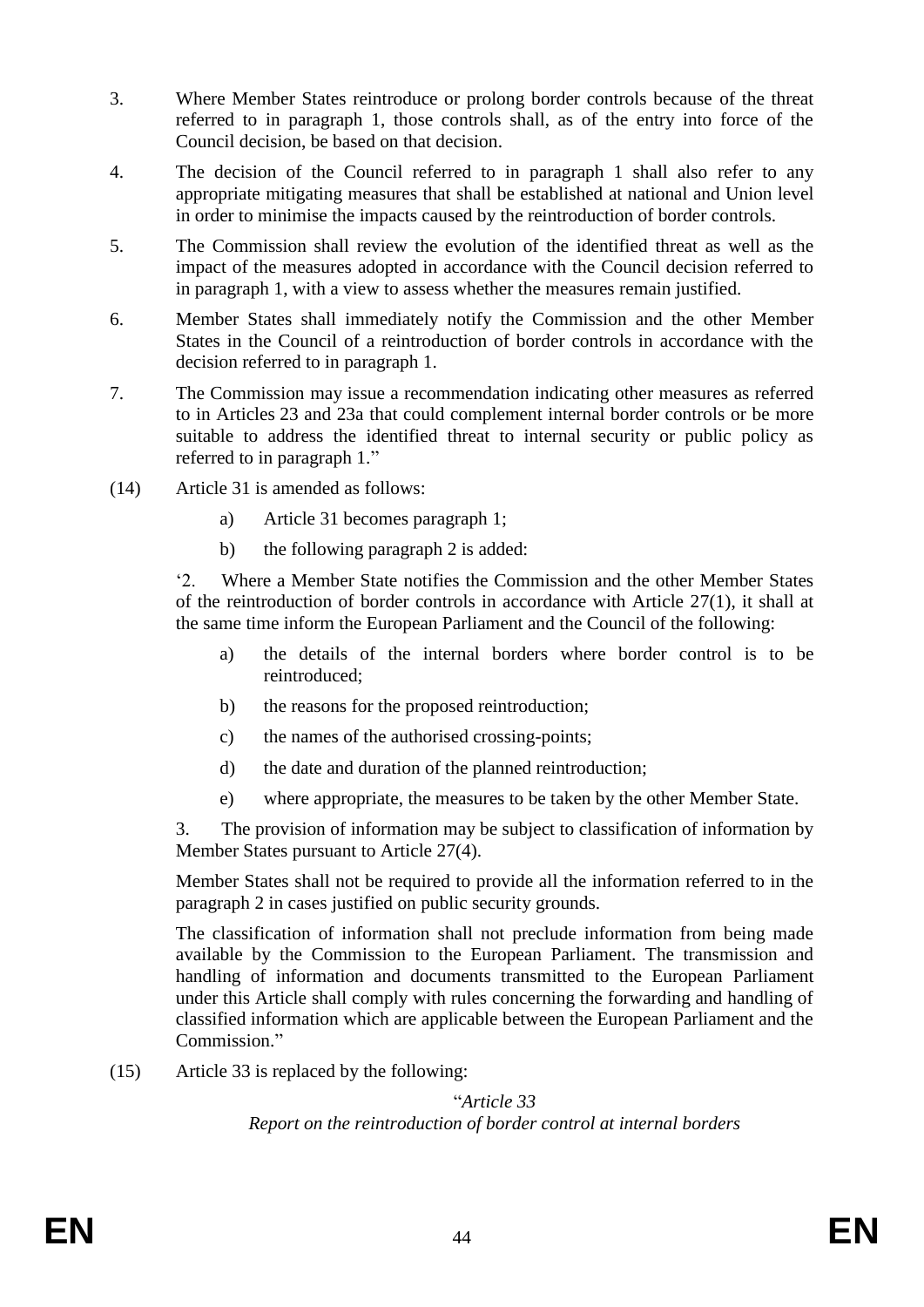- 1. Within four weeks of the lifting of border control at internal borders, Member States which have carried out border controls at internal borders shall present a report to the European Parliament, the Council and the Commission on the reintroduction and, where applicable, the prolongation of border control at internal borders.
- 2. Without prejudice to the first paragraph 1, where border controls are prolonged as referred to in Article 25a(5), the Member State concerned shall submit a report at the expiry of twelve months and every twelve months thereafter if border control is exceptionally maintained.
- 3. The report shall outline, in particular, the initial and follow-up assessment of the necessity of border controls and the respect of the criteria referred to in Articles 26, the operation of the checks, the practical cooperation with neighbouring Member States, the resulting impact on the movement of persons in particular in the crossborder regions, the effectiveness of the reintroduction of border control at internal borders, including an ex-post assessment of the proportionality of the reintroduction of border control.
- 4. The Commission shall adopt a uniform format for such report and make it available online.
- 5. The Commission may issue an opinion on that ex-post assessment of the temporary reintroduction of border control at one or more internal borders or at parts thereof.
- 6. The Commission shall present to the European Parliament and to the Council, at least annually, a report on the functioning of the area without internal border control entitled ('State of Schengen report'). The report shall include a list of all decisions to reintroduce border control at internal borders taken during the relevant year. It shall also include information on the trends within the Schengen area as regards the unauthorised movements of third country nationals, taking into account available information from the relevant Union agencies, data analysis from relevant information systems and an assessment of the necessity and proportionality of the reintroductions of border controls in the period covered by that report."
- (16) In Article 39 (1), the following point (h) is added:
	- "h) Member States shall notify to the Commission the local administrative areas considered as the cross-border regions and any relevant changes thereto."
- (17) The following Article 42b is added:

#### "*Article 42b*

## *Notification of cross-border regions*

By [two months of the entry into force of this Regulation] at the latest, Member States shall notify the Commission the areas of their territory considered as the crossborder regions.

Member States shall also inform the Commission of any relevant changes thereto."

(18) The following Annex XI is added:

## " ANNEX XI

## Essential Travel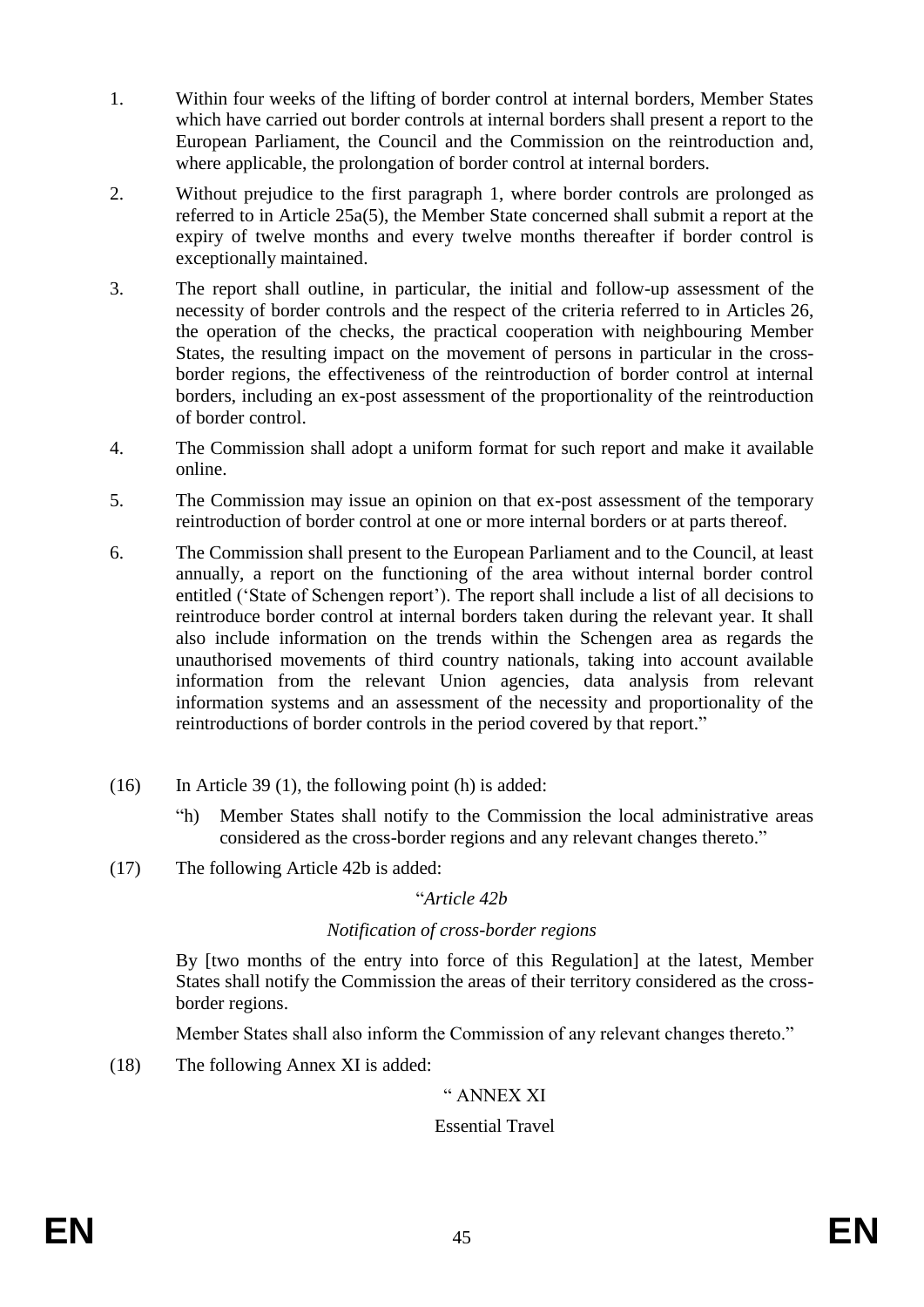Essential functions or needs referred to in Article 2, point (23) refers to travel for any of the following function or needs:

- i. Healthcare professionals, health researchers, and elderly care professionals;
- ii. Frontier workers;
- iii. Transport personnel;
- iv. Diplomats, staff of international organisations and people invited by international organisations whose physical presence is required for the wellfunctioning of these organisations, military personnel and humanitarian aid workers and civil protection personnel in the exercise of their functions;
- v. Passengers in transit;
- vi. Passengers travelling for imperative family reasons;
- vii. Seafarers;
- viii. Persons in need of international protection or for other humanitarian reasons."
- (19) A new Annex XII is added:

#### "ANNEX XII

#### PART A

#### *Procedure for transferring persons apprehended at the internal borders*

- 1. Decisions shall state the grounds for finding that a person has no right to stay. They shall take effect immediately.
- 2. The decision shall be issued by means of a standard form, as set out in Part B, completed by the competent national authority.

The completed standard form shall be handed to the third-country national concerned, who shall acknowledge receipt of the decision by signing the form and shall be given a copy of the signed form.

Where the third-country national refuses to sign the standard form, the competent authority shall indicate this refusal in the form under the section 'comments'.

- 3. The national authorities issuing a refusal decision shall record the following data:
	- a) to the extent that these can be established by them, the identity and nationality of the third-country national concerned,
	- b) the references of the identity document, if any,
	- c) where available, copies of any documents or data relating to the identity or nationality of the third country national concerned, in combination with the relevant national and Union databases.
	- d) the grounds for refusal,
	- e) the date of refusal,
	- f) the Member States to which the third country national was sent back.
- 4. The national authorities issuing a refusal decision shall collect the following data:
	- a) the number of persons refused entry;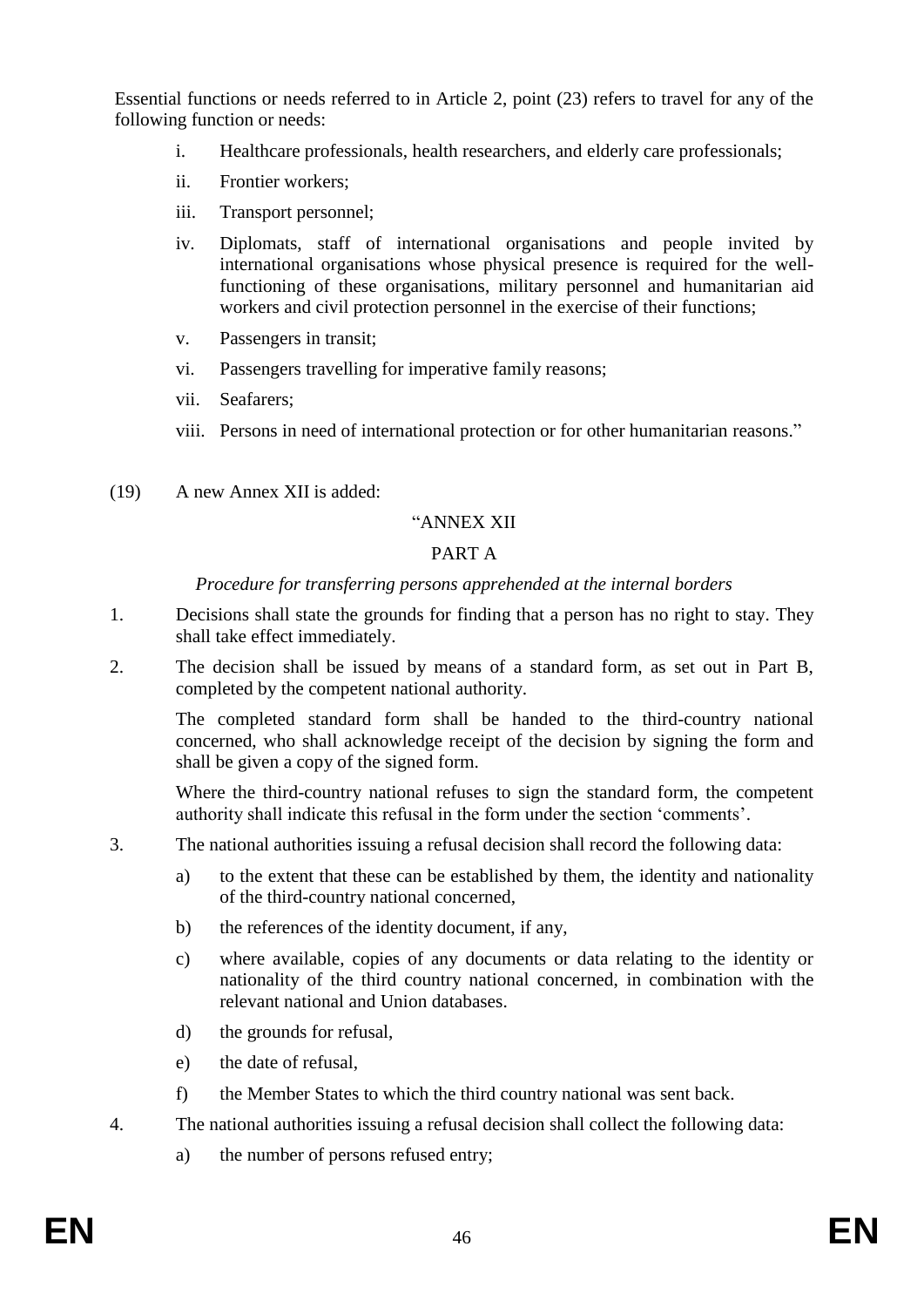- b) the number of persons refused stay;
- c) the number of persons sent back;
- d) the Member State(s) to which persons were sent back;
- e) where this information is available, the nationality of the third country nationals apprehended;
- f) the grounds for refusal of entry and stay;
- g) the type of border as specified in Article 2 point 1 of Regulation (EU) 2016/399 at which the third country nationals were sent back.
- 5. Persons refused entry or the right to stay shall have the right to appeal. Appeals shall be conducted in accordance with national law. A written indication of contact points able to provide information on representatives competent to act on behalf of the third-country national in accordance with national law shall also be given to the third-country national in a language that they understand or are reasonably supposed to understand. Lodging such an appeal shall not have suspensive effect.
- 6. The authorities empowered under national law shall ensure that the third-country national subject to a refusal decision is transferred to the competent authorities of the neighbouring Member State immediately and within 24 hours at the latest. The authorities empowered under national law in the neighbouring Member State shall cooperate with the authorities of the Member State to that end.
- 7. If a third-country national who has been subject to a decision referred to in paragraph 1 is brought to the border by a carrier, the authority responsible locally may:
	- (a) order the carrier to take charge of the third-country national and transport him or her without delay to the Member State from which he or she was brought;
	- (b) pending onward transportation, take appropriate measures, in compliance with national law and having regard to local circumstances, to prevent third-country nationals who have been refused entry from entering illegally.

## PART B

Standard form for transferring persons apprehended at the internal borders

| Name of State                                                                                                                                                     |  |
|-------------------------------------------------------------------------------------------------------------------------------------------------------------------|--|
| Logo of State (Name of Office)                                                                                                                                    |  |
|                                                                                                                                                                   |  |
|                                                                                                                                                                   |  |
|                                                                                                                                                                   |  |
|                                                                                                                                                                   |  |
|                                                                                                                                                                   |  |
| TRANSFER PROCEDURE AT THE INTERNAL BORDER                                                                                                                         |  |
| On example at (time) at the location (indicate type of the internal border nearby or other relevant<br>information related to the apprehension by a joint patrol) |  |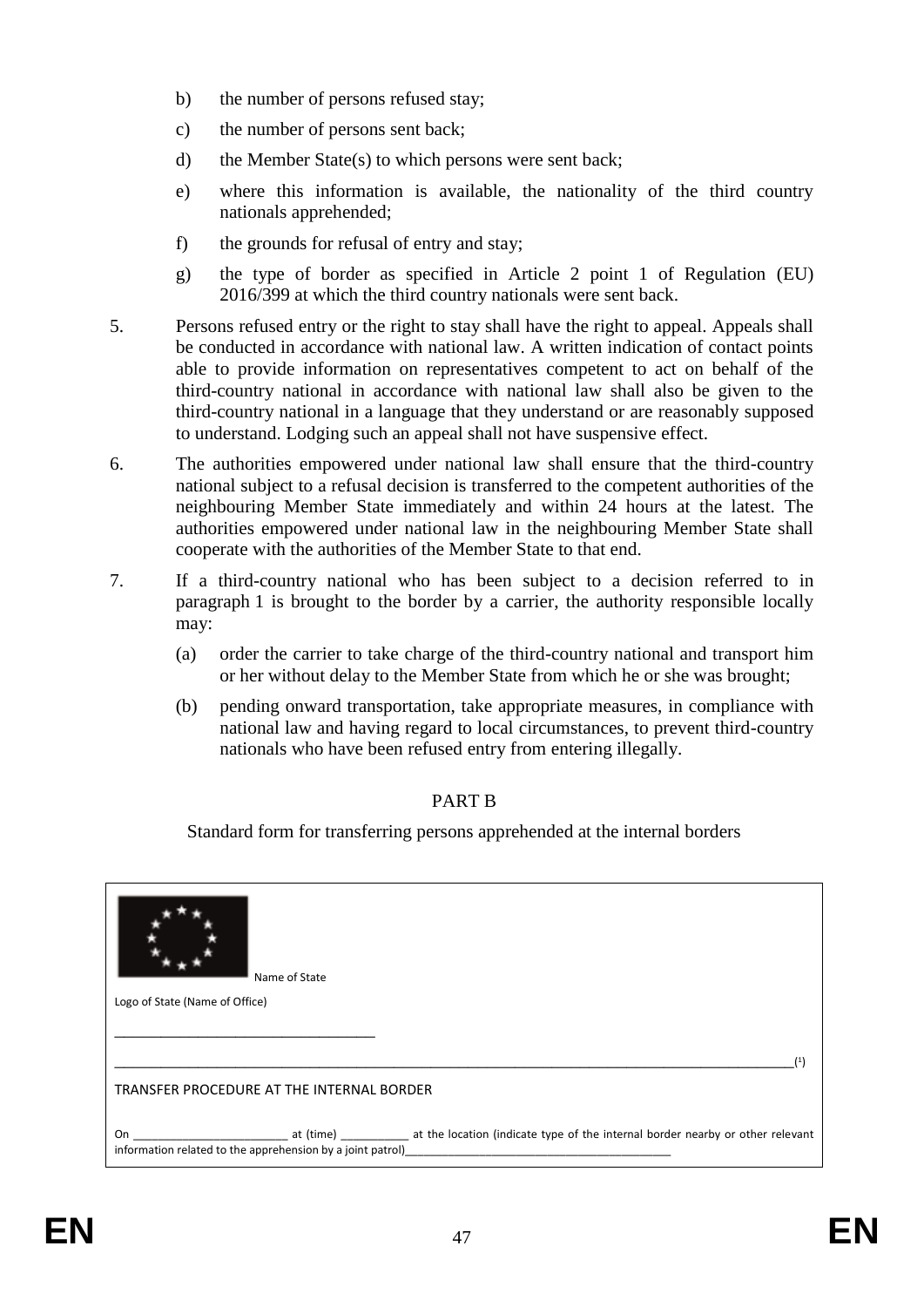| We, the undersigned,                                                                                                                                                                                                                                                                            |                                                                                                                                                                                                                               | have before us: |  |
|-------------------------------------------------------------------------------------------------------------------------------------------------------------------------------------------------------------------------------------------------------------------------------------------------|-------------------------------------------------------------------------------------------------------------------------------------------------------------------------------------------------------------------------------|-----------------|--|
| Personal data (subject to availability)                                                                                                                                                                                                                                                         |                                                                                                                                                                                                                               |                 |  |
|                                                                                                                                                                                                                                                                                                 |                                                                                                                                                                                                                               |                 |  |
|                                                                                                                                                                                                                                                                                                 |                                                                                                                                                                                                                               |                 |  |
|                                                                                                                                                                                                                                                                                                 |                                                                                                                                                                                                                               |                 |  |
|                                                                                                                                                                                                                                                                                                 |                                                                                                                                                                                                                               |                 |  |
|                                                                                                                                                                                                                                                                                                 |                                                                                                                                                                                                                               |                 |  |
| if a<br>number,<br>Visa<br>any<br><u> 1990 - Johann Stein, mars and de Barbara</u>                                                                                                                                                                                                              | type type the contract of the contract of the contract of the contract of the contract of the contract of the contract of the contract of the contract of the contract of the contract of the contract of the contract of the | issued<br>by    |  |
|                                                                                                                                                                                                                                                                                                 |                                                                                                                                                                                                                               |                 |  |
|                                                                                                                                                                                                                                                                                                 |                                                                                                                                                                                                                               |                 |  |
| references to the national la in force), for the following reasons:                                                                                                                                                                                                                             |                                                                                                                                                                                                                               |                 |  |
| $\Box$ (A) has no valid travel document(s)                                                                                                                                                                                                                                                      |                                                                                                                                                                                                                               |                 |  |
| $\Box$ (B) has a false/counterfeit/forged travel document                                                                                                                                                                                                                                       |                                                                                                                                                                                                                               |                 |  |
| $\Box$ (C) has no valid visa or residence permit                                                                                                                                                                                                                                                |                                                                                                                                                                                                                               |                 |  |
| $\Box$ (D) has a false/counterfeit/forged visa or residence permit                                                                                                                                                                                                                              |                                                                                                                                                                                                                               |                 |  |
| $\Box$ (E) has no appropriate documentation justifying the purpose and conditions of stay                                                                                                                                                                                                       |                                                                                                                                                                                                                               |                 |  |
|                                                                                                                                                                                                                                                                                                 |                                                                                                                                                                                                                               |                 |  |
| $\Box$ (F) has already stayed for 90 days in the preceding 180-day period on the territory of the Member States of the European Union                                                                                                                                                           |                                                                                                                                                                                                                               |                 |  |
| □ (G) does not have sufficient means of subsistence in relation to the period and form of stay, or the means to return to the county of<br>origin or transit                                                                                                                                    |                                                                                                                                                                                                                               |                 |  |
| $\Box$ (H) is a person for whom an alert has been issued for the purposes of refusing entry                                                                                                                                                                                                     |                                                                                                                                                                                                                               |                 |  |
| $\Box$ in the SIS                                                                                                                                                                                                                                                                               |                                                                                                                                                                                                                               |                 |  |
| $\Box$ in the national register                                                                                                                                                                                                                                                                 |                                                                                                                                                                                                                               |                 |  |
| $\Box$ (I) is considered to be a threat to public policy, internal security, public health or the international relations of one or more of the<br>Member States of the European Union (each State must indicate the references to national law relating to such transfer)                      |                                                                                                                                                                                                                               |                 |  |
| Comments                                                                                                                                                                                                                                                                                        |                                                                                                                                                                                                                               |                 |  |
| $\Box$ The person concerned declined to sign the form.                                                                                                                                                                                                                                          |                                                                                                                                                                                                                               |                 |  |
|                                                                                                                                                                                                                                                                                                 |                                                                                                                                                                                                                               |                 |  |
| Person Concerned                                                                                                                                                                                                                                                                                | Officer responsible for checks                                                                                                                                                                                                |                 |  |
| The person concerned may appeal against the decision that he/she has no right to stay as provided for in national law. The person<br>concerned receives a copy of this document (each State must indicate the references to the national law and procedure relating to the<br>right of appeal). |                                                                                                                                                                                                                               |                 |  |

#### *Article 2*

#### *Amendment to Directive 2008/115/EC*

1. Article 6(3) of Directive 2008/115/EC is replaced by the following:

"3. Member States may refrain from issuing a return decision to a third-country national staying illegally on their territory if the third-country national concerned is taken back by another Member State in accordance with the procedure provided for in Article 23a of the